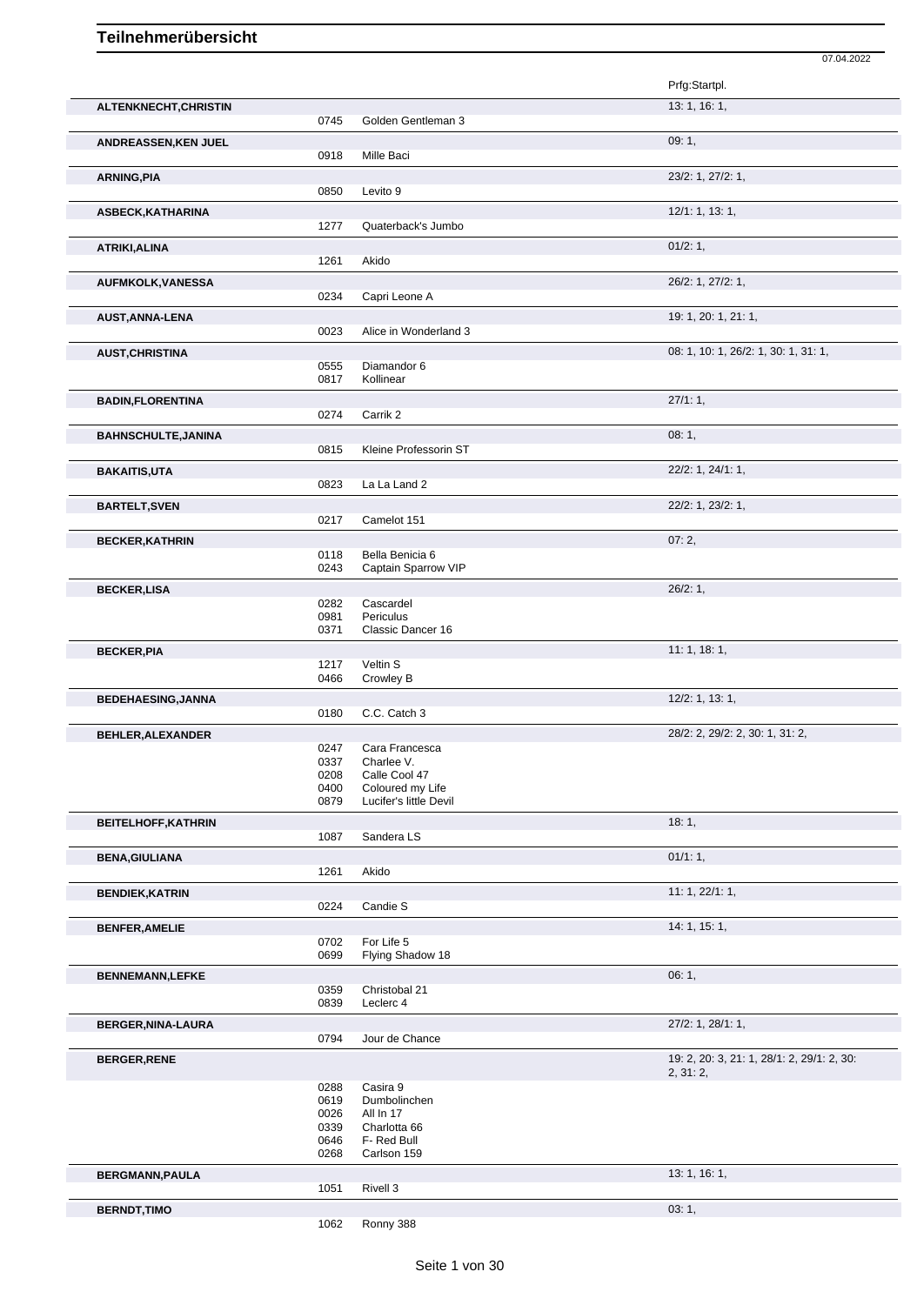Prfg:Startpl. **BERNER,JANINE** 07: 1, Fürst Frederick 5 **BETTERMANN,BRITTA** 11: 1, 22/1: 1, 23/2: 1, 0254 Carinja 27 **BETTERMANN,HANNAH** 25/2: 1, 27/2: 1, 28/1: 1, 29/1: 1, 0058 Atlanta 537 **BEWERSDORFF,LENA MARIE** 07: 1, 14: 1, 15: 1, 1157 Stella-Marie 2 0909 Mantikor **BIELING,SOPHIE** 15: 1, 23/2: 1, 0196 Calida SB **BIRKENHAUER,MALIN** 01/3: 1, 1213 Vancouver 86 **BIRKENHEIER,VIKTOR** 31: 1, 0086 Baloutinus<br>1219 Verano Ca Verano Caliente **BITTERN,KIRA** 23/2: 1, 23/2: 1, 23/2: 1, 23/2: 1, 23/2: 1, 23/2: 1, 23/2: 1, 23/2: 1, 23/2: 1, 23/2: 1, 23/2: 1, 23/2: 1, 23/2: 1, 2006 Colorado 243 **BITTNER, KLARA** 01/4: 1, 02: 1, 03: 1,<br>
1271 Pentrefelin Isabella 01/4: 02: 01/4: 1, 02: 1, 03: 1, Pentrefelin Isabella **BLOCK,LARA** 22/2: 1, Pontina 3 **BODE,JANNIK** 13: 1, 14: 1, 15: 1, 18: 1, 1016 Quentchen Glück 12<br>0067 Baccara Blue Baccara Blue 0109 Beauregard M<br>0503 Dantano's Diar 0503 Dantano's Diamond<br>0378 Clever 28 0378 Clever 28<br>1072 Sabina X) Sabina XXVII **BOEHM,JODIE** 12/1: 1, 16: 1, 0462 Creme Chocolate Champion **BOEHM,SARAH** 12/2: 1, 0509 Darkside 4 Darkside 4 **BOEHNKE,KATHARINA** 20: 1, 21: 2, Bee Gee 12 1205 Valdina van de Fruitkorf **BOERGER,LEA-ISABEL** 22/1: 1, 1097 Scendra **BOETTCHER,PAULINA** 13: 1, 0541 Descarado 32 **BOHNES,MARINA** 19: 1, 20: 1, Shalü **BOLLE-KNIEST,RIEKE** 12/1: 1, 14: 1, 15: 1, 0576 Dinkel 3<br>0569 Die die in Die die immer Lacht **BOLLMANN,LISA** 12/1: 1, Donna Jolie **BOOS,ANDREA** 17/1: 1, 1049 Rio Tejo **BORGHARDT, SVENJA** 25/2: 1, 26/2: 1, 26/2: 1, 26/2: 1, 26/2: 1, 26/2: 1, 26/2: 1, 26/2: 1, 26/2: 1, 26/2: 1, 26/2: 1, 26/2: 1, 26/2: 1, 26/2: 1, 20 Georgiana H.S. **BORGMANN,ANNA FREDERIKE** 1064 Rose of Dreams 1064 **Property 2008** 1, 08: 1, 10: 1, Rose of Dreams **BORGMANN, PIA AMALIA** 0897 Lynuck Boy Blue **Development Control Control Control Control Control Control Control Control Control Control Control Control Control Control Control Control Control Control Control Control Contr** Lynuck Boy Blue **BORS,GEORGE CATALIN** 19: 2, 20: 3, 21: 3, 29/2: 1, 30: 2, 0609 Dot Com 3<br>0018 Air France 0018 Air France DB<br>1219 Verano Calien 1219 Verano Caliente<br>0297 Castella 101 Castella 101 0562 Diamond in white 1177 Teen Wolf 0001 A Faithful Breath<br>0450 Cosma 69 0450 Cosma 69<br>0373 Claus-Diet Claus-Dieter 5

- 1005 Quabri<br>0644 Eyda L
- 0644 Eyda L<br>1201 Vagabo
- 1201 Vagabond de Clay L<br>0354 Chili Chips
- 0354 Chili Chips<br>0734 Gallileo By Gallileo By Lux-Horses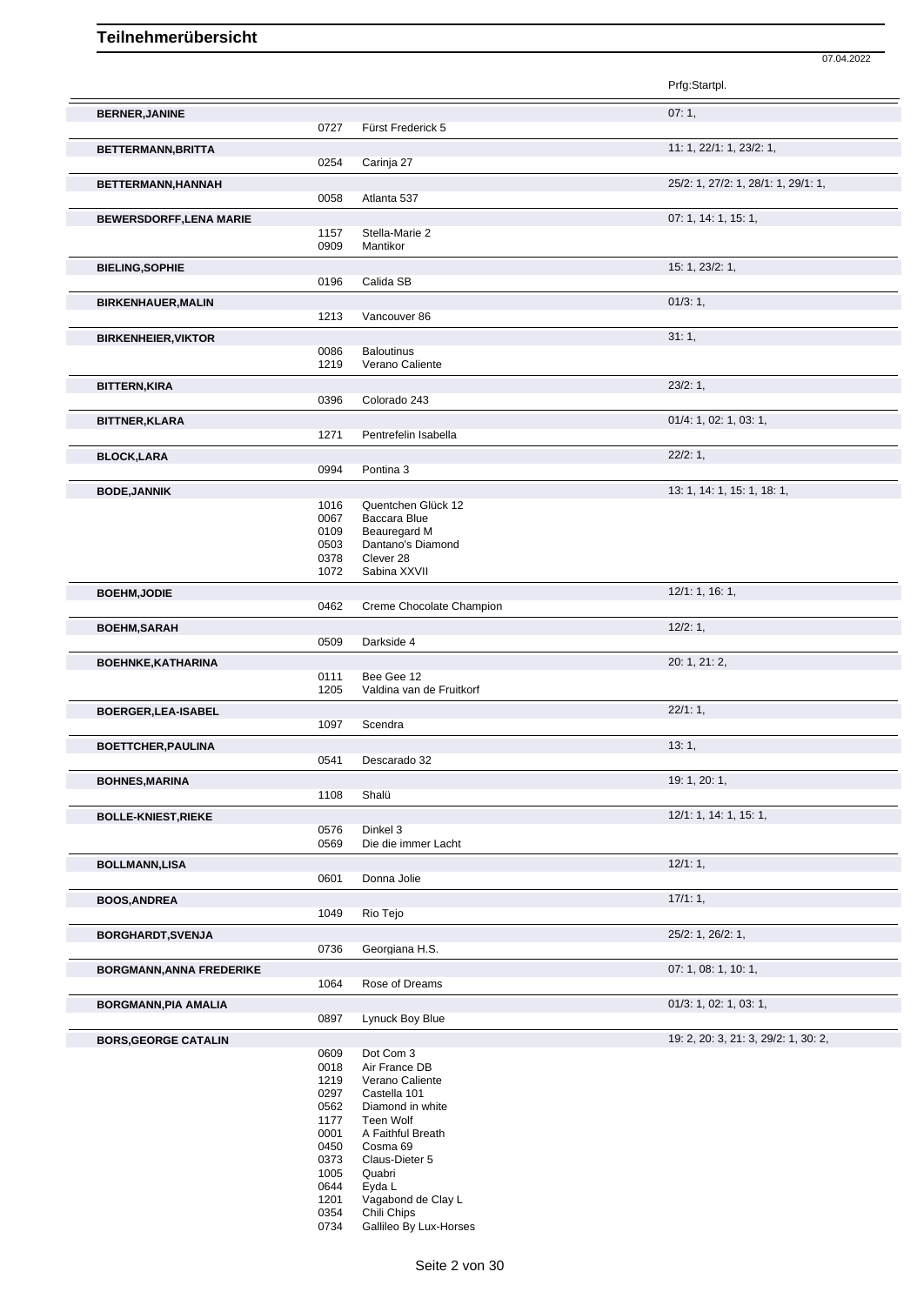07.04.2022

|                                     |              |                                            | Prfg:Startpl.                                    |
|-------------------------------------|--------------|--------------------------------------------|--------------------------------------------------|
|                                     | 0855         | Like a Diamond ES                          |                                                  |
|                                     | 0424         | Cookie Bo                                  |                                                  |
|                                     | 0953         | Nidool                                     |                                                  |
| <b>BOSCHEN, PETRA</b>               |              |                                            | 07: 1, 09: 1,                                    |
|                                     | 0618<br>0652 | Duke of Westfalia 3<br>Fall in Love 4      |                                                  |
|                                     |              |                                            |                                                  |
| <b>BOVENSMANN, LUNA</b>             | 0978         | Pearl 104                                  | 18:1,                                            |
|                                     |              |                                            |                                                  |
| <b>BRANDT, MARTIN</b>               | 0171         | <b>Bubble Beat</b>                         | 06: 1, 28/2: 1, 29/2: 1,                         |
|                                     |              |                                            |                                                  |
| <b>BRASS, JAN-PHILIPP</b>           | 0299         | Castellino 5                               | 28/2: 1, 31: 2,                                  |
|                                     | 0428         | Coolangatta                                |                                                  |
|                                     | 0349         | Cherry Coke DS                             |                                                  |
|                                     | 0327         | Chaccorella SF                             |                                                  |
|                                     | 0325         | Chaccolina PS<br>Kornee                    |                                                  |
|                                     | 0819         |                                            |                                                  |
| <b>BRASSE, JESSICA</b>              |              | Captain J                                  | 12/1:1,                                          |
|                                     | 0241         |                                            |                                                  |
| <b>BRAUK, FRIEDA</b>                |              |                                            | 11:1, 18:1,                                      |
|                                     | 1140<br>0377 | Solitaire 66<br>Cleo Dakota                |                                                  |
|                                     |              |                                            |                                                  |
| <b>BRECHMANN, SOPHIA</b>            | 0078         | Baloona 3                                  | 22/2: 1, 23/1: 1, 24/2: 1, 25/2: 1,              |
|                                     |              |                                            | 28/1:1,                                          |
| <b>BREER, JULIANE</b>               | 0843         | Leni 93                                    |                                                  |
|                                     |              |                                            | 14:1, 15:1,                                      |
| <b>BREITHAUPT DR., NICOLA</b>       | 0109         | Beauregard M                               |                                                  |
|                                     |              |                                            |                                                  |
| <b>BREITHAUPT, KARL</b>             | 0067         | Baccara Blue                               | 01/4:1,                                          |
|                                     |              |                                            |                                                  |
| <b>BRENSCHEIDT, JANA</b>            | 0561         | Diamond Golden Jubilee                     | 13: 1, 15: 1, 16: 1,                             |
|                                     | 0503         | Dantano's Diamond                          |                                                  |
| BRESKEWITZ, JULIETTE-ALEGRA         |              |                                            | 06: 1, 11: 1, 12/1: 1, 14: 1, 15: 1, 24/2:       |
|                                     |              |                                            | 1, 27/1: 1, 28/1: 1, 29/1: 1,                    |
|                                     | 0944         | Napalou                                    |                                                  |
|                                     | 0567         | Diddy Wonderland                           |                                                  |
| <b>BRINKBAEUMER, ANNE</b>           |              |                                            | 23/2: 1, 29/1: 1,                                |
|                                     | 0475<br>1164 | Cuba Nova<br>Sunny Queen 5                 |                                                  |
|                                     | 0570         | Die Müllerin B                             |                                                  |
| <b>BRINKMANN.ELISA</b>              |              |                                            | 01/4: 1, 02: 1,                                  |
|                                     | 1292         | Melody 232                                 |                                                  |
| <b>BRINKSCHULTE MAGGE, NELE MAD</b> |              |                                            | $17/2$ : 1, 18: 1,                               |
|                                     | 0500         | Dancing Dakota 2                           |                                                  |
|                                     | 0115         | Beliciano                                  |                                                  |
|                                     | 0225         | Candy 736                                  |                                                  |
| <b>BROCKE,LAURA-KRISTIN</b>         |              |                                            | 27/2:1,                                          |
|                                     | 0151         | Bohemian Rhapsody W                        |                                                  |
| <b>BROECKMANN,CARLA</b>             |              |                                            | 16:1,                                            |
|                                     | 1056         | Rockit my Petit                            |                                                  |
|                                     | 1086         | San Augustin                               |                                                  |
| <b>BROECKMANN, ELENA</b>            |              |                                            | 20: 1, 21: 2, 28/2: 1, 29/2: 1, 30: 1, 31:<br>1, |
|                                     | 0988         | Pittstown                                  |                                                  |
|                                     | 1218         | Velvet Moon                                |                                                  |
|                                     | 0618         | Duke of Westfalia 3                        |                                                  |
|                                     | 0098         | Bas-Rah LR                                 |                                                  |
| <b>BROESECKE, KATHARINA</b>         |              |                                            | 14:1, 15:1,                                      |
|                                     | 1090         | Sansibar 132                               |                                                  |
| <b>BRUENGER, MEIKE</b>              |              |                                            | 27/2: 1, 28/2: 1,                                |
|                                     | 0501         | Danjou 2                                   |                                                  |
|                                     | 0627         | El Foxxy                                   |                                                  |
| <b>BRUESER, CATHARINA</b>           |              |                                            | 07: 1, 08: 1, 09: 1,                             |
|                                     | 1075<br>0706 | Salisbury Hill<br><b>Forever Brilliant</b> |                                                  |
|                                     |              |                                            |                                                  |
| <b>BRUSIS, CHRISTINA</b>            | 0036         | Anastasia 157                              | 28/1:1,                                          |
|                                     |              |                                            |                                                  |
| <b>BUCHNER, YANNIC</b>              |              |                                            | 28/2: 2, 31: 1,                                  |

Cordinos 3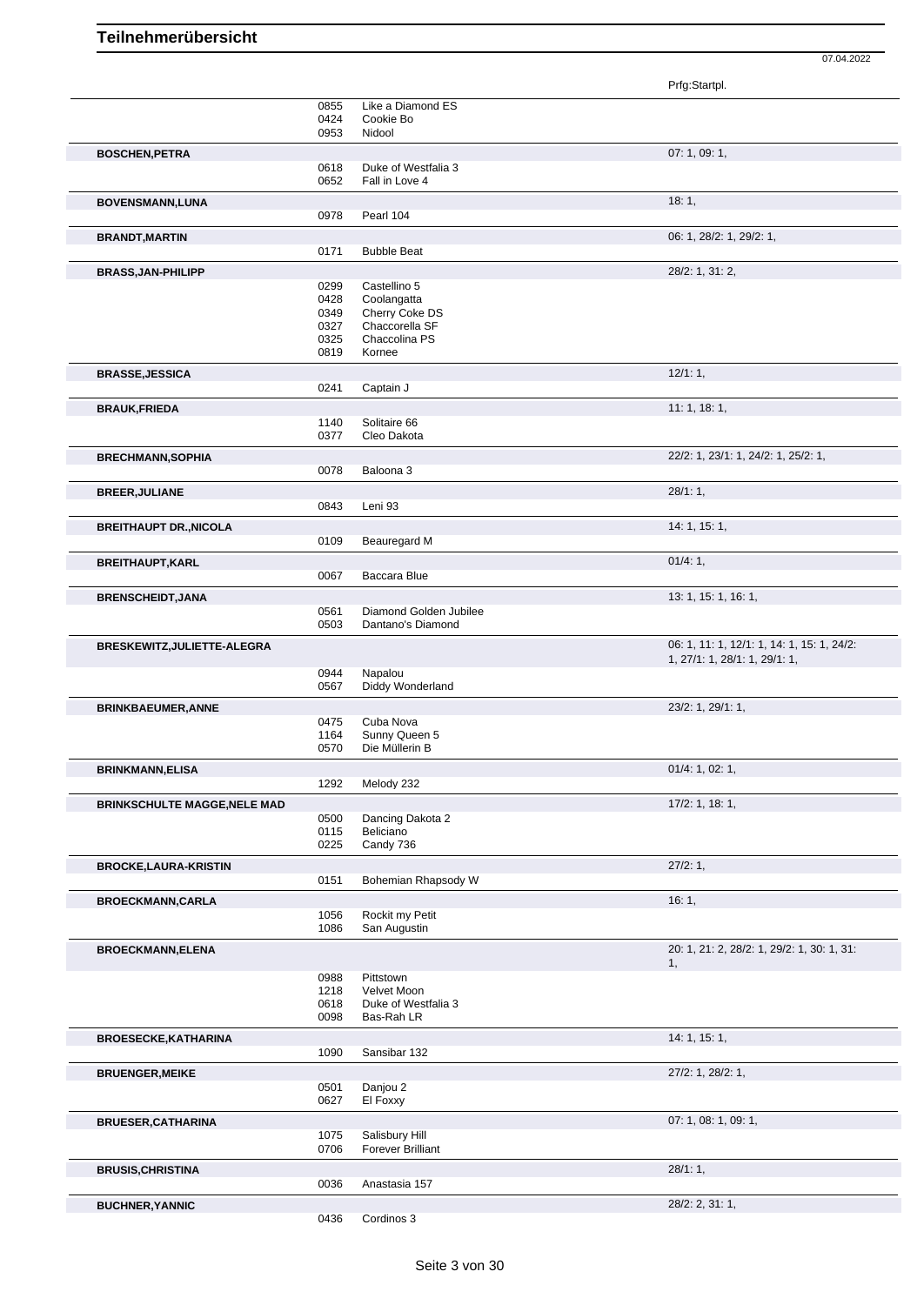|                               |              |                              | Prfg:Startpl.                                                    |
|-------------------------------|--------------|------------------------------|------------------------------------------------------------------|
|                               | 0206         | Call me Herr Bert            |                                                                  |
|                               | 0510         | Darth Vayder                 |                                                                  |
| <b>BUEHLER, JOELINA</b>       |              |                              | 23/1: 1, 25/2: 2, 29/1: 1,                                       |
|                               | 1128         | Skyline B                    |                                                                  |
|                               | 1196         | Ultrafly                     |                                                                  |
| <b>BUNSE, MADLENE</b>         |              |                              | 11: 1, 22/1: 1,                                                  |
|                               | 0708         | Forsyth 4                    |                                                                  |
| BURKHARDT, LARA ALEXIA        |              |                              | 22/1: 1, 24/1: 1, 28/1: 1,                                       |
|                               | 0096         | <b>Barney Stinson 2</b>      |                                                                  |
| <b>CARIUS, LARA CHARLOTTE</b> |              |                              | 28/2: 1, 31: 1,                                                  |
|                               | 0318         | Celine 230                   |                                                                  |
|                               | 0416         | Contador 45<br>Charlotte 234 |                                                                  |
|                               | 0340<br>0447 | Corsar CR                    |                                                                  |
|                               | 0361         | Ciara 107                    |                                                                  |
|                               | 0855         | Like a Diamond ES            |                                                                  |
| <b>CARIUS, LILLI MARIE</b>    |              |                              | 27/1: 1, 28/2: 2, 31: 1,                                         |
|                               | 0318         | Celine 230                   |                                                                  |
|                               | 0416         | Contador 45                  |                                                                  |
|                               | 0340         | Charlotte 234                |                                                                  |
|                               | 0447<br>0361 | Corsar CR<br>Ciara 107       |                                                                  |
|                               | 0218         | Camica 3                     |                                                                  |
|                               |              |                              | 31:2,                                                            |
| <b>CORDT, MAXIMILIAN</b>      | 0316         | Cayman 36                    |                                                                  |
|                               | 0458         | Cracklin Rosie 4             |                                                                  |
| <b>CRAESING, TANJA</b>        |              |                              | 16:1,                                                            |
|                               | 1099         | Scudero                      |                                                                  |
|                               |              |                              | 04: 1, 12/2: 1, 14: 1, 15: 1, 22/1: 1,                           |
| <b>CRAMER, KATHARINA</b>      |              |                              | 23/1:1,                                                          |
|                               | 0457         | Coverstar                    |                                                                  |
|                               | 0842         | Lekanto                      |                                                                  |
| <b>DABOW, MARIE SOPHIE</b>    |              |                              | 01/4: 1, 02: 1,                                                  |
|                               | 1225         | Vinja 8                      |                                                                  |
| DABOW, SANDRA                 |              |                              | 15:1,                                                            |
|                               | 1225         | Vinja 8                      |                                                                  |
|                               |              |                              | 12/1:1,                                                          |
| DADA, ANNEMARIE               | 0060         | <b>Avatar Airfly</b>         |                                                                  |
|                               |              |                              | 13: 1, 15: 1, 22/1: 1,                                           |
| <b>DAHLHOFF, MADLEN</b>       | 0694         | Florestine 8                 |                                                                  |
|                               | 0640         | Everlove                     |                                                                  |
|                               | 0191         | Caja 47                      |                                                                  |
| DAVID, CAROLIN                |              |                              | 12/2: 1, 16: 1,                                                  |
|                               | 1024         | Quickly Girl                 |                                                                  |
| DEGELMANN, KATHARINA          |              |                              | 04:1,                                                            |
|                               | 1272         | Sambor                       |                                                                  |
| DEGEN, KATHARINA              |              |                              | 27/1: 2, 28/2: 2, 29/2: 2, 30: 1,                                |
|                               | 1257         | Zita 90                      |                                                                  |
|                               | 0658         | Fast Enough                  |                                                                  |
| DEIMEL, EVA                   |              |                              | 20: 2, 21: 1,                                                    |
|                               | 0478         | Cureda                       |                                                                  |
|                               |              |                              | 02: 1, 03: 1, 04: 1, 05: 1,                                      |
| DEIPENBROCK, MARIE            | 0290         | Casper 469                   |                                                                  |
|                               |              |                              |                                                                  |
| DEMARCZYK, NADJA              |              |                              | 06: 1, 11: 1, 12/2: 1, 14: 1, 15: 1, 16:<br>1, 24/1: 1, 25/1: 1, |
|                               | 1251         | Wolke 337                    |                                                                  |
|                               | 0030         | Amarena 40                   |                                                                  |
|                               | 1030         | Quinderella 4                |                                                                  |
| <b>DEMIRI,LEONA</b>           |              |                              | 14:1, 15:1,                                                      |
|                               | 0355         | Chili my Champion            |                                                                  |
| DENNERSMANN, KRISTINA         |              |                              | 10:1,                                                            |
|                               | 0138         | Beluga 39                    |                                                                  |
|                               |              |                              |                                                                  |
| DEUTSCH, CAROLINE             | 1127         | Skylah                       | 06: 1, 24/2: 1, 25/2: 1, 26/2: 1,                                |
|                               |              |                              |                                                                  |
| DIBOWSKY, HENDRIK             |              |                              | 07:1,08:1,                                                       |
|                               | 0954         | Nike D                       |                                                                  |
| DICKAMP, MEIKE                |              |                              | 12/1: 1, 16: 1,                                                  |
|                               | 0596         | Don't Stop Me Now 4          |                                                                  |
| <b>DICKE, JAN</b>             |              |                              | 18:1,                                                            |
|                               | 0141         | Bernd ST                     |                                                                  |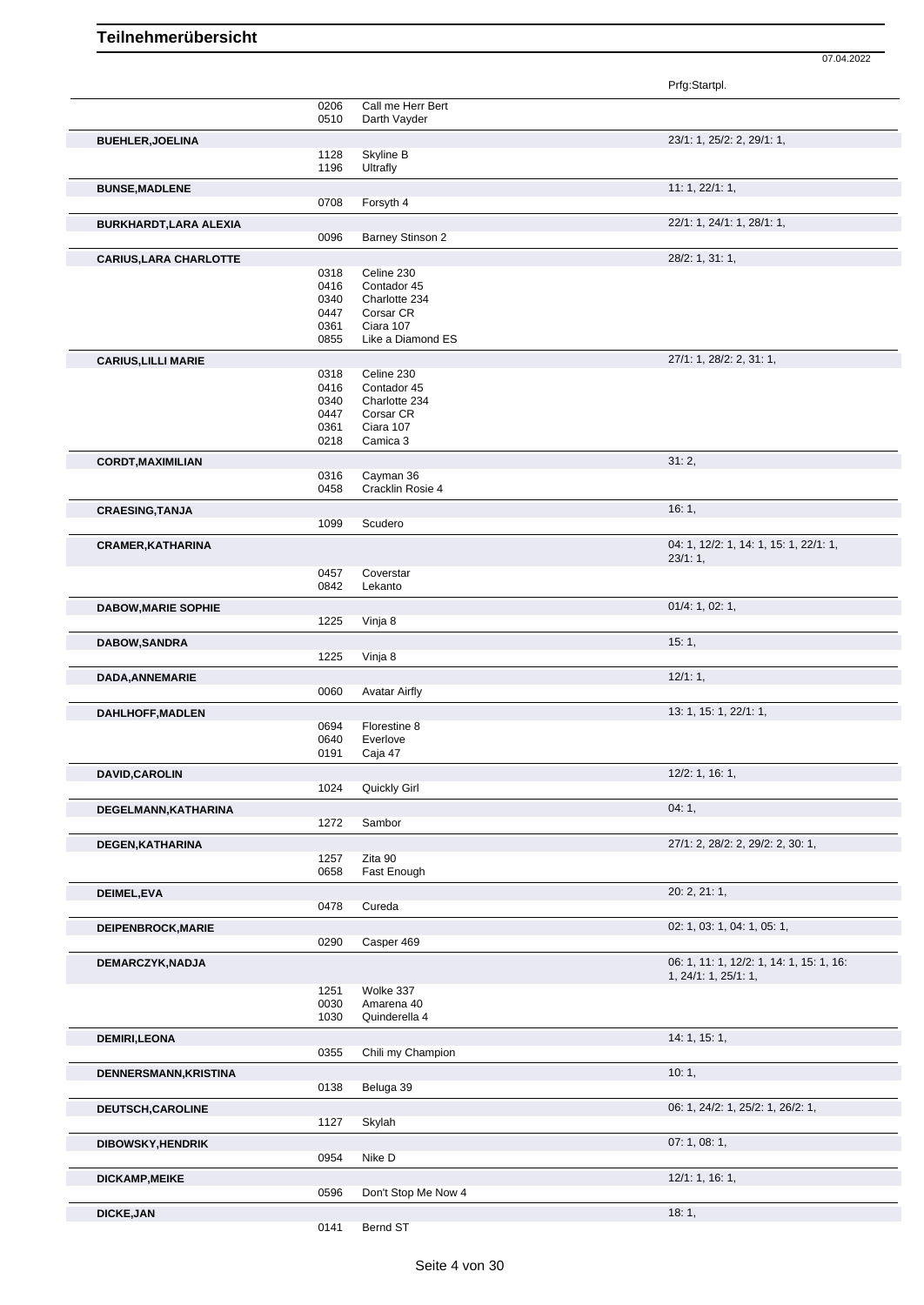|                             |              |                                   | Prfg:Startpl.                        |
|-----------------------------|--------------|-----------------------------------|--------------------------------------|
| <b>DIECK, PAULINE</b>       | 0827         | Lacaruna 6                        | 20:1,                                |
| DIECKMANN, ANNE             |              |                                   | 19: 1, 30: 1,                        |
|                             | 0347<br>0972 | Chelsea 130<br>Palina R           |                                      |
| DIETZE, CYNTHIA             |              |                                   | 24/1: 1, 27/1: 1,                    |
|                             | 0405         | Comte de Oskar                    |                                      |
| <b>DISTLER, LILLI</b>       |              |                                   | 04: 1, 23/1: 1,                      |
|                             | 1002         | Puck SG                           |                                      |
| DITTRICH, EMILY             |              |                                   | 28/2: 1, 31: 1,                      |
|                             | 0053<br>0201 | Arquito de Bamboo<br>Calisall     |                                      |
| DOERNER, CHRISTINE          |              |                                   | 01/3: 1, 02: 1, 03: 1, 04: 1, 05: 1, |
|                             | 0213         | Caluna M                          |                                      |
|                             | 1159<br>0926 | Stony 5<br>Missy 79               |                                      |
|                             |              |                                   | 12/2:1,                              |
| <b>DORN, ANTONIA</b>        | 0943         | Naomi 429                         |                                      |
| <b>DREES, JULIA</b>         |              |                                   | 16:1,                                |
|                             | 0642         | Excuse Me 10                      |                                      |
| <b>DROEGE, ANN CHRISTIN</b> |              |                                   | 18:1,                                |
|                             | 0637         | Escolaro                          |                                      |
| <b>DROSIHN, LISA-MARIE</b>  |              |                                   | 17/2:1,                              |
|                             | 0676         | Findibus W                        |                                      |
|                             | 0010         | Ace of Spades 4                   |                                      |
|                             | 0666         | Felix W 6                         |                                      |
| DROSTE, NATASCHA            |              |                                   | 08:1,                                |
|                             | 1110         | Shemar                            |                                      |
| DUDEL, RALF                 |              |                                   | 26/1:1,                              |
|                             | 0923         | Mionetto 4                        |                                      |
| DUTZ, EMILY                 |              |                                   | 12/2:1,                              |
|                             | 1063         | Rosalie 273                       |                                      |
| <b>EHRENBERG, VOLKER</b>    | 0982         | <b>Philou Rouet</b>               | 24/2: 1, 25/2: 1,                    |
|                             |              |                                   |                                      |
| EICKE, GRETA                | 0554         | Dialida M                         | 23/2: 1, 25/2: 1,                    |
|                             |              |                                   | 19: 1, 20: 1, 21: 2,                 |
| <b>EIKENKOETTER, THOMAS</b> | 0628         | El Grande ZL                      |                                      |
|                             | 0469         | Cryad                             |                                      |
|                             | 0804         | Kara Kamilla                      |                                      |
| <b>EINHAUS, CHRISTOF</b>    |              |                                   | 19: 1, 20: 1,                        |
|                             | 0264<br>0228 | Carlo 542<br>Cantano 37           |                                      |
|                             |              |                                   | 06: 1, 26/2: 1, 28/1: 1,             |
| <b>ENGELHARDT, SUSANNE</b>  | 0545         | Despino DB                        |                                      |
| FAHLENBREDER, PETRA         |              |                                   | 24/1: 1, 25/1: 1,                    |
|                             | 1034         | Quirki                            |                                      |
| <b>FARWICK, CAROLINE</b>    |              |                                   | 09:1,                                |
|                             | 0514         | Dave's Dakota                     |                                      |
| FECHNER, ANGELA             |              |                                   | 14: 1, 15: 1,                        |
|                             | 0064         | Bacardi 220                       |                                      |
| FEHST, SABRINA              |              |                                   | 19: 1, 20: 1,                        |
|                             | 0646         | F- Red Bull                       |                                      |
| <b>FENGLER, SONJA</b>       |              |                                   | 17/1: 1, 18: 1,                      |
|                             | 1171         | Sweet Dardanella HRH              |                                      |
| FERNSCHILD, JILL MALINE     |              |                                   | 27/1: 1, 28/1: 1,                    |
|                             | 0609         | Dot Com 3                         |                                      |
| <b>FESTER, THOMAS</b>       |              |                                   | 20: 1, 21: 1,                        |
|                             | 0801         | Kanotelli                         |                                      |
| FETT, DANIELA               |              |                                   | 14: 1, 15: 1,                        |
|                             | 0543<br>0645 | Designed for you<br>Ezio Auditore |                                      |
|                             |              |                                   |                                      |
| <b>FIEGENBAUM, BERIT</b>    | 0787         | Isolander                         | 12/1:1,                              |
|                             |              |                                   |                                      |

07.04.2022

**FINKE,JANINA** 07: 2, 09: 2, 09: 2, 09: 2, 09: 2, 09: 2, 09: 2, 09: 2, 09: 2, 09: 2, 09: 2, 09: 2, 09: 2, 09: 2, 09: 2, 09: 2, 09: 2, 09: 2, 09: 2, 09: 2, 09: 2, 09: 2, 09: 2, 09: 2, 09: 2, 09: 2, 09: 2, 09: 2, 09: 2, 09: 1255 Zeemann VIP

1160 Stuart Little 33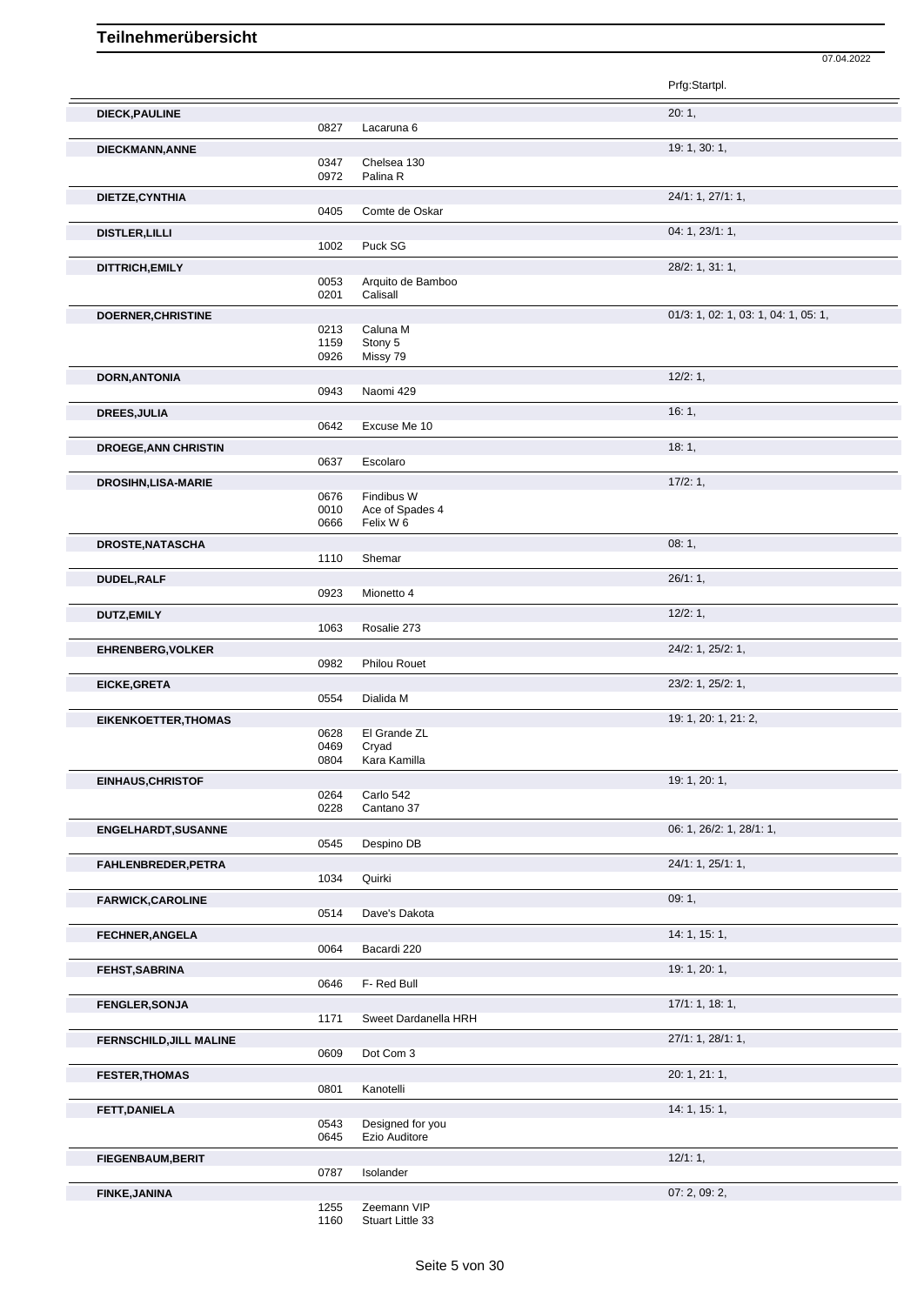|                                |              |                                              | Prfg:Startpl.                            |
|--------------------------------|--------------|----------------------------------------------|------------------------------------------|
|                                | 0675         | Final Countdown VIP                          |                                          |
|                                | 0560         | Diamond Forever VIP                          |                                          |
| <b>FISCHER, ELISA BELINDA</b>  |              |                                              | 08: 1, 17/2: 1,                          |
|                                | 0165<br>0075 | <b>Bretton's Bumblebee</b><br><b>Baleria</b> |                                          |
|                                |              |                                              |                                          |
| <b>FISCHER-NEUHOFF, IMME</b>   | 1046         | Ricordo di cielo                             | 11: 2, 22/1: 1,                          |
|                                | 1232         | Vivacodia PS                                 |                                          |
|                                | 0374         | Cleckerlieschen                              |                                          |
| <b>FLAK, MIA SOPHIE</b>        |              |                                              | 06: 1, 22/2: 1, 23/1: 1,                 |
|                                | 0857         | Limbo Dance ZV WE                            |                                          |
| <b>FLEUTER, CELINE</b>         |              |                                              | 12/2: 1, 17/2: 1,                        |
|                                | 0362         | Cicco Belli L                                |                                          |
|                                | 0668         | Ferrini L                                    |                                          |
| <b>FLUEGEL, MARIE</b>          |              |                                              | 03:1,                                    |
|                                | 0455         | Coupie de Coeur                              |                                          |
| <b>FLUNKERT, MAREI</b>         |              |                                              | 18: 1, 24/2: 1, 26/2: 1, 29/2: 1, 31: 1, |
|                                | 0460<br>0189 | Crawallos<br>Caipirol F                      |                                          |
|                                | 0474         | Cuba Libre F                                 |                                          |
|                                | 0388         | Cocoloco F                                   |                                          |
| <b>FOLLE-KRULL, NICOLE</b>     |              |                                              | 06: 1, 22/1: 1, 23/2: 1, 25/1: 1,        |
|                                | 0372         | Classic One 4                                |                                          |
|                                | 0534         | Délceg 3                                     |                                          |
| <b>FRAUENHOFF, BEN</b>         |              |                                              | 28/1: 1, 29/1: 2, 31: 1,                 |
|                                | 1282<br>1281 | Kia Ora<br>Don Alfonso 5                     |                                          |
|                                |              |                                              |                                          |
| <b>FREIER, MILA</b>            | 0772         | Herr Bo                                      | 22/2: 1, 23/1: 1, 24/1: 1, 25/1: 1,      |
|                                |              |                                              |                                          |
| <b>FREISFELD, GEORG</b>        | 1188         | <b>Top Navaria</b>                           | 20:1,                                    |
|                                | 0242         | Captain Sharky 2                             |                                          |
|                                | 1124         | Sirtaki BEVS                                 |                                          |
|                                | 0838         | Leandra 234                                  |                                          |
| <b>FREISFELD, JOHANN</b>       |              |                                              | 19: 1, 20: 1, 28/2: 1,                   |
|                                | 1188<br>0242 | <b>Top Navaria</b><br>Captain Sharky 2       |                                          |
|                                | 1124         | Sirtaki BEVS                                 |                                          |
|                                | 0838         | Leandra 234                                  |                                          |
| <b>FREUND, JANINE</b>          |              |                                              | 15:1,                                    |
|                                | 0589         | Don Camillo 299                              |                                          |
| <b>FRICKE, PIA</b>             |              |                                              | 10: 2, 19: 1, 20: 1, 21: 1,              |
|                                | 1275         | Caruso 628<br>Captain Jack 92                |                                          |
|                                | 1276<br>0032 | Amérie PF                                    |                                          |
| <b>FRIELINGHAUS, JANINE</b>    |              |                                              | 16: 1, 17/1: 1, 22/1: 2,                 |
|                                | 1243         | Welfentraum W                                |                                          |
|                                | 0289         | Casiros Boy                                  |                                          |
|                                | 1249         | Windows 5                                    |                                          |
| <b>FRITSCH, MAXIMILIAN</b>     |              |                                              | 31:1,                                    |
|                                | 0806         | Kashmir la Roubine                           |                                          |
| GAJEWSKI, JANA                 |              |                                              | 04:1,                                    |
|                                | 0975         | Pasionata W                                  |                                          |
| <b>GARCKE, JULIA KATHARINA</b> |              |                                              | 19:1,                                    |
|                                | 0902         | Ma petite Fleur 4                            |                                          |
| <b>GAUSS, JULIA</b>            |              |                                              | 13:1,                                    |
|                                | 0711         | Francis-Royale                               |                                          |
| <b>GELBERG DR., THERESIA</b>   |              |                                              | 13:1,                                    |
|                                | 0617         | Duke 323                                     |                                          |
| <b>GERKEN, EIKE REBECCA</b>    |              |                                              | 17/1: 1, 27/2: 1,                        |
|                                | 0112         | Bel Esprit 2                                 |                                          |
| <b>GERLING, SOPHIA</b>         |              |                                              | 06: 1, 13: 1, 22/1: 1, 23/2: 1, 24/1: 1, |
|                                | 0774         | Hip Hop 12                                   |                                          |
| <b>GESING, CHRISTINA</b>       |              |                                              | 13: 1, 14: 1, 15: 1,                     |
|                                | 0994         | Pontina 3                                    |                                          |
| <b>GHIASSI,LINUS</b>           |              |                                              | 04: 1, 05: 1, 06: 1, 23/1: 1,            |
|                                | 0759         | Haj Waj Haj                                  |                                          |
| <b>GIESE, NINA</b>             |              |                                              | 13:1,                                    |
|                                | 0134         | Bellino 10                                   |                                          |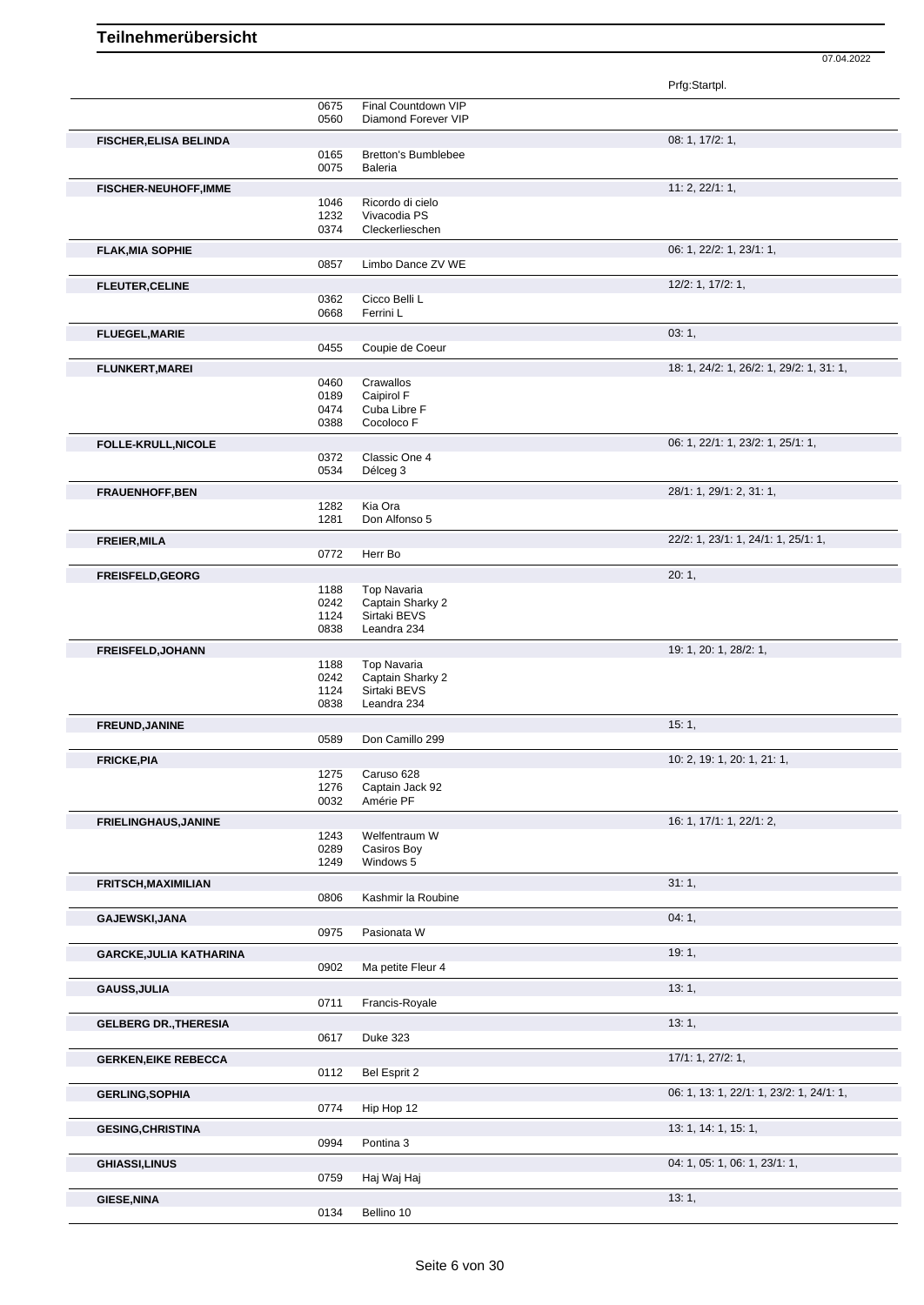07.04.2022 Prfg:Startpl. **GLAHE,MADELEINE** 23/2: 1, 0602 Donna Leona 4<br>0949 Netflix 4 Netflix 4 **GNADT, CHRISTINA** 14: 1, 15: 1, 1291 Gotano 6 **GOECKING,TIMO** 28/1: 1, 31: 1, 29/1: 1, 31: 1, 29/1: 1, 31: 1, 29/1: 1, 31: 1, 29/1: 28/1: 1, 31: 1, 29/1: 28/1: 1, 31: 1, 29/1: 28/1: 28/1: 28/1: 28/1: 28/1: 28/1: 28/2000 20182 0182 Caballiero 4<br>0885 Luis Löwenh 0885 Luis Löwenherz<br>0896 Lydo 0896 Lydo<br>0924 Miss 0924 Miss Bellini G<br>0169 Brown Star 4 Brown Star 4 **GOERING,SARAH-SABRINA** 07: 1, 19: 1, 29/1: 1, 31: 1, 0996 Poseidon 141 Balea 9 **GOERSHOFF,HARALD** 25/2: 1, 26/2: 1, 28/1: 1, 29/1: 1, Cascara 31 **GOETTEL,ROMY 03: 1,** 0968 Optimus Prime 5 **GRAÉ,DANIELA** 19: 1, 20: 1, 0186 Cadorico **GRAEF,FRANZISKA** 27/2: 1, 29/1: 1, 0044 Apachi 24 **GRAEFEN,EILEEN** 16: 1, 17/2: 1,<br>
0731 Fürstentanz 11 Fürstentanz 11 **GRAEWE-REICH,RAMONA** 1284 Zazou 49 Zazou 49 **GRANDT,ANNA** 30: 2, 0633 Elli WW 0188 Cafe's Quentin **GRETENKORD,MAYA** 27/1: 1, 28/1: 1, 0612 Downey 3<br>0630 Elbow Elbow **GRIEWEL,ALINA** 18: 1, Los Baros **GRIEWEL,MIA LOTTA CONSULTER CONSULTER**  $\frac{1}{2}$ **: 1, 22/2:** 1, 22/2: 1, 22/2: 1, 22/2: 1, 22/2: 1, 0502 Danny's Goldstück<br>0759 Haj Waj Haj Haj Waj Haj **GRIPSHOEVER, LUTZ** 31: 1, 31: 1, 31: 1, 31: 1, 31: 1, 31: 1, 31: 1, 31: 1, 31: 1, 31: 1, 31: 1, 31: 1, 31: 1, 31: 1, 31: 1, 31: 1, 31: 1, 31: 1, 31: 1, 31: 1, 31: 1, 31: 1, 31: 1, 31: 1, 31: 1, 31: 1, 31: 3, 3, 3, 3, 3, 3 Quidam 10 0084 Balous Bellini 0157 Bordeaux 31 0100 Batida 121<br>0131 Bellini Roy Bellini Royal 0140 Berlinale 8 1192 Toulago 3 1191 Toppi 5 0148 Blackberry 7<br>0557 Diamant de 0 0557 Diamant de Casall<br>0124 Bella Royal 4 0124 Bella Royal 4<br>0076 Ballerina 328 0076 Ballerina 328<br>0071 Bailando 55 0071 Bailando 55<br>0083 Balounita 4 0083 Balounita 4<br>0175 Butterfly 129 0175 Butterfly 129<br>0129 Bellianti 0129 Bellianti<br>0185 Cadira S 0185 Cadira S<br>0155 Bonfire 9 0155 Bonfire 91<br>0111 Bee Gee 1 0111 Bee Gee 12<br>0113 Belantis 8 0113 Belantis 8<br>0090 Balvino 2 Balvino 2 0097 Baroness 395 0121 Bella Fleur 4<br>0587 Dollar Girl 65 0587 Dollar Girl 65<br>0065 Bacardi 262

**GROENE,NADINE** 26/2: 1, 27/1: 1,

Bacardi 262

Cornet Royal 2

Naxos 25

0114 Belica 3 0161 Bounty 315 0123 Bella Rose 20 0072 Bailando Royal<br>1096 Scarlett 782 Scarlett 782

0077 Balloon 7<br>0073 Baldini 12 0073 Baldini 12<br>0443 Cornet Ro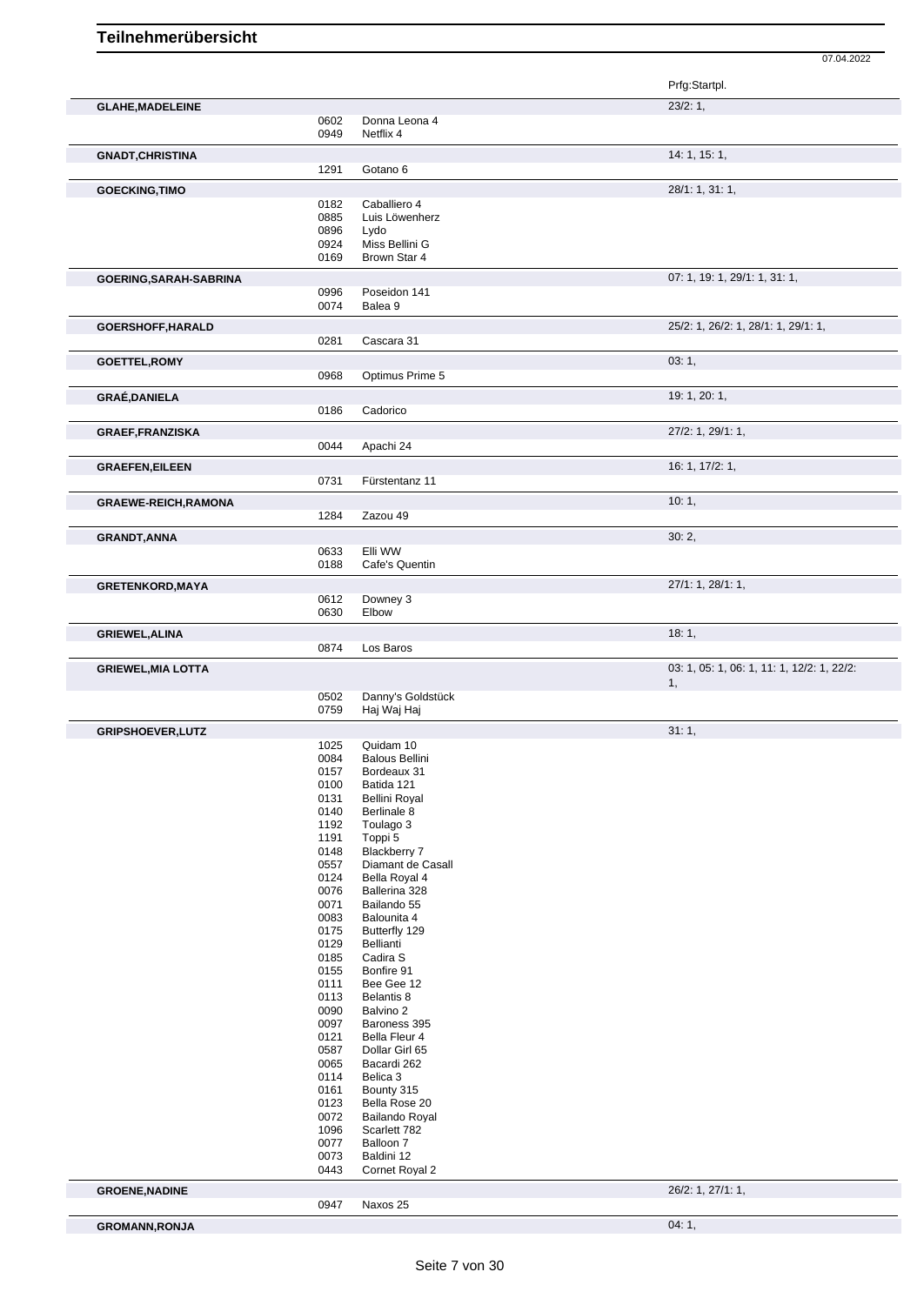|                                 |              |                                         | Prfg:Startpl.                              |
|---------------------------------|--------------|-----------------------------------------|--------------------------------------------|
|                                 | 1280         | Marietta SG                             |                                            |
| <b>GROSS, NELE</b>              |              |                                         | $12/2$ : 1, 15: 1,                         |
|                                 | 1240         | Waterlou 5                              |                                            |
| <b>GROSSE SUNDRUP, JULIANE</b>  |              |                                         | 16:1,                                      |
|                                 | 1221         | Villazóne                               |                                            |
| <b>GROSSE-BENNE, JANIE</b>      |              |                                         | 11: 1, 22/1: 1,                            |
|                                 | 0594         | Don Lauries 4                           |                                            |
|                                 | 0341         | Charly. S                               |                                            |
| <b>GROSSE-LUEMERN, HUBERTUS</b> |              |                                         | 19: 1, 20: 2, 21: 3, 29/2: 3, 30: 1,       |
|                                 | 0989         | Pleasure F                              |                                            |
|                                 | 1193<br>1178 | <b>Touleno StG</b><br><b>Tesoro StG</b> |                                            |
|                                 | 0279         | Cascalotte                              |                                            |
|                                 | 0147         | <b>Biscara StG</b>                      |                                            |
|                                 | 0209         | Callista 16                             |                                            |
|                                 | 0880         | Lucky Leon                              |                                            |
| GROSSE-OETRINGHAUS, LINDA       |              |                                         | 19:1,                                      |
|                                 | 0133         | <b>Bellinis Bambina</b>                 |                                            |
| <b>GROSSHEIMANN, MAYRA</b>      |              |                                         | 17/1:1,                                    |
|                                 | 0649         | Fabiola 302                             |                                            |
| GRUNDMANN, REBECCA              |              |                                         | 09: 1, 16: 1, 17/2: 1, 18: 2,              |
|                                 | 0574         | Dijon 36                                |                                            |
|                                 | 0467<br>0746 | Cruiz BE<br>Goldstern 235               |                                            |
|                                 | 0653         | Fallersleben 4                          |                                            |
|                                 | 0901         | Ma Belle R                              |                                            |
| <b>GSODAM,PIA</b>               |              |                                         | 12/1:1,                                    |
|                                 | 0256         | Carl Otto R.                            |                                            |
| <b>GUNIA, LORELAY</b>           |              |                                         | 01/1:1,                                    |
|                                 | 1262         | Ilvento                                 |                                            |
| <b>GUNTERMANN, KRISTINA</b>     |              |                                         | 12/2: 1, 13: 1, 15: 2, 17/1: 1,            |
|                                 | 0194         | Calero 34                               |                                            |
|                                 | 0307         | Cate for William                        |                                            |
|                                 | 1130         | Skymoon in dream                        |                                            |
| GUTBERLET, JOLINE-THERESA       |              |                                         | 12/2:1,                                    |
|                                 | 0173         | <b>Buckingham's Barclay</b>             |                                            |
| <b>HAAKE, MELINA</b>            |              |                                         | 12/2: 1, 16: 1, 17/2: 1,                   |
|                                 | 0304<br>0363 | Catch a Smile SB<br>Cindarella Royal G  |                                            |
|                                 | 1142         | Something Special H                     |                                            |
| <b>HABERNOLL, MARTIN</b>        |              |                                         | 28/1: 1, 29/1: 1,                          |
|                                 | 0277         | Casadora 3                              |                                            |
|                                 | 1163         | Summersby 35                            |                                            |
| HACHENEY, DANIELA               |              |                                         | 07:2,                                      |
|                                 | 0693         | Florence la cinquicme                   |                                            |
|                                 | 0595         | Don Natello L                           |                                            |
| HACHMANN, KATHARINA             |              |                                         | 11: 1, 22/1: 1,                            |
|                                 |              | Commander Carl                          |                                            |
|                                 | 0403         |                                         |                                            |
| <b>HAGEMANN, JENNY</b>          |              |                                         | 07: 1, 08: 1, 09: 1, 13: 1, 18: 1,         |
|                                 | 0330         | Chanel 458                              |                                            |
|                                 | 0932<br>1220 | Mr. McDouble<br>Victhor                 |                                            |
|                                 | 1102         | Self-Made                               |                                            |
|                                 | 0917         | Mhäc                                    |                                            |
| <b>HAGEMEIER, MADLEEN</b>       |              |                                         | 24/2:1,                                    |
|                                 | 0598         | Donna Deluxe 6                          |                                            |
| HARBIG, ANDREA-ANJA             |              |                                         | 16:1,                                      |
|                                 | 1199         | Urienne Cookie Dough                    |                                            |
| <b>HARNISCHMACHER, JULIA</b>    |              |                                         | 04: 2, 05: 2, 06: 1, 10: 2, 22/2: 1, 23/1: |
|                                 |              |                                         | 2, 24/2: 1, 25/2: 1,                       |
|                                 | 0172<br>0990 | <b>Bubble Luna</b><br>Polly Pepper      |                                            |
|                                 |              |                                         |                                            |
| HARTFIEL, UTE                   | 0070         | Baila 12                                | 13: 1, 15: 1,                              |
|                                 |              |                                         |                                            |
| HARTMANN, ANN-CHRISTIN          |              |                                         | 12/1:1,                                    |
|                                 | 0968         | Optimus Prime 5                         |                                            |
| <b>HARTMANN, FRIDA SASKIA</b>   |              |                                         | 15:1,                                      |
| HARTMANN, LINA                  | 1123         | Sirius 169                              | 03: 1, 05: 1,                              |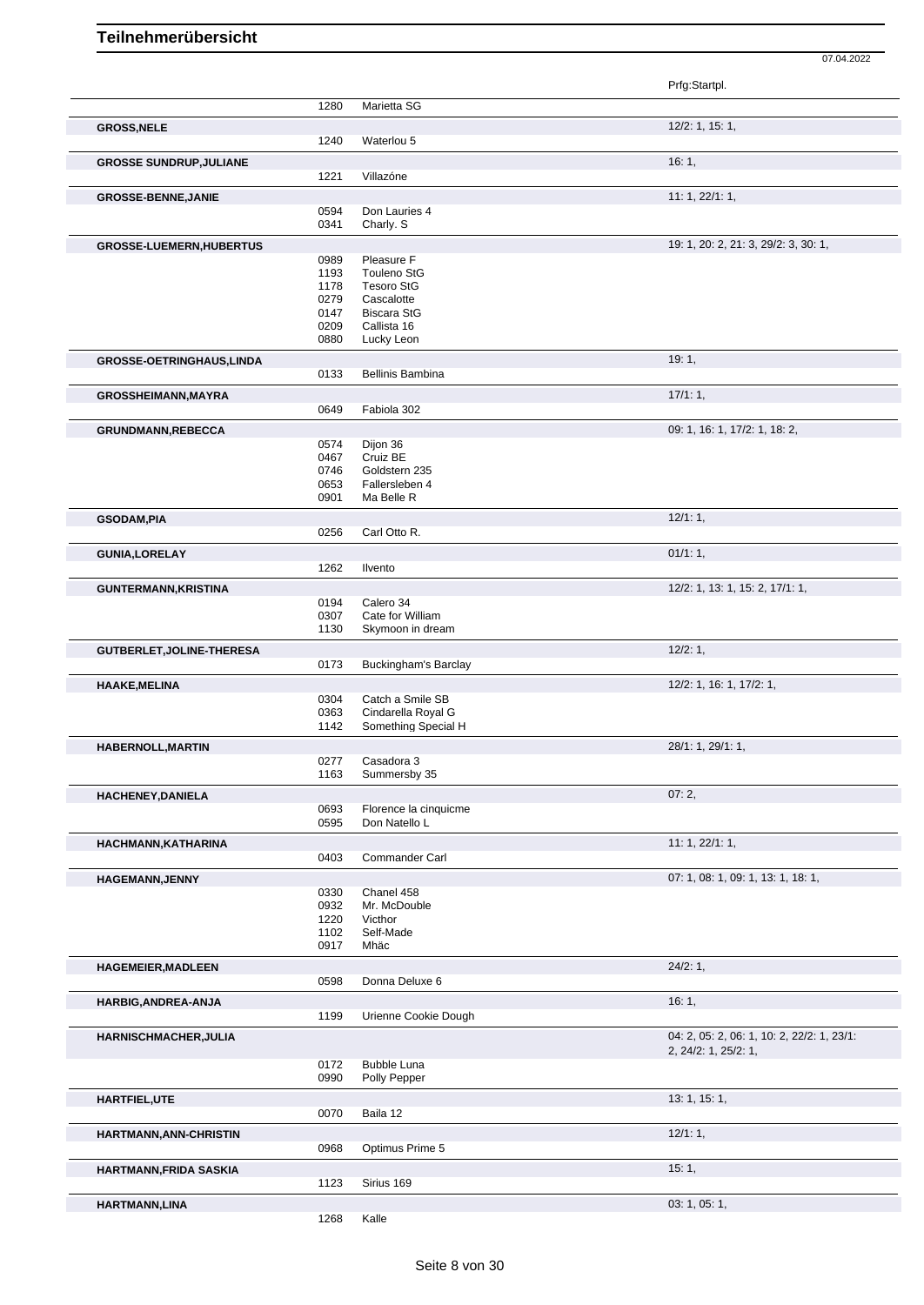| Sunnyboy 136<br>1165<br>0012<br>Adele 106<br>04:1,<br><b>HASTEDT, BEN</b><br>0916<br>Merano 184<br>04:1,<br>0700<br><b>Flyover Earl</b><br>22/2:2,<br>0233<br>Capistranos Son H<br>Pilots Cornetta H<br>0986<br>0700<br><b>Flyover Earl</b><br>29/1: 1, 30: 1,<br>Sternenfänger 4<br>1158<br>0017<br>Ainé S<br>28/1: 1, 29/1: 1, 30: 1,<br>1158<br>Sternenfänger 4<br>0030<br>Amarena 40<br>Ainé S<br>0017<br>23/1: 1, 25/2: 1,<br>HAUSCHULTE, LARA<br>0536<br>Delorean 8<br>26/2: 2, 31: 2,<br><b>HAWIGHORST, MARVIN</b><br>0821<br>La Coriana 2<br>0302<br>Catar 3<br>0369<br>Claire Gaby<br>0733<br>Galaski<br>0816<br>Knightsbridge Rebel<br>0809<br>Keylinda<br>Great Günther<br>0752<br>04: 1, 22/1: 1, 23/1: 1,<br><b>HAWIGHORST, MAX</b><br>0816<br>Knightsbridge Rebel<br>0752<br>Great Günther<br>16: 1, 18: 2,<br><b>HEGERDING, HANNAH</b><br>0719<br>Frieda Gold H<br>Dein kleiner Freund H<br>0526<br>06: 1, 14: 1, 15: 1, 23/1: 1, 25/1: 1,<br><b>HEICKMANN,LARA</b><br>26/1: 1, 29/1: 1,<br>0958<br>Nougat 35<br>Flow-Rider<br>0696<br>0904<br>Magic-Girl 2<br>0877<br>Luchs S<br>0056<br>Arthur H 2<br>0935<br>My Hetty<br>1117<br>Sir Haribo<br>0584<br>Doctor Snuggles 4<br>0860<br>Lino 68<br>Belmondo 203<br>0135<br>24/1:2,<br><b>HEINZ, MICHAEL</b><br>0042<br>Anthony 103<br>0846<br>Levano 14<br>0176<br><b>Butterfly Flip 5</b><br>26/2:1,<br><b>HEITMANN, ANJA</b><br>Touleno StG<br>1193<br>22/2: 1, 23/1: 1, 24/1: 1, 25/1: 1,<br><b>HEITPLATZ, MELINA</b><br>0048<br>Arika 9<br>Pepe S 4<br>0980<br>15: 2, 17/1: 1,<br><b>HELLING, JENNIFER RITA</b><br>Freedom of the Seas<br>0716<br>0950<br>Never of Nightingale<br>Sir Watson H<br>1122<br>07:1, 18:1,<br>1083<br>Samora B<br>Lucky Time 6<br>0882<br>16: 1, 23/1: 1,<br>Cordyna SW<br>0439<br>12/2: 1, 14: 1, 16: 1,<br><b>HERING, KRISTINA</b><br>For You an Me R<br>0705<br>0455<br>Coupie de Coeur<br>06: 1, 12/1: 1, 28/1: 1, 29/1: 1, 30: 1,<br><b>HERMANN, EILEEN</b><br>31:1,<br>0445<br>Cornetto Nuss 3<br>0382<br>Clubber Lang H<br>Classic One 4<br>0372<br>1081<br>Sammy Davis Jr |                          |  | Prfg:Startpl. |
|--------------------------------------------------------------------------------------------------------------------------------------------------------------------------------------------------------------------------------------------------------------------------------------------------------------------------------------------------------------------------------------------------------------------------------------------------------------------------------------------------------------------------------------------------------------------------------------------------------------------------------------------------------------------------------------------------------------------------------------------------------------------------------------------------------------------------------------------------------------------------------------------------------------------------------------------------------------------------------------------------------------------------------------------------------------------------------------------------------------------------------------------------------------------------------------------------------------------------------------------------------------------------------------------------------------------------------------------------------------------------------------------------------------------------------------------------------------------------------------------------------------------------------------------------------------------------------------------------------------------------------------------------------------------------------------------------------------------------------------------------------------------------------------------------------------------------------------------------------------------------------------------------------------------------------------------------------------------------------------------------------------------------------------------------------------------------------|--------------------------|--|---------------|
|                                                                                                                                                                                                                                                                                                                                                                                                                                                                                                                                                                                                                                                                                                                                                                                                                                                                                                                                                                                                                                                                                                                                                                                                                                                                                                                                                                                                                                                                                                                                                                                                                                                                                                                                                                                                                                                                                                                                                                                                                                                                                |                          |  |               |
|                                                                                                                                                                                                                                                                                                                                                                                                                                                                                                                                                                                                                                                                                                                                                                                                                                                                                                                                                                                                                                                                                                                                                                                                                                                                                                                                                                                                                                                                                                                                                                                                                                                                                                                                                                                                                                                                                                                                                                                                                                                                                |                          |  |               |
|                                                                                                                                                                                                                                                                                                                                                                                                                                                                                                                                                                                                                                                                                                                                                                                                                                                                                                                                                                                                                                                                                                                                                                                                                                                                                                                                                                                                                                                                                                                                                                                                                                                                                                                                                                                                                                                                                                                                                                                                                                                                                |                          |  |               |
|                                                                                                                                                                                                                                                                                                                                                                                                                                                                                                                                                                                                                                                                                                                                                                                                                                                                                                                                                                                                                                                                                                                                                                                                                                                                                                                                                                                                                                                                                                                                                                                                                                                                                                                                                                                                                                                                                                                                                                                                                                                                                | <b>HASTEDT,LENI</b>      |  |               |
|                                                                                                                                                                                                                                                                                                                                                                                                                                                                                                                                                                                                                                                                                                                                                                                                                                                                                                                                                                                                                                                                                                                                                                                                                                                                                                                                                                                                                                                                                                                                                                                                                                                                                                                                                                                                                                                                                                                                                                                                                                                                                |                          |  |               |
|                                                                                                                                                                                                                                                                                                                                                                                                                                                                                                                                                                                                                                                                                                                                                                                                                                                                                                                                                                                                                                                                                                                                                                                                                                                                                                                                                                                                                                                                                                                                                                                                                                                                                                                                                                                                                                                                                                                                                                                                                                                                                | <b>HASTEDT,LUISA</b>     |  |               |
|                                                                                                                                                                                                                                                                                                                                                                                                                                                                                                                                                                                                                                                                                                                                                                                                                                                                                                                                                                                                                                                                                                                                                                                                                                                                                                                                                                                                                                                                                                                                                                                                                                                                                                                                                                                                                                                                                                                                                                                                                                                                                |                          |  |               |
|                                                                                                                                                                                                                                                                                                                                                                                                                                                                                                                                                                                                                                                                                                                                                                                                                                                                                                                                                                                                                                                                                                                                                                                                                                                                                                                                                                                                                                                                                                                                                                                                                                                                                                                                                                                                                                                                                                                                                                                                                                                                                |                          |  |               |
|                                                                                                                                                                                                                                                                                                                                                                                                                                                                                                                                                                                                                                                                                                                                                                                                                                                                                                                                                                                                                                                                                                                                                                                                                                                                                                                                                                                                                                                                                                                                                                                                                                                                                                                                                                                                                                                                                                                                                                                                                                                                                |                          |  |               |
|                                                                                                                                                                                                                                                                                                                                                                                                                                                                                                                                                                                                                                                                                                                                                                                                                                                                                                                                                                                                                                                                                                                                                                                                                                                                                                                                                                                                                                                                                                                                                                                                                                                                                                                                                                                                                                                                                                                                                                                                                                                                                | <b>HATTEBIER, CARINA</b> |  |               |
|                                                                                                                                                                                                                                                                                                                                                                                                                                                                                                                                                                                                                                                                                                                                                                                                                                                                                                                                                                                                                                                                                                                                                                                                                                                                                                                                                                                                                                                                                                                                                                                                                                                                                                                                                                                                                                                                                                                                                                                                                                                                                |                          |  |               |
|                                                                                                                                                                                                                                                                                                                                                                                                                                                                                                                                                                                                                                                                                                                                                                                                                                                                                                                                                                                                                                                                                                                                                                                                                                                                                                                                                                                                                                                                                                                                                                                                                                                                                                                                                                                                                                                                                                                                                                                                                                                                                |                          |  |               |
|                                                                                                                                                                                                                                                                                                                                                                                                                                                                                                                                                                                                                                                                                                                                                                                                                                                                                                                                                                                                                                                                                                                                                                                                                                                                                                                                                                                                                                                                                                                                                                                                                                                                                                                                                                                                                                                                                                                                                                                                                                                                                | <b>HATTEBIER, JOERG</b>  |  |               |
|                                                                                                                                                                                                                                                                                                                                                                                                                                                                                                                                                                                                                                                                                                                                                                                                                                                                                                                                                                                                                                                                                                                                                                                                                                                                                                                                                                                                                                                                                                                                                                                                                                                                                                                                                                                                                                                                                                                                                                                                                                                                                |                          |  |               |
|                                                                                                                                                                                                                                                                                                                                                                                                                                                                                                                                                                                                                                                                                                                                                                                                                                                                                                                                                                                                                                                                                                                                                                                                                                                                                                                                                                                                                                                                                                                                                                                                                                                                                                                                                                                                                                                                                                                                                                                                                                                                                |                          |  |               |
|                                                                                                                                                                                                                                                                                                                                                                                                                                                                                                                                                                                                                                                                                                                                                                                                                                                                                                                                                                                                                                                                                                                                                                                                                                                                                                                                                                                                                                                                                                                                                                                                                                                                                                                                                                                                                                                                                                                                                                                                                                                                                |                          |  |               |
|                                                                                                                                                                                                                                                                                                                                                                                                                                                                                                                                                                                                                                                                                                                                                                                                                                                                                                                                                                                                                                                                                                                                                                                                                                                                                                                                                                                                                                                                                                                                                                                                                                                                                                                                                                                                                                                                                                                                                                                                                                                                                |                          |  |               |
|                                                                                                                                                                                                                                                                                                                                                                                                                                                                                                                                                                                                                                                                                                                                                                                                                                                                                                                                                                                                                                                                                                                                                                                                                                                                                                                                                                                                                                                                                                                                                                                                                                                                                                                                                                                                                                                                                                                                                                                                                                                                                |                          |  |               |
|                                                                                                                                                                                                                                                                                                                                                                                                                                                                                                                                                                                                                                                                                                                                                                                                                                                                                                                                                                                                                                                                                                                                                                                                                                                                                                                                                                                                                                                                                                                                                                                                                                                                                                                                                                                                                                                                                                                                                                                                                                                                                |                          |  |               |
|                                                                                                                                                                                                                                                                                                                                                                                                                                                                                                                                                                                                                                                                                                                                                                                                                                                                                                                                                                                                                                                                                                                                                                                                                                                                                                                                                                                                                                                                                                                                                                                                                                                                                                                                                                                                                                                                                                                                                                                                                                                                                |                          |  |               |
|                                                                                                                                                                                                                                                                                                                                                                                                                                                                                                                                                                                                                                                                                                                                                                                                                                                                                                                                                                                                                                                                                                                                                                                                                                                                                                                                                                                                                                                                                                                                                                                                                                                                                                                                                                                                                                                                                                                                                                                                                                                                                |                          |  |               |
|                                                                                                                                                                                                                                                                                                                                                                                                                                                                                                                                                                                                                                                                                                                                                                                                                                                                                                                                                                                                                                                                                                                                                                                                                                                                                                                                                                                                                                                                                                                                                                                                                                                                                                                                                                                                                                                                                                                                                                                                                                                                                |                          |  |               |
|                                                                                                                                                                                                                                                                                                                                                                                                                                                                                                                                                                                                                                                                                                                                                                                                                                                                                                                                                                                                                                                                                                                                                                                                                                                                                                                                                                                                                                                                                                                                                                                                                                                                                                                                                                                                                                                                                                                                                                                                                                                                                |                          |  |               |
|                                                                                                                                                                                                                                                                                                                                                                                                                                                                                                                                                                                                                                                                                                                                                                                                                                                                                                                                                                                                                                                                                                                                                                                                                                                                                                                                                                                                                                                                                                                                                                                                                                                                                                                                                                                                                                                                                                                                                                                                                                                                                |                          |  |               |
|                                                                                                                                                                                                                                                                                                                                                                                                                                                                                                                                                                                                                                                                                                                                                                                                                                                                                                                                                                                                                                                                                                                                                                                                                                                                                                                                                                                                                                                                                                                                                                                                                                                                                                                                                                                                                                                                                                                                                                                                                                                                                |                          |  |               |
|                                                                                                                                                                                                                                                                                                                                                                                                                                                                                                                                                                                                                                                                                                                                                                                                                                                                                                                                                                                                                                                                                                                                                                                                                                                                                                                                                                                                                                                                                                                                                                                                                                                                                                                                                                                                                                                                                                                                                                                                                                                                                |                          |  |               |
|                                                                                                                                                                                                                                                                                                                                                                                                                                                                                                                                                                                                                                                                                                                                                                                                                                                                                                                                                                                                                                                                                                                                                                                                                                                                                                                                                                                                                                                                                                                                                                                                                                                                                                                                                                                                                                                                                                                                                                                                                                                                                |                          |  |               |
|                                                                                                                                                                                                                                                                                                                                                                                                                                                                                                                                                                                                                                                                                                                                                                                                                                                                                                                                                                                                                                                                                                                                                                                                                                                                                                                                                                                                                                                                                                                                                                                                                                                                                                                                                                                                                                                                                                                                                                                                                                                                                |                          |  |               |
|                                                                                                                                                                                                                                                                                                                                                                                                                                                                                                                                                                                                                                                                                                                                                                                                                                                                                                                                                                                                                                                                                                                                                                                                                                                                                                                                                                                                                                                                                                                                                                                                                                                                                                                                                                                                                                                                                                                                                                                                                                                                                |                          |  |               |
|                                                                                                                                                                                                                                                                                                                                                                                                                                                                                                                                                                                                                                                                                                                                                                                                                                                                                                                                                                                                                                                                                                                                                                                                                                                                                                                                                                                                                                                                                                                                                                                                                                                                                                                                                                                                                                                                                                                                                                                                                                                                                |                          |  |               |
|                                                                                                                                                                                                                                                                                                                                                                                                                                                                                                                                                                                                                                                                                                                                                                                                                                                                                                                                                                                                                                                                                                                                                                                                                                                                                                                                                                                                                                                                                                                                                                                                                                                                                                                                                                                                                                                                                                                                                                                                                                                                                |                          |  |               |
|                                                                                                                                                                                                                                                                                                                                                                                                                                                                                                                                                                                                                                                                                                                                                                                                                                                                                                                                                                                                                                                                                                                                                                                                                                                                                                                                                                                                                                                                                                                                                                                                                                                                                                                                                                                                                                                                                                                                                                                                                                                                                |                          |  |               |
|                                                                                                                                                                                                                                                                                                                                                                                                                                                                                                                                                                                                                                                                                                                                                                                                                                                                                                                                                                                                                                                                                                                                                                                                                                                                                                                                                                                                                                                                                                                                                                                                                                                                                                                                                                                                                                                                                                                                                                                                                                                                                |                          |  |               |
|                                                                                                                                                                                                                                                                                                                                                                                                                                                                                                                                                                                                                                                                                                                                                                                                                                                                                                                                                                                                                                                                                                                                                                                                                                                                                                                                                                                                                                                                                                                                                                                                                                                                                                                                                                                                                                                                                                                                                                                                                                                                                |                          |  |               |
|                                                                                                                                                                                                                                                                                                                                                                                                                                                                                                                                                                                                                                                                                                                                                                                                                                                                                                                                                                                                                                                                                                                                                                                                                                                                                                                                                                                                                                                                                                                                                                                                                                                                                                                                                                                                                                                                                                                                                                                                                                                                                |                          |  |               |
|                                                                                                                                                                                                                                                                                                                                                                                                                                                                                                                                                                                                                                                                                                                                                                                                                                                                                                                                                                                                                                                                                                                                                                                                                                                                                                                                                                                                                                                                                                                                                                                                                                                                                                                                                                                                                                                                                                                                                                                                                                                                                |                          |  |               |
|                                                                                                                                                                                                                                                                                                                                                                                                                                                                                                                                                                                                                                                                                                                                                                                                                                                                                                                                                                                                                                                                                                                                                                                                                                                                                                                                                                                                                                                                                                                                                                                                                                                                                                                                                                                                                                                                                                                                                                                                                                                                                |                          |  |               |
|                                                                                                                                                                                                                                                                                                                                                                                                                                                                                                                                                                                                                                                                                                                                                                                                                                                                                                                                                                                                                                                                                                                                                                                                                                                                                                                                                                                                                                                                                                                                                                                                                                                                                                                                                                                                                                                                                                                                                                                                                                                                                |                          |  |               |
|                                                                                                                                                                                                                                                                                                                                                                                                                                                                                                                                                                                                                                                                                                                                                                                                                                                                                                                                                                                                                                                                                                                                                                                                                                                                                                                                                                                                                                                                                                                                                                                                                                                                                                                                                                                                                                                                                                                                                                                                                                                                                |                          |  |               |
|                                                                                                                                                                                                                                                                                                                                                                                                                                                                                                                                                                                                                                                                                                                                                                                                                                                                                                                                                                                                                                                                                                                                                                                                                                                                                                                                                                                                                                                                                                                                                                                                                                                                                                                                                                                                                                                                                                                                                                                                                                                                                |                          |  |               |
|                                                                                                                                                                                                                                                                                                                                                                                                                                                                                                                                                                                                                                                                                                                                                                                                                                                                                                                                                                                                                                                                                                                                                                                                                                                                                                                                                                                                                                                                                                                                                                                                                                                                                                                                                                                                                                                                                                                                                                                                                                                                                |                          |  |               |
|                                                                                                                                                                                                                                                                                                                                                                                                                                                                                                                                                                                                                                                                                                                                                                                                                                                                                                                                                                                                                                                                                                                                                                                                                                                                                                                                                                                                                                                                                                                                                                                                                                                                                                                                                                                                                                                                                                                                                                                                                                                                                |                          |  |               |
|                                                                                                                                                                                                                                                                                                                                                                                                                                                                                                                                                                                                                                                                                                                                                                                                                                                                                                                                                                                                                                                                                                                                                                                                                                                                                                                                                                                                                                                                                                                                                                                                                                                                                                                                                                                                                                                                                                                                                                                                                                                                                |                          |  |               |
|                                                                                                                                                                                                                                                                                                                                                                                                                                                                                                                                                                                                                                                                                                                                                                                                                                                                                                                                                                                                                                                                                                                                                                                                                                                                                                                                                                                                                                                                                                                                                                                                                                                                                                                                                                                                                                                                                                                                                                                                                                                                                |                          |  |               |
|                                                                                                                                                                                                                                                                                                                                                                                                                                                                                                                                                                                                                                                                                                                                                                                                                                                                                                                                                                                                                                                                                                                                                                                                                                                                                                                                                                                                                                                                                                                                                                                                                                                                                                                                                                                                                                                                                                                                                                                                                                                                                |                          |  |               |
|                                                                                                                                                                                                                                                                                                                                                                                                                                                                                                                                                                                                                                                                                                                                                                                                                                                                                                                                                                                                                                                                                                                                                                                                                                                                                                                                                                                                                                                                                                                                                                                                                                                                                                                                                                                                                                                                                                                                                                                                                                                                                |                          |  |               |
|                                                                                                                                                                                                                                                                                                                                                                                                                                                                                                                                                                                                                                                                                                                                                                                                                                                                                                                                                                                                                                                                                                                                                                                                                                                                                                                                                                                                                                                                                                                                                                                                                                                                                                                                                                                                                                                                                                                                                                                                                                                                                |                          |  |               |
|                                                                                                                                                                                                                                                                                                                                                                                                                                                                                                                                                                                                                                                                                                                                                                                                                                                                                                                                                                                                                                                                                                                                                                                                                                                                                                                                                                                                                                                                                                                                                                                                                                                                                                                                                                                                                                                                                                                                                                                                                                                                                |                          |  |               |
|                                                                                                                                                                                                                                                                                                                                                                                                                                                                                                                                                                                                                                                                                                                                                                                                                                                                                                                                                                                                                                                                                                                                                                                                                                                                                                                                                                                                                                                                                                                                                                                                                                                                                                                                                                                                                                                                                                                                                                                                                                                                                |                          |  |               |
|                                                                                                                                                                                                                                                                                                                                                                                                                                                                                                                                                                                                                                                                                                                                                                                                                                                                                                                                                                                                                                                                                                                                                                                                                                                                                                                                                                                                                                                                                                                                                                                                                                                                                                                                                                                                                                                                                                                                                                                                                                                                                |                          |  |               |
|                                                                                                                                                                                                                                                                                                                                                                                                                                                                                                                                                                                                                                                                                                                                                                                                                                                                                                                                                                                                                                                                                                                                                                                                                                                                                                                                                                                                                                                                                                                                                                                                                                                                                                                                                                                                                                                                                                                                                                                                                                                                                |                          |  |               |
|                                                                                                                                                                                                                                                                                                                                                                                                                                                                                                                                                                                                                                                                                                                                                                                                                                                                                                                                                                                                                                                                                                                                                                                                                                                                                                                                                                                                                                                                                                                                                                                                                                                                                                                                                                                                                                                                                                                                                                                                                                                                                |                          |  |               |
|                                                                                                                                                                                                                                                                                                                                                                                                                                                                                                                                                                                                                                                                                                                                                                                                                                                                                                                                                                                                                                                                                                                                                                                                                                                                                                                                                                                                                                                                                                                                                                                                                                                                                                                                                                                                                                                                                                                                                                                                                                                                                |                          |  |               |
|                                                                                                                                                                                                                                                                                                                                                                                                                                                                                                                                                                                                                                                                                                                                                                                                                                                                                                                                                                                                                                                                                                                                                                                                                                                                                                                                                                                                                                                                                                                                                                                                                                                                                                                                                                                                                                                                                                                                                                                                                                                                                | <b>HELLMOLD, VICKY</b>   |  |               |
|                                                                                                                                                                                                                                                                                                                                                                                                                                                                                                                                                                                                                                                                                                                                                                                                                                                                                                                                                                                                                                                                                                                                                                                                                                                                                                                                                                                                                                                                                                                                                                                                                                                                                                                                                                                                                                                                                                                                                                                                                                                                                |                          |  |               |
|                                                                                                                                                                                                                                                                                                                                                                                                                                                                                                                                                                                                                                                                                                                                                                                                                                                                                                                                                                                                                                                                                                                                                                                                                                                                                                                                                                                                                                                                                                                                                                                                                                                                                                                                                                                                                                                                                                                                                                                                                                                                                |                          |  |               |
|                                                                                                                                                                                                                                                                                                                                                                                                                                                                                                                                                                                                                                                                                                                                                                                                                                                                                                                                                                                                                                                                                                                                                                                                                                                                                                                                                                                                                                                                                                                                                                                                                                                                                                                                                                                                                                                                                                                                                                                                                                                                                | <b>HERBST, JULE</b>      |  |               |
|                                                                                                                                                                                                                                                                                                                                                                                                                                                                                                                                                                                                                                                                                                                                                                                                                                                                                                                                                                                                                                                                                                                                                                                                                                                                                                                                                                                                                                                                                                                                                                                                                                                                                                                                                                                                                                                                                                                                                                                                                                                                                |                          |  |               |
|                                                                                                                                                                                                                                                                                                                                                                                                                                                                                                                                                                                                                                                                                                                                                                                                                                                                                                                                                                                                                                                                                                                                                                                                                                                                                                                                                                                                                                                                                                                                                                                                                                                                                                                                                                                                                                                                                                                                                                                                                                                                                |                          |  |               |
|                                                                                                                                                                                                                                                                                                                                                                                                                                                                                                                                                                                                                                                                                                                                                                                                                                                                                                                                                                                                                                                                                                                                                                                                                                                                                                                                                                                                                                                                                                                                                                                                                                                                                                                                                                                                                                                                                                                                                                                                                                                                                |                          |  |               |
|                                                                                                                                                                                                                                                                                                                                                                                                                                                                                                                                                                                                                                                                                                                                                                                                                                                                                                                                                                                                                                                                                                                                                                                                                                                                                                                                                                                                                                                                                                                                                                                                                                                                                                                                                                                                                                                                                                                                                                                                                                                                                |                          |  |               |
|                                                                                                                                                                                                                                                                                                                                                                                                                                                                                                                                                                                                                                                                                                                                                                                                                                                                                                                                                                                                                                                                                                                                                                                                                                                                                                                                                                                                                                                                                                                                                                                                                                                                                                                                                                                                                                                                                                                                                                                                                                                                                |                          |  |               |
|                                                                                                                                                                                                                                                                                                                                                                                                                                                                                                                                                                                                                                                                                                                                                                                                                                                                                                                                                                                                                                                                                                                                                                                                                                                                                                                                                                                                                                                                                                                                                                                                                                                                                                                                                                                                                                                                                                                                                                                                                                                                                |                          |  |               |
|                                                                                                                                                                                                                                                                                                                                                                                                                                                                                                                                                                                                                                                                                                                                                                                                                                                                                                                                                                                                                                                                                                                                                                                                                                                                                                                                                                                                                                                                                                                                                                                                                                                                                                                                                                                                                                                                                                                                                                                                                                                                                |                          |  |               |
|                                                                                                                                                                                                                                                                                                                                                                                                                                                                                                                                                                                                                                                                                                                                                                                                                                                                                                                                                                                                                                                                                                                                                                                                                                                                                                                                                                                                                                                                                                                                                                                                                                                                                                                                                                                                                                                                                                                                                                                                                                                                                |                          |  |               |
|                                                                                                                                                                                                                                                                                                                                                                                                                                                                                                                                                                                                                                                                                                                                                                                                                                                                                                                                                                                                                                                                                                                                                                                                                                                                                                                                                                                                                                                                                                                                                                                                                                                                                                                                                                                                                                                                                                                                                                                                                                                                                |                          |  |               |
|                                                                                                                                                                                                                                                                                                                                                                                                                                                                                                                                                                                                                                                                                                                                                                                                                                                                                                                                                                                                                                                                                                                                                                                                                                                                                                                                                                                                                                                                                                                                                                                                                                                                                                                                                                                                                                                                                                                                                                                                                                                                                | <b>HERRMANN, GRETA</b>   |  | 12/1:1,       |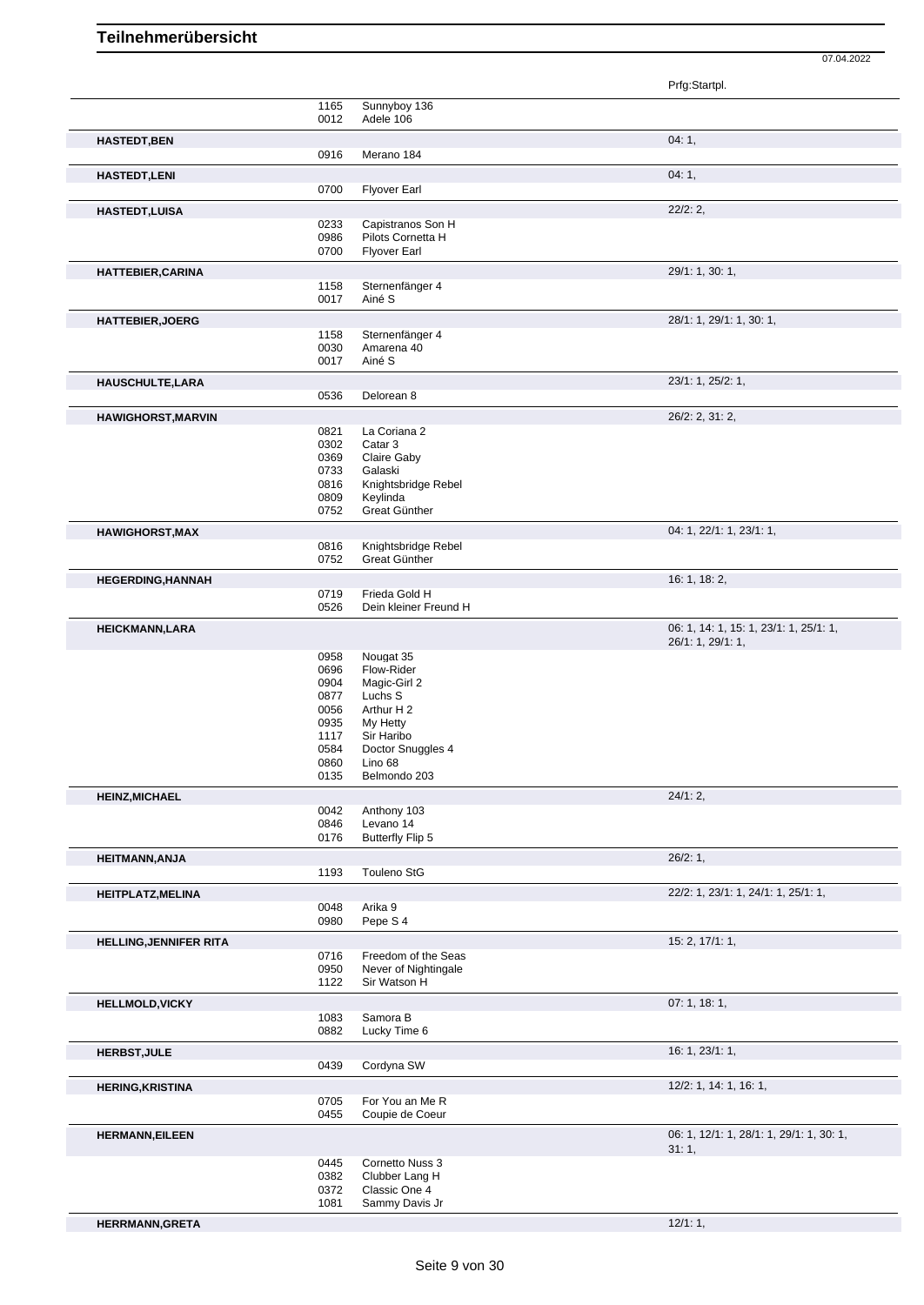|                              |              |                                | 07.04.2022                    |
|------------------------------|--------------|--------------------------------|-------------------------------|
|                              |              |                                | Prfg:Startpl.                 |
|                              | 1089         | Sansibar 120                   |                               |
|                              |              |                                | 11: 1, 23/2: 1,               |
| <b>HERRMANN, SONJA</b>       | 0726         | Fürst Flummy                   |                               |
| <b>HERZ, JENNIFER</b>        |              |                                | 15:1,                         |
|                              | 0033         | Amigo 1898                     |                               |
| <b>HERZOG,CASSIDY</b>        |              |                                | 02: 1, 04: 1,                 |
|                              | 1109         | Shane's Dancer                 |                               |
| <b>HERZOG, MELINA</b>        |              |                                | 01/3:1,                       |
|                              | 1109         | Shane's Dancer                 |                               |
| <b>HERZOG, NADJA</b>         |              |                                | 29/1:1,                       |
|                              | 0431         | Cooper 96                      |                               |
| HESSE, NAYA PAULINA          | 0559         | Diamond Dancer G               | 15:1,                         |
|                              |              |                                |                               |
| <b>HEUBACH, CLAUDIA</b>      | 1145         | Sorento 17                     | 12/2: 1, 13: 1, 17/2: 1,      |
|                              | 1200         | Urienne Womanizer              |                               |
|                              | 1198         | Urienne Clair de Lune          |                               |
| HEUMANN, RANJA TALEA         |              |                                | 09:1,                         |
|                              | 1017         | Quentin 178                    |                               |
| <b>HEUSKEL, BIANCA</b>       | 0852         | Liesa Lustig                   | 10: 1, 23/2: 1,               |
|                              | 0831         | Lajana 97                      |                               |
| HILKER, PHILIP               |              |                                | 23/1: 1, 25/1: 1, 26/1: 1,    |
|                              | 0697         | Floyd 91                       |                               |
| <b>HILL, CHRISTIANE</b>      |              |                                | 17/1: 1, 18: 2,               |
|                              | 1166         | Sunshine 572                   |                               |
|                              | 1084         | Samsonight                     |                               |
| HILLEBRAND, MAJA             | 1156         | Starlington                    | 06: 1, 14: 1,                 |
|                              | 1041         | Rebecca 389                    |                               |
| HOECKE, HANNA                |              |                                | 20: 1, 21: 1, 29/2: 1, 30: 1, |
|                              | 1019         | Querida H                      |                               |
|                              | 0983<br>0301 | Phinox 2<br>Catalunia 2        |                               |
| HOEFINGHOFF, DESIREE         |              |                                | 09:1,                         |
|                              | 1231         | Vito 68                        |                               |
| <b>HOEINGHAUS, TIA MARIE</b> |              |                                | 22/1: 1, 23/1: 1,             |
|                              | 1061         | Ronaldo 223                    |                               |
| HOELL, ANGELINA              |              |                                | 07: 1, 08: 2,                 |
|                              | 0047<br>0127 | Aquito 11<br>Belle ami 7       |                               |
|                              | 0844         | Let's Dance 107                |                               |
|                              | 0655         | Fantast 303                    |                               |
|                              | 0903<br>0685 | Magarena 3<br>Flamour 10       |                               |
|                              | 0854         | Light My Fire 15               |                               |
|                              | 0669<br>1260 | Fidenzia 3<br>Zymonee          |                               |
|                              | 1258         | Zodiac 14                      |                               |
| <b>HOELL, BIRGIT</b>         |              |                                | 07: 1, 08: 2,                 |
|                              | 0047         | Aquito 11                      |                               |
|                              | 0729<br>0127 | Fürst Royal 3<br>Belle ami 7   |                               |
|                              | 0844         | Let's Dance 107                |                               |
|                              | 0655         | Fantast 303                    |                               |
|                              | 0903<br>0685 | Magarena 3<br>Flamour 10       |                               |
|                              | 0854         | Light My Fire 15               |                               |
|                              | 0669<br>1260 | Fidenzia 3<br>Zymonee          |                               |
|                              | 1258         | Zodiac 14                      |                               |
| HOELSCHER, KATHARINA         |              |                                | 18:1,                         |
|                              | 0414         | Conrad H                       |                               |
| HOELSCHER, MAREIKE           |              |                                | 16: 1, 26/1: 1, 27/1: 1,      |
|                              | 0252         | Carella 8                      |                               |
| HOELTERHOFF, SANDRA          |              |                                | 25/1: 1, 29/1: 1,             |
|                              | 0022         | Aletta CBS                     |                               |
| <b>HOENIG, SILKE</b>         |              |                                | 20: 2, 21: 2,                 |
|                              | 1211<br>0240 | Valparaiso 7<br>Captain Hannes |                               |
|                              | 0925         | <b>Miss Million</b>            |                               |

Million Voices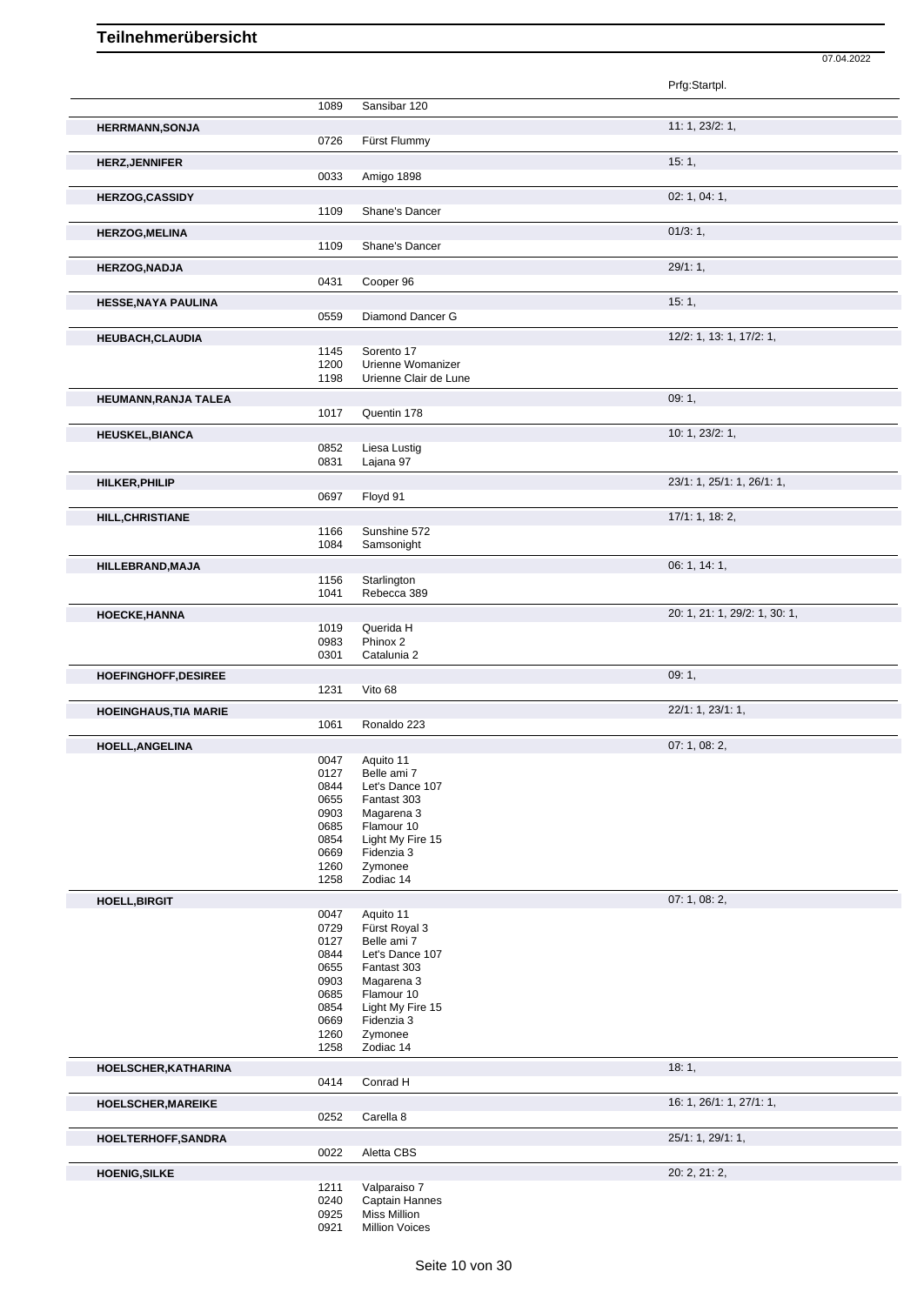Prfg:Startpl.

|                             | 0387 | Cocolinchen              |                            |
|-----------------------------|------|--------------------------|----------------------------|
|                             | 0245 | Capture of Hope          |                            |
|                             | 0793 | Jeffrey 18               |                            |
|                             |      |                          |                            |
| <b>HOERMANN, IRIS</b>       |      |                          | 06: 1, 28/1: 2, 29/1: 2,   |
|                             | 0399 | Coloured Bonario's Misiu |                            |
|                             | 1116 | Sir Anton 9              |                            |
| <b>HOEWER, MONA MARIE</b>   |      |                          | 25/2: 2, 29/2: 2, 30: 2,   |
|                             |      |                          |                            |
|                             | 1067 | Royal Flash DH           |                            |
|                             | 1212 | Van de Upper Class DH    |                            |
|                             | 0177 | C'est L'amour 3          |                            |
|                             | 1048 | Rio DH                   |                            |
|                             | 0444 | Cornet's Girl 3          |                            |
|                             | 0236 | Capricciosa 5            |                            |
|                             | 0974 | Pandora DH               |                            |
|                             | 0352 | Chica Colima DH          |                            |
|                             | 0351 | Chica Celerina           |                            |
|                             | 0812 | Kimbel S                 |                            |
| <b>HOLTHAUS, LUISA</b>      |      |                          | 28/1: 1, 31: 1,            |
|                             |      |                          |                            |
|                             | 0520 | Daytona B                |                            |
| HOLTMANNSPOETTER, NINA      |      |                          | 11: 1, 12/2: 1, 23/2: 1,   |
|                             | 1135 | Smilla SK                |                            |
|                             |      |                          |                            |
| HOLZRICHTER, MARLENE        |      |                          | 17/2:2,                    |
|                             | 1223 | Vincent 178              |                            |
|                             | 0117 | <b>Bella Amica</b>       |                            |
|                             |      |                          |                            |
| <b>HOMFELDT, NINA</b>       |      |                          | 23/2: 1, 24/1: 1, 26/1: 1, |
|                             | 0540 | Descarada One            |                            |
|                             | 0782 | In Sorte Diaboli         |                            |
|                             |      |                          | 10: 1, 15: 1, 26/1: 1,     |
| <b>HORSTMANN, MAIKE</b>     |      |                          |                            |
|                             | 0246 | Cara 186                 |                            |
|                             | 1100 | See Me Dancing 3         |                            |
| <b>HORVATIC, FINJA</b>      |      |                          | 01/4:1,                    |
|                             | 1267 | Coqueton                 |                            |
|                             |      |                          |                            |
| HORVATIC, LILIANA           |      |                          | 02: 1, 03: 2,              |
|                             | 1265 | Coqueton                 |                            |
|                             | 1266 | <b>Streamside Rocky</b>  |                            |
|                             |      |                          | 12/1: 1, 23/2: 1, 25/1: 1, |
| <b>HOSSE,LINA</b>           |      |                          |                            |
|                             | 1155 | Starlight 273            |                            |
|                             | 0393 | Colja 16                 |                            |
| HUEBNER, ANIKA              |      |                          | 16: 1, 17/1: 1,            |
|                             | 0239 | Captain Connor 3         |                            |
|                             |      |                          |                            |
| HUELSMANN, ANNIKA           |      |                          | 09:1,                      |
|                             | 1173 | Switch reloaded          |                            |
|                             | 0038 | Andorra la velle         |                            |
|                             | 0688 | <b>Fleur Dansante</b>    |                            |
|                             |      |                          |                            |
| <b>HUEPPOP,JANA</b>         |      |                          | 25/1: 1, 26/1: 1,          |
|                             | 1286 | Diacornetta              |                            |
| <b>HUETTEMANN, SANDRA</b>   |      |                          | 26/2: 2, 27/2: 1,          |
|                             | 0826 | Labumba 2                |                            |
|                             | 0973 | Panama Jack 8            |                            |
|                             |      |                          |                            |
| <b>HUXOHL, SABINE</b>       |      |                          | 23/2: 1, 25/1: 1,          |
|                             | 0438 | Cordula Bryere           |                            |
|                             |      |                          |                            |
| <b>JABLONSKI,LINA</b>       |      |                          | 23/1: 1, 25/1: 1,          |
|                             | 1228 | Virginia 219             |                            |
|                             | 0828 | Lady Brown 12            |                            |
|                             |      |                          | 27/1: 1, 31: 1,            |
| <b>JAEGER, PIA MALIN</b>    |      |                          |                            |
|                             | 0368 | Claire Cassis B          |                            |
| <b>JAKUBASS, NADINE</b>     |      |                          | 18:1,                      |
|                             | 0607 | Dorina 1019              |                            |
|                             |      |                          |                            |
| <b>JANISCH,FRANK</b>        |      |                          | 22/1: 1, 24/1: 1,          |
|                             | 0440 | Corido 4                 |                            |
|                             |      |                          |                            |
| <b>JANSEN, HEINZ-LUDWIG</b> |      |                          | 22/1:1,                    |
|                             | 1115 | <b>Sina 518</b>          |                            |
|                             |      |                          | 23/2:1,                    |
| JANSSEN, JULIA              |      |                          |                            |
|                             | 0406 | Comtesse l'été           |                            |
| <b>JOEST, JOHANNA</b>       |      |                          | 22/1: 1, 23/1: 1, 24/1: 1, |
|                             | 0093 | Barcbalou                |                            |
|                             |      |                          |                            |
| JOHANNFUNKE, STEFANIE       |      |                          | 27/2: 1, 28/1: 1,          |
|                             | 1247 | Why not Wizzy            |                            |
|                             |      |                          |                            |
| JUERGENS,FRANZISKA          |      | Clooney 97               | 23/2: 1, 25/1: 1, 26/1: 1, |
|                             | 0380 |                          |                            |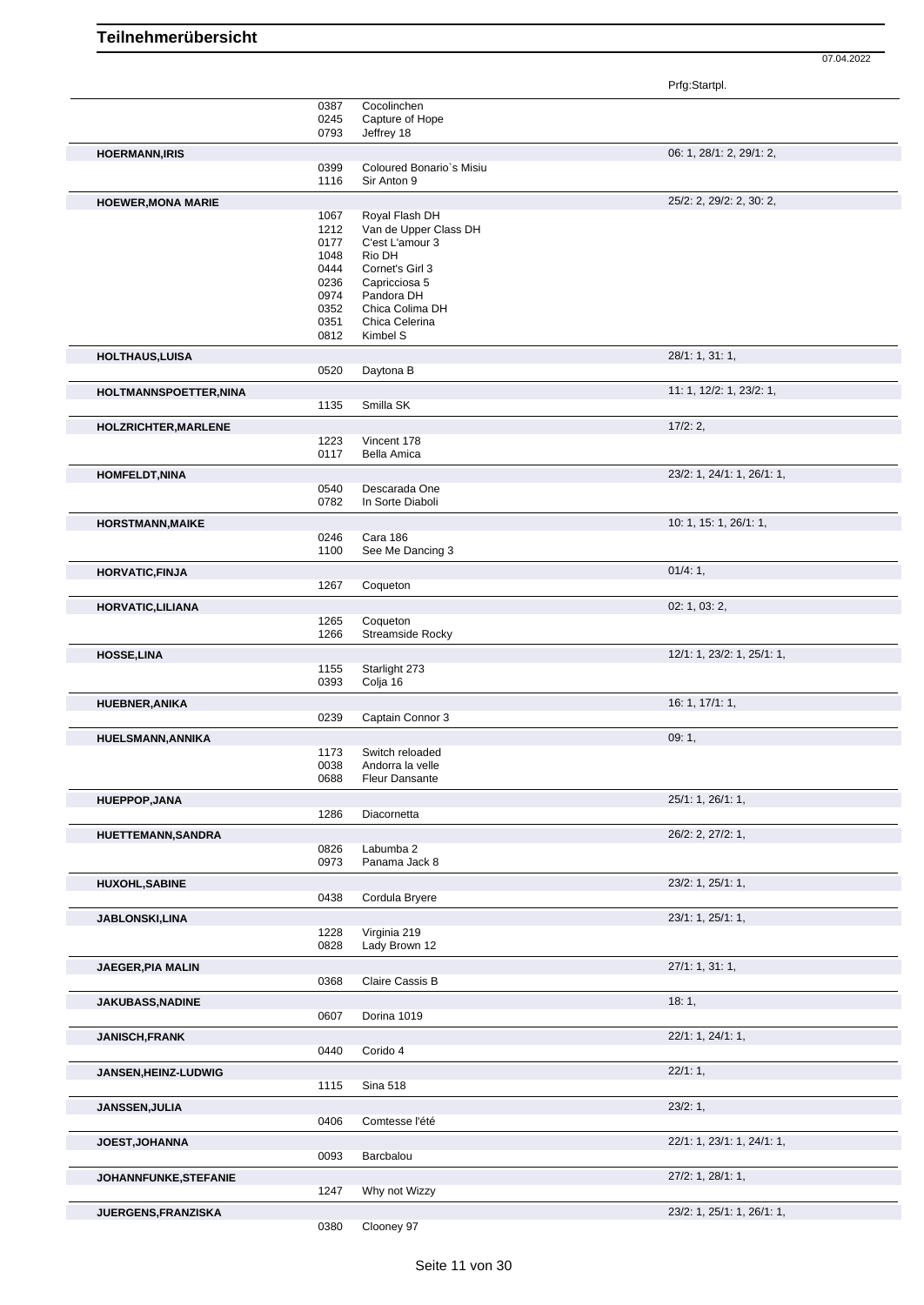| Prfg:Startpl. |
|---------------|
|---------------|

|                            | 0940         | Nako 4                                          |                                        |
|----------------------------|--------------|-------------------------------------------------|----------------------------------------|
|                            |              |                                                 | 19: 1, 20: 1, 24/2: 1, 29/1: 1, 31: 1, |
| <b>JUERGENS, KATHARINA</b> | 0723         | Für Jan                                         |                                        |
|                            | 0300         | Cat-ja                                          |                                        |
|                            | 1071         | S'Superman                                      |                                        |
| JUERGENS,LISA              |              |                                                 | 09: 1, 17/2: 2, 18: 1,                 |
|                            | 0769         | Heideromanze                                    |                                        |
|                            | 0603         | Donna Saphira 4                                 |                                        |
| JUERGENS, SOPHIA MARIE     |              |                                                 | 25/2: 1, 26/2: 1, 28/1: 2, 29/1: 1,    |
|                            | 0380         | Clooney 97                                      |                                        |
|                            | 0940         | Nako 4                                          |                                        |
| <b>JUNKER, FRIEDERIKE</b>  |              |                                                 | 19: 2, 20: 2, 21: 1, 24/1: 2,          |
|                            | 1073<br>0650 | Sadira RS<br>Fahrenheit 51                      |                                        |
|                            | 0691         | Fleury J 3                                      |                                        |
|                            | 0027         | Allegro 449                                     |                                        |
| <b>KACZMAREK,LEONIE</b>    |              |                                                 | 03: 1, 04: 1, 05: 1,                   |
|                            | 1270         | Quinta S                                        |                                        |
| <b>KAEDING, JANINE</b>     |              |                                                 | 22/1:1,                                |
|                            | 0654         | Fandango 244                                    |                                        |
| KAHLERT-WESTERHOFF, ALBA   |              |                                                 | 12/1:1,                                |
|                            | 0128         | <b>Belle Coeur S</b>                            |                                        |
| KAISER, CORNELIA           |              |                                                 | 18:1,                                  |
|                            | 0016         | Ahnentrumpf                                     |                                        |
| <b>KAISER, THOMAS</b>      |              |                                                 | 11: 1, 17/2: 1,                        |
|                            | 1147         | Souvenir 32                                     |                                        |
|                            | 0297         | Castella 101                                    |                                        |
| KALBITZER, DILARA          |              |                                                 | 22/2: 1, 23/2: 1,                      |
|                            | 1088         | Sanny 69                                        |                                        |
| KALDEWEI, BJOERN           |              |                                                 | 23/2: 1, 25/1: 1,                      |
|                            | 0421         | Conthargonia                                    |                                        |
|                            | 0291         | Cassandra 397                                   |                                        |
|                            | 1118         | Sir Heartbreaker 5                              |                                        |
| KALISCHEWSKI, HELENA       |              |                                                 | 17/1: 1, 18: 1,                        |
|                            | 0766         | Häwelmann                                       |                                        |
| KALTENBACH, PIA            |              |                                                 | 22/2: 1, 24/1: 1, 26/1: 1, 28/1: 1,    |
|                            | 0343<br>0398 | Check Point Charly 2<br><b>Colorful Sunrise</b> |                                        |
|                            | 1216         | Vanity Fair 28                                  |                                        |
|                            |              |                                                 | 26/2: 1, 27/2: 1,                      |
| KALTHOFF, LEONIE           | 0937         | Mylady Maira                                    |                                        |
|                            |              |                                                 | 12/2:1,                                |
| KASTEN, LARA-MARIA         | 0835         | Laurentina E                                    |                                        |
|                            |              |                                                 | 23/2: 1, 25/2: 1,                      |
| <b>KAUP, CAROLIN</b>       | 0480         | Curly Sue 111                                   |                                        |
|                            | 0426         | Cool little Cocco                               |                                        |
| <b>KEMPFER, KATHRIN</b>    |              |                                                 | 24/2: 1, 28/1: 2,                      |
|                            | 0409         | Con Silva                                       |                                        |
|                            | 0350         | Chiara 375                                      |                                        |
| KEMPFER-WALTER, ANNA       |              |                                                 | 19: 2, 20: 2, 21: 1, 31: 2,            |
|                            | 0231         | Capello 35                                      |                                        |
|                            | 0523<br>0383 | Dealer I<br>Cocktail 57                         |                                        |
|                            | 0647         | Faberge's hero 3                                |                                        |
|                            | 0889         | Lumwana                                         |                                        |
|                            | 0641         | Everquest                                       |                                        |
|                            | 0005<br>0770 | Ab geht's 3<br>Hemesis Armor                    |                                        |
|                            |              |                                                 | 14: 1, 17/1: 1,                        |
| KEPPLER, ANNA-LENA         | 1004         | Puerto-Rica                                     |                                        |
|                            |              |                                                 |                                        |
| <b>KESEBERG,RABEA</b>      | 0851         | Lewiskhan                                       | 23/2: 1, 25/2: 1,                      |
|                            | 1238         | Warinja 17                                      |                                        |
|                            | 1009         | Quantofino 5                                    |                                        |
|                            | 0629         | Elaiza FBH                                      |                                        |
| <b>KESSEL, JENS</b>        |              |                                                 | 20: 1, 29/1: 1, 31: 1,                 |
|                            | 0082         | Baloume                                         |                                        |
|                            | 0709         | Foundland                                       |                                        |
| <b>KESSEL, STEPHANIE</b>   |              |                                                 | 07:1,08:1,                             |
|                            | 1052         | Riverdance SP                                   |                                        |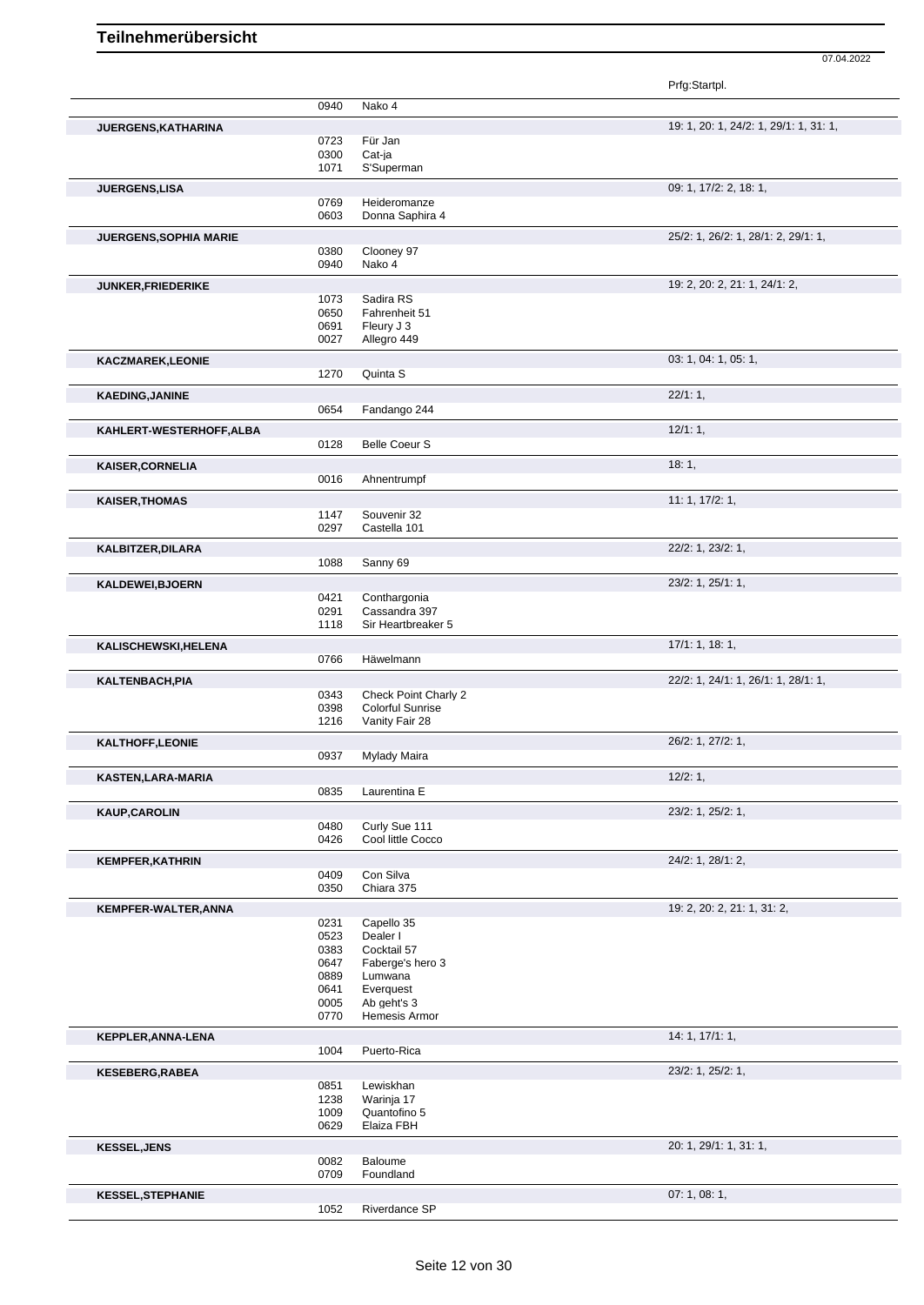|                                                  |              |                                | 07.04.2022                           |
|--------------------------------------------------|--------------|--------------------------------|--------------------------------------|
|                                                  |              |                                | Prfg:Startpl.                        |
| <b>KEYSSELITZ, BAILEY NATHAN</b>                 | 0483         | Cybil NT                       | 16:1,                                |
|                                                  |              |                                |                                      |
| KIRSCHEN, CLAUDIA                                | 0137         | Beltano <sub>6</sub>           | 12/2: 1, 13: 1, 14: 1, 15: 1, 16: 1, |
|                                                  | 0764         | Harmony 54                     |                                      |
| KLEESCHULTE, MIA                                 |              |                                | 04:1,                                |
|                                                  | 1273         | <b>Elvis</b>                   |                                      |
| <b>KLEINE, SARAH</b>                             |              |                                | 07: 1, 08: 1,                        |
|                                                  | 0532         | Delaney 12                     |                                      |
| KLEMANN, ANNA-MARIA                              |              |                                | 27/2: 1, 28/2: 1, 29/2: 1,           |
|                                                  | 0122         | <b>Bella Granata</b>           |                                      |
| <b>KLETKE, MANUELA</b>                           |              |                                | 12/1:1,                              |
|                                                  | 0614         | Dreamgirl AT                   |                                      |
| KLUESENER, JETTE                                 |              |                                | $12/2$ : 1, 15: 1,                   |
|                                                  | 1169         | Süße Verführung K              |                                      |
| <b>KMETITSCH, ALESSA</b>                         |              |                                | 03:1,                                |
|                                                  | 0665         | Felicity Rose 2                |                                      |
| <b>KNIEZNER, KIM</b>                             |              |                                | 18:1,                                |
|                                                  | 0126         | Bellamie 28                    |                                      |
| <b>KNIEZNER, LEA</b>                             |              |                                | 28/2: 1, 31: 1,                      |
|                                                  | 0472         | CU Later                       |                                      |
| <b>KNOTHE, JULIA</b>                             |              |                                | 18:1,                                |
|                                                  | 0054         | Arrow 17                       |                                      |
| <b>KNUETTEL, HANNA SOPHIE</b>                    |              |                                | 06: 1, 22/2: 1, 23/2: 1,             |
|                                                  | 0343         | Check Point Charly 2           |                                      |
| KOBELOER, PIA-MARIE                              |              |                                | 08: 1, 12/1: 1,                      |
|                                                  | 1040         | <b>Real Destiny</b>            |                                      |
| <b>KOENIG, BIRTE</b>                             |              |                                | 23/2:1,                              |
|                                                  | 0664         | Felicia Mila J                 |                                      |
| <b>KOENIG,LENA</b>                               |              |                                | 04:1,                                |
|                                                  | 1148         | Spacestar 2                    |                                      |
| <b>KOENIG, MAITE</b>                             | 0892         |                                | 20:1,                                |
|                                                  |              | Lunastra                       |                                      |
| KOPPENBERG, AMELIE                               | 1020         | Quibelle 29                    | 21:2,                                |
|                                                  | 0102         | Baumann's Diary                |                                      |
|                                                  | 0088         | <b>Balu 564</b>                |                                      |
| KOSLOWSKI,LARISSA                                |              |                                | $12/1:1$ ,                           |
|                                                  | 0550         | Diablo 124                     |                                      |
| KOWALSKI, JESSICA                                |              |                                | 27/2: 1, 28/2: 1,                    |
|                                                  | 0701         | For Fein Cera                  |                                      |
|                                                  | 0703         | For Starlight                  |                                      |
| <b>KRAEHLING, CHARLOTTE</b>                      |              |                                | 23/1: 1, 24/1: 1, 25/1: 1,           |
|                                                  | 0741         | Glamour 82                     |                                      |
| <b>KRAHN, JEANETTE</b>                           |              |                                | 04:1,                                |
|                                                  | 1213         | Vancouver 86                   |                                      |
| <b>KRAUSE, MAXIMA JILL COLLEEN</b>               |              |                                | 24/2: 1, 25/2: 2, 29/1: 1,           |
|                                                  | 0872<br>0922 | Lord Nobel 2<br>Minore-Bellini |                                      |
|                                                  |              |                                | 24/2: 2, 26/2: 2, 31: 2,             |
| <b>KREMERSKOTHEN, NENA</b>                       | 0427         | Cool Running K                 |                                      |
|                                                  | 0582         | Django Unchained K             |                                      |
|                                                  | 0069         | Baghira K<br>Daktari K2        |                                      |
|                                                  | 0495         |                                |                                      |
| <b>KREUTZ, GRETA</b>                             | 0442         |                                | 19: 1, 20: 1,                        |
|                                                  |              | Cormac <sub>6</sub>            |                                      |
| <b>KREUTZ, LILLI</b>                             |              |                                | 18:1,                                |
|                                                  | 0183         | Cacao 6                        |                                      |
| <b>KROES, ANNA</b>                               |              |                                | 06: 1, 12/2: 1, 16: 1, 23/1: 1,      |
|                                                  | 0504<br>1248 | Daquiina<br>Whynot Forever     |                                      |
|                                                  | 0979         | Pearly Rose                    |                                      |
|                                                  | 1121         | Sir Shorty 3                   |                                      |
|                                                  |              |                                |                                      |
|                                                  |              |                                | 09:1,                                |
|                                                  | 0139         | <b>Benningtons Diamond</b>     |                                      |
| <b>KROLIK, CHRISTINA</b><br><b>KROLL, LEONIE</b> | 0919         | Millenia 8                     | 11:1, 19:1,                          |

0332 Chapawee 2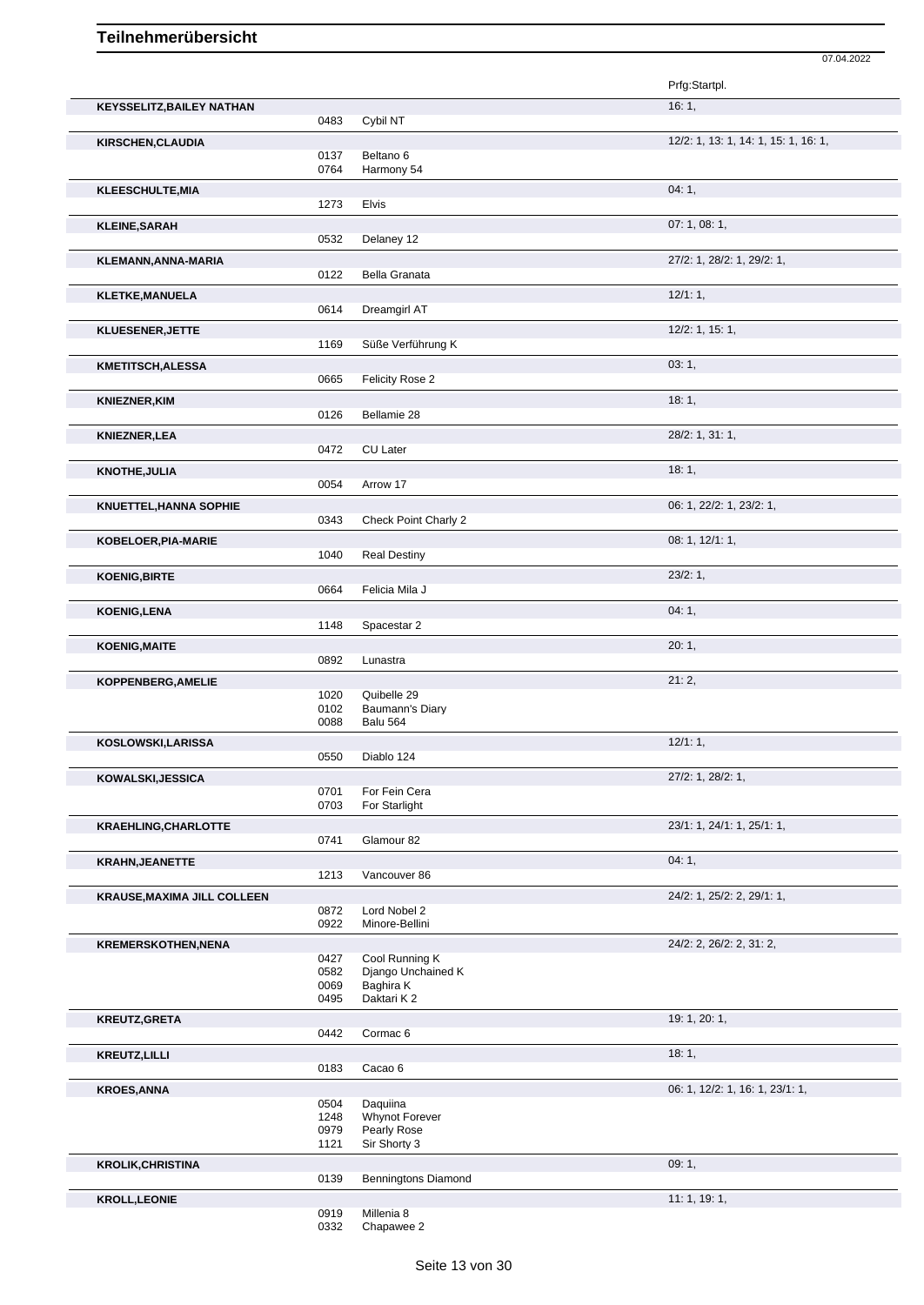|                                 |              |                                           | Prfg:Startpl.                          |
|---------------------------------|--------------|-------------------------------------------|----------------------------------------|
| <b>KRON, MARA</b>               |              |                                           | 08: 1, 12/1: 1,                        |
|                                 | 0566         | Dida K                                    |                                        |
| <b>KRUEGEL,EVE</b>              |              |                                           | 14: 1, 15: 1,                          |
|                                 | 1233         | Vivaldi's Valegro                         |                                        |
| <b>KRULL, JULIAN</b>            |              | Cornetto Nuss 3                           | 06: 1, 28/2: 1, 29/2: 1, 30: 1, 31: 1, |
|                                 | 0445<br>0372 | Classic One 4                             |                                        |
|                                 | 0534         | Délceg 3                                  |                                        |
| <b>KRUSE, ELISABETH</b>         |              |                                           | 19: 1, 20: 3, 21: 3,                   |
|                                 | 1235         | Vivians Stern Dree Boeken                 |                                        |
|                                 | 0549<br>1101 | Dia-Cornada FM<br>Seeschwalbe Dree Boeken |                                        |
| <b>KUEHNE, MIA</b>              |              |                                           | 29/1: 1, 31: 1,                        |
|                                 | 0755         | Guitano 20                                |                                        |
| KUEHNHENRICH, CARLOTTA          |              |                                           | 23/1: 1, 25/2: 1, 26/2: 1,             |
|                                 | 0275         | Caruso 476                                |                                        |
|                                 | 0391         | Coldplay S                                |                                        |
| KUEHNHENRICH, GRETA             |              |                                           | $12/2$ : 1, 16: 1,                     |
|                                 | 1065<br>1184 | Rose of Midnight<br><b>Top Champion</b>   |                                        |
|                                 | 1187         | Top Magic Mike                            |                                        |
|                                 | 1185         | Top Coppa Cabana                          |                                        |
|                                 | 1190         | Top Vidana                                |                                        |
| KUESSNER, KATHARINA             | 0219         | Campino K                                 | 16:1,                                  |
|                                 |              |                                           |                                        |
| KUHNE, ANNA                     | 0847         | Leviano 11                                | 06: 1,                                 |
|                                 | 0879         | Lucifer's little Devil                    |                                        |
| LACHAUER, LISA-MARIE            |              |                                           | 23/2:1,                                |
|                                 | 0621         | Dünenkind                                 |                                        |
| <b>LAEMMER, ALEXANDER BORIS</b> |              |                                           | 26/1:1,                                |
|                                 | 1126         | Skyfall L                                 |                                        |
| LAMBARDT, BERRIT                |              |                                           | 28/2:1,                                |
|                                 | 0336         | Chardonnay 100                            |                                        |
| LAMMERT, LARA                   | 0635         | <b>Equus Darjeeling</b>                   | 03: 1, 12/2: 1,                        |
|                                 |              |                                           |                                        |
| LANFERMANN, MELINA              | 1103         | Selfie M                                  | 07:1,                                  |
| LANGENSTROTH,IDA                |              |                                           | 24/2:1,                                |
|                                 | 0626         | El Christobal                             |                                        |
| <b>LEGAT, DIANA</b>             |              |                                           | 09: 1,                                 |
|                                 | 1214         | Vancouver Island                          |                                        |
| LEHN, MADELINE SOPHIE VOM       |              |                                           | 23/2:1,                                |
|                                 | 0946<br>0007 | Naseweiß TB<br>Abby Present               |                                        |
|                                 |              |                                           |                                        |
| <b>LENZ, LISA MARIE</b>         | 0364         | Citou                                     | 21: 1, 30: 2, 31: 2,                   |
|                                 | 1077         | Sally 661                                 |                                        |
|                                 | 0324<br>0888 | Chacco-Bretz<br>Lumbazi B                 |                                        |
|                                 | 1176         | Tasnim                                    |                                        |
|                                 | 0552         | Diacontina E                              |                                        |
| LEONTE, BOGDAN-CATALIN          |              |                                           | 20: 2, 30: 1, 31: 1,                   |
|                                 | 0481<br>0200 | Curt Cubalou<br>Calisa Blue               |                                        |
|                                 | 0841         | Leila de Semilly                          |                                        |
| LEUBE, SOPHIE                   |              |                                           | 19: 2, 20: 1, 21: 2,                   |
|                                 | 1172         | Sweetwaters Ziethen TSF                   |                                        |
|                                 | 0768         | Heda 3                                    |                                        |
|                                 | 0788<br>0956 | Isselhook's Asaro<br>Nofretete 15         |                                        |
|                                 | 0789         | Isselhook's Outstanding                   |                                        |
|                                 | 0002<br>0732 | A l'Elue<br><b>Future Stars Helis</b>     |                                        |
|                                 |              |                                           |                                        |
| LEVERINGHAUS, SABRINA           | 0743         | Go West 15                                | 07:1, 17/2:1,                          |
|                                 | 0453         | Cosmopolitan E                            |                                        |
|                                 | 0107         | Be my Michel                              |                                        |
| <b>LIENKAMP, MARC</b>           |              |                                           | 28/1: 1, 29/1: 1,                      |
|                                 | 0193         | Calassio                                  |                                        |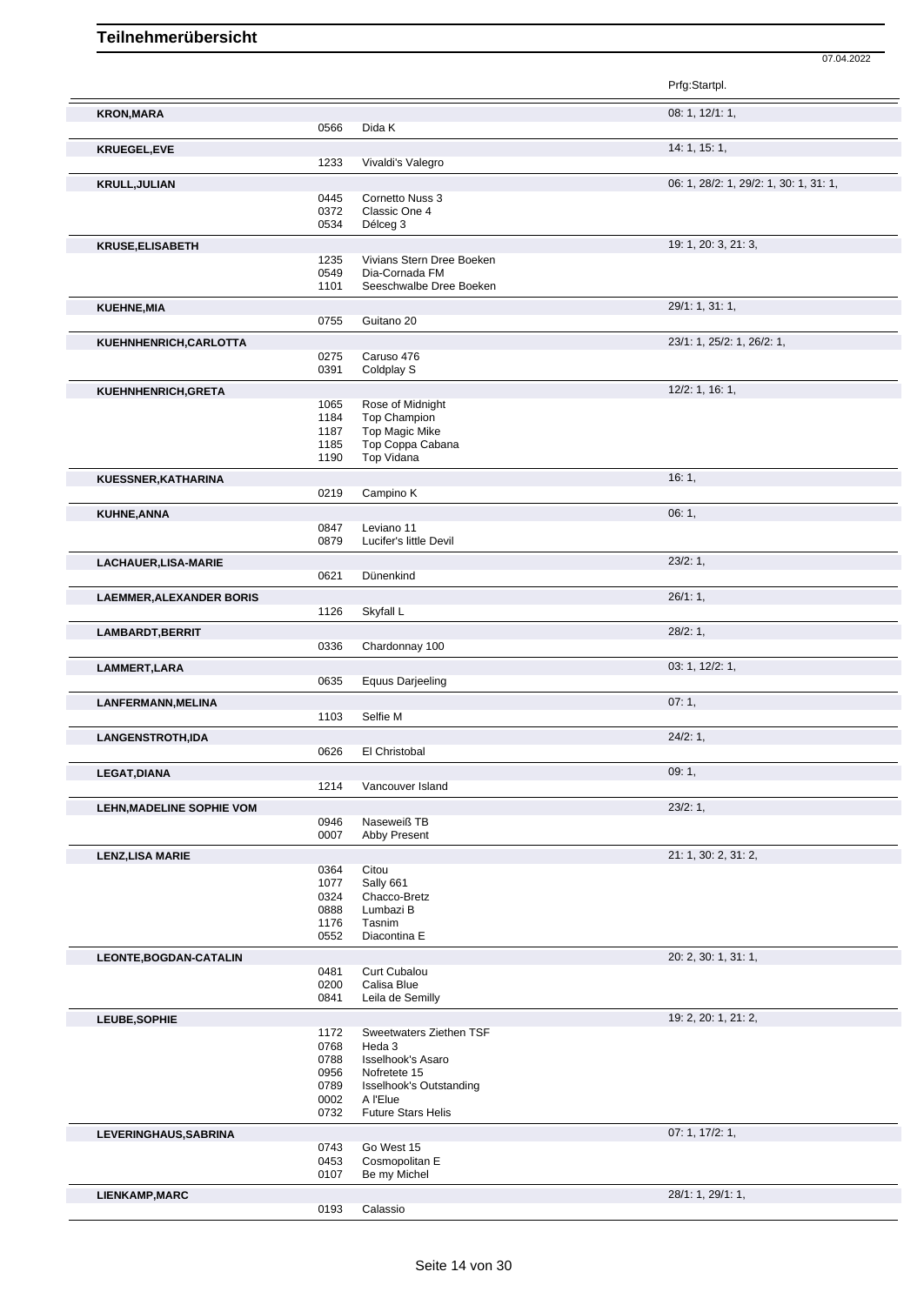|                             |              |                                        | 07.04.2022                                 |
|-----------------------------|--------------|----------------------------------------|--------------------------------------------|
|                             |              |                                        | Prfg:Startpl.                              |
| <b>LILIENBECKER, DENNIS</b> |              |                                        | 30:1,                                      |
|                             | 1256         | Zingst 2                               |                                            |
| LILIENBECKER, KIRA          |              |                                        | 09:1,                                      |
|                             | 0108         | Be Smilla                              |                                            |
| LILIENBECKER, MARCO         |              |                                        | 20: 1, 21: 1,                              |
|                             | 0278         | Cascajo Li                             |                                            |
| LINDNER, SARAH              |              |                                        | 22/2: 2, 24/2: 2, 26/1: 2,                 |
|                             | 0750<br>0251 | Gralsgräfin L<br>Cardino L             |                                            |
|                             | 0871         | Lord Leroy L                           |                                            |
| <b>LIPPMANN, KRISTIN</b>    |              |                                        | 10: 1, 20: 1, 23/2: 1,                     |
|                             | 1229         | Visby 12                               |                                            |
| <b>LOCHTHOWE, DOMINIK</b>   |              |                                        | 28/2: 1, 31: 1,                            |
|                             | 0528         | Déjr vu R                              |                                            |
|                             | 0417         | Contanou                               |                                            |
| LOEBBE, BIRGER              |              |                                        | 06: 1, 23/1: 1, 24/2: 1, 25/2: 1, 26/2: 1, |
|                             | 0208         | Calle Cool 47                          |                                            |
| LOECHTER, KATHARINA         |              |                                        | 12/1:1,                                    |
|                             | 0780         | Ich bin Johnny                         |                                            |
| LOEPKE, EMMA                |              |                                        | 22/1:2,                                    |
|                             | 0941         | Nando 446                              |                                            |
|                             | 1137         | Soarez                                 |                                            |
| LOHMANN, BARBARA            |              |                                        | 27/2:1,                                    |
|                             | 0305<br>0581 | Catching Fire B<br>Django Unchained BL |                                            |
|                             |              |                                        | 17/2: 1, 18: 1,                            |
| LOHMANN, MARLINA            | 1133         | Smartie S                              |                                            |
| LOHOELTER, SINA-CAROLIN     |              |                                        | 22/2: 1, 23/1: 1,                          |
|                             | 0119         | <b>Bella Cornetta</b>                  |                                            |
|                             | 0099         | Batch Bellini                          |                                            |
| LORENZ, SVENJA              |              |                                        | 16:1,                                      |
|                             | 0725         | Fürst Castello                         |                                            |
| LOYAL, JONAS                |              |                                        | 22/2: 1, 24/1: 1,                          |
|                             | 0250         | Caralita                               |                                            |
| LUEDDECKE,LENA              |              |                                        | 26/1:1,                                    |
|                             | 1250         | Wolfshecker Hofs Charon                |                                            |
| LUEDKE, LILIANA             |              |                                        | 11:1,                                      |
|                             | 0971         | Painted Sam                            |                                            |
| LUELF, NINA                 |              |                                        | 07:1,08:1,                                 |
|                             | 0529         | Del Rey HW                             |                                            |
| LUETGEMUELLER, ANGELA       |              |                                        | 09: 1, 17/2: 1,                            |
|                             | 0920         | Million Dollar Smile                   |                                            |
| LUETH-WEISCHE, NADINE       |              |                                        | 23/2: 2, 25/2: 1,                          |
|                             | 0364         | Citou                                  |                                            |
|                             | 0900         | Lysann 15                              |                                            |
| LUETKE BROCHTRUP, JOHANNA   |              |                                        | 12/2:1,                                    |
|                             | 1001         | <b>Proud Champus Kiss</b>              |                                            |
| LUNN, HANNAH                |              |                                        | 24/2: 1, 26/2: 1, 27/1: 1,                 |
|                             | 0066         | Bacardi's girl                         |                                            |
| LUZAR, KATHARINA            |              |                                        | 17/2:1,                                    |
|                             | 0837         | Le Beau 66                             |                                            |
| <b>MAATOUG, MUNA</b>        |              |                                        | 04: 1, 06: 1, 10: 1, 12/1: 1,              |
|                             | 0545<br>0677 | Despino DB<br>Finest Chocolate-Chip    |                                            |
|                             |              |                                        | 23/1: 1, 25/2: 1,                          |
| MACHA, AALIYAH              | 0987         | Pit SG                                 |                                            |
|                             | 1045         | <b>Rica 105</b>                        |                                            |
|                             | 0795         | <b>Joy 400</b>                         |                                            |

0987 Pit SG 1045 Rica 105 0795 Joy 400 **MAHN,THERESA** 27/1: 1, Larabella 2 0232 Capistrana BS

**MAIWALD,LARA EMILIA** 12/1: 1,

**MANTHEY,LINJA** 13: 1, 20032 Landinda 13: 1, 2004 Landinda **MARTENS, JOHANNA** : 0, 0448 Corsica 10 Corsica 10

0899 Lyra 80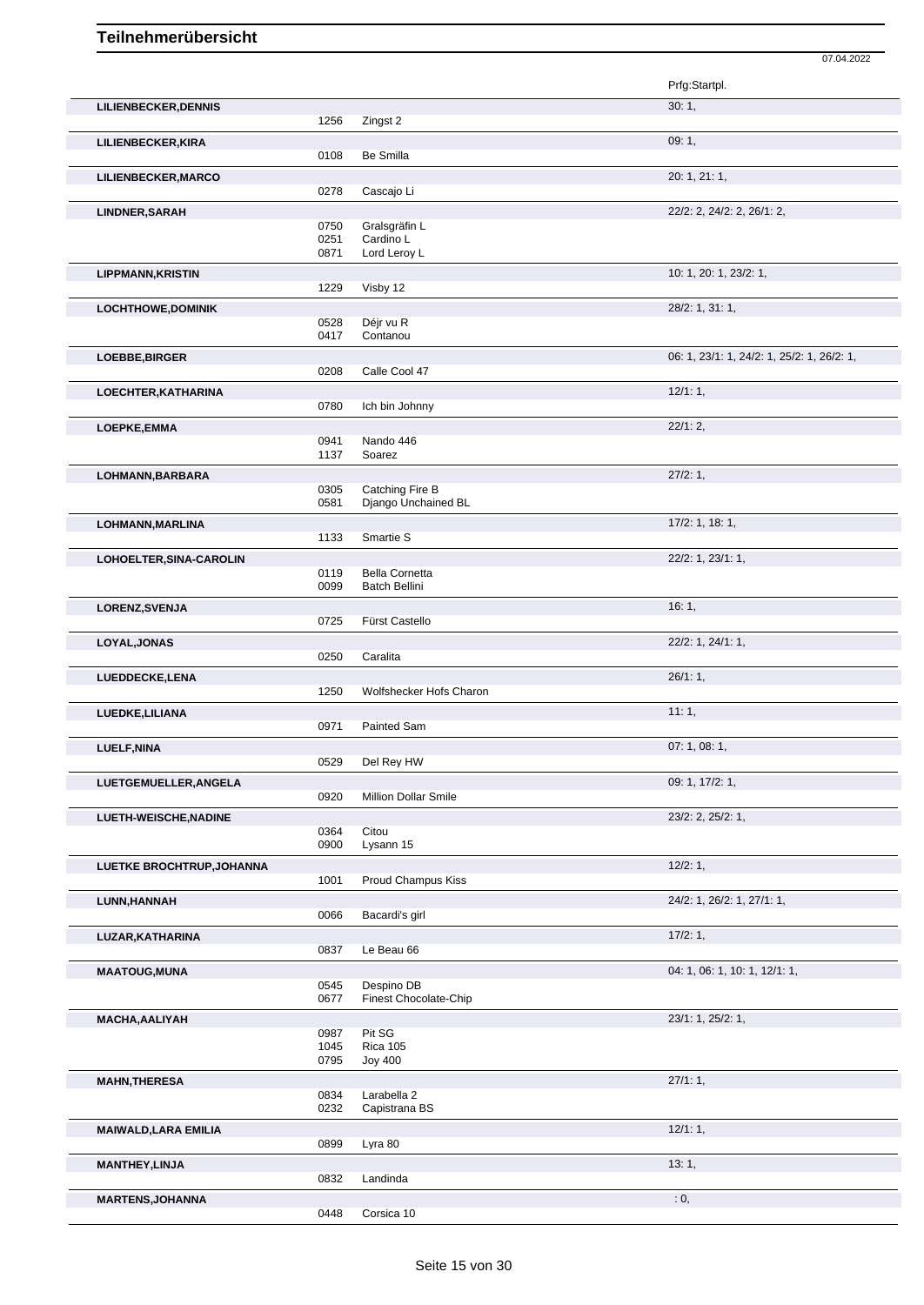|                                  |              |                                | Prfg:Startpl.                       |
|----------------------------------|--------------|--------------------------------|-------------------------------------|
| <b>MARTIN, VANESSA</b>           |              |                                | 12/2: 1, 16: 1,                     |
|                                  | 0025         | Alinus 3                       |                                     |
| <b>MENGES, JONA MARIE</b>        |              |                                | 23/1: 1, 25/2: 1,                   |
|                                  | 1176         | Tasnim                         |                                     |
| <b>METTE, LAURIN</b>             |              |                                | 28/1:1,                             |
|                                  | 0498         | Dance and Fly 5                |                                     |
|                                  | 0357         | Chococcino                     |                                     |
| <b>MEWIS, SIMON</b>              |              |                                | 10: 1, 16: 1, 17/2: 1, 18: 1,       |
|                                  | 0230         | Canturo 6                      |                                     |
|                                  | 0524         | Dear best Friend               |                                     |
|                                  | 0035         | Amperia StG                    |                                     |
|                                  | 0784         | Instyle M                      |                                     |
| <b>MEWIS, VERA</b>               |              |                                | 03: 1, 04: 1, 12/2: 1, 15: 1,       |
|                                  | 0230<br>0035 | Canturo 6<br>Amperia StG       |                                     |
|                                  | 0784         | Instyle M                      |                                     |
|                                  |              |                                |                                     |
| <b>MEYER, MELINA</b>             | 1015         | Quentchen 6                    | 15:1,                               |
|                                  |              |                                |                                     |
| <b>MEYKRANZ, CHARLOTTE</b>       |              |                                | 07:1,                               |
|                                  | 0170         | <b>Bruderherz MEY</b>          |                                     |
| <b>MICHEEL, SOPHIA</b>           |              |                                | 09:1,                               |
|                                  | 1129         | Skyline K3                     |                                     |
| <b>MICHEL, ANDREA</b>            |              |                                | $23/2$ : 1, $25/1$ : 1,             |
|                                  | 0269         | Carlson vom Dach 5             |                                     |
| <b>MICHLER, PAULINA</b>          |              |                                | 21:1,                               |
|                                  | 1259         | Zola Fox SB                    |                                     |
| <b>MIDDELDORF, NELE</b>          |              |                                | 12/1: 1, 22/1: 1,                   |
|                                  | 0220         | Campino M 2                    |                                     |
|                                  | 0326         | Chaccominko N                  |                                     |
| <b>MIDDELMANN, EVA MARIA</b>     |              |                                | 13: 1, 16: 1, 17/2: 1, 18: 1,       |
|                                  | 0861         | Lio F.M.                       |                                     |
|                                  | 0868         | Lockolito F.M                  |                                     |
|                                  | 0884         | Ludwig F.M                     |                                     |
|                                  | 0833<br>0876 | Laon F.M<br>Louis Vuitton F.M. |                                     |
|                                  |              |                                |                                     |
| MIDDELMANN, KATHRIN              |              |                                | 14: 1, 15: 1, 17/1: 2, 18: 2,       |
|                                  | 0861<br>0868 | Lio F.M.<br>Lockolito F.M      |                                     |
|                                  | 0884         | Ludwig F.M                     |                                     |
|                                  | 0876         | Louis Vuitton F.M.             |                                     |
| <b>MIMBERG, STEFANIE</b>         |              |                                | 17/2:1,                             |
|                                  | 1057         | Rocktini                       |                                     |
| MOELLENHOFF, CHIARA              |              |                                | 23/2: 1, 24/2: 1,                   |
|                                  | 0092         | Bandito Bo                     |                                     |
|                                  | 0473         | Cuan Na Grai                   |                                     |
| <b>MOELLENHOFF, LAURA MARLEN</b> |              |                                | 23/2: 1, 25/1: 1, 27/1: 1,          |
|                                  | 0079         | Balou B 4                      |                                     |
|                                  | 0062         | Aviva de Luxe                  |                                     |
| <b>MOELLER, KIRA</b>             |              |                                | 03: 1, 04: 1, 05: 1,                |
|                                  | 0955         | <b>Nino 315</b>                |                                     |
| MOELLMANN, ANNA-LENA             |              |                                | 27/1: 2, 30: 2, 31: 2,              |
|                                  | 0402         | Coming soon 10                 |                                     |
|                                  | 0477         | Cuella de Ville                |                                     |
| MOELLMANN, JANA-SOPHIE           |              |                                | 17/2: 1, 18: 1,                     |
|                                  | 1059         | Romance for you                |                                     |
|                                  | 0402         | Coming soon 10                 |                                     |
|                                  | 0477         | Cuella de Ville                |                                     |
| <b>MOELLMANN, NINA</b>           |              |                                | 24/2: 1, 27/1: 1,                   |
|                                  | 0432         | Cooper W                       |                                     |
| <b>MOELLMANN,RENA</b>            |              |                                | 22/2:1,                             |
|                                  | 0998         | Professor O                    |                                     |
|                                  |              |                                | 03: 1, 12/1: 1,                     |
| <b>MOENNIG, ANN-KATHRIN</b>      | 0295         | Cast no Shadow 5               |                                     |
|                                  |              |                                |                                     |
| <b>MOH,LOUISA</b>                |              |                                | 16:1,                               |
|                                  | 0760<br>1154 | Halinka 18<br>Star Dust 3      |                                     |
|                                  | 0507         | Dario 159                      |                                     |
|                                  |              |                                | 25/2: 1, 26/2: 1, 28/2: 1, 29/2: 1, |
| <b>MOHR, MALIN</b>               | 0625         | Eddie 74                       |                                     |
|                                  | 0931         | Mr. Hobbs                      |                                     |
|                                  |              |                                |                                     |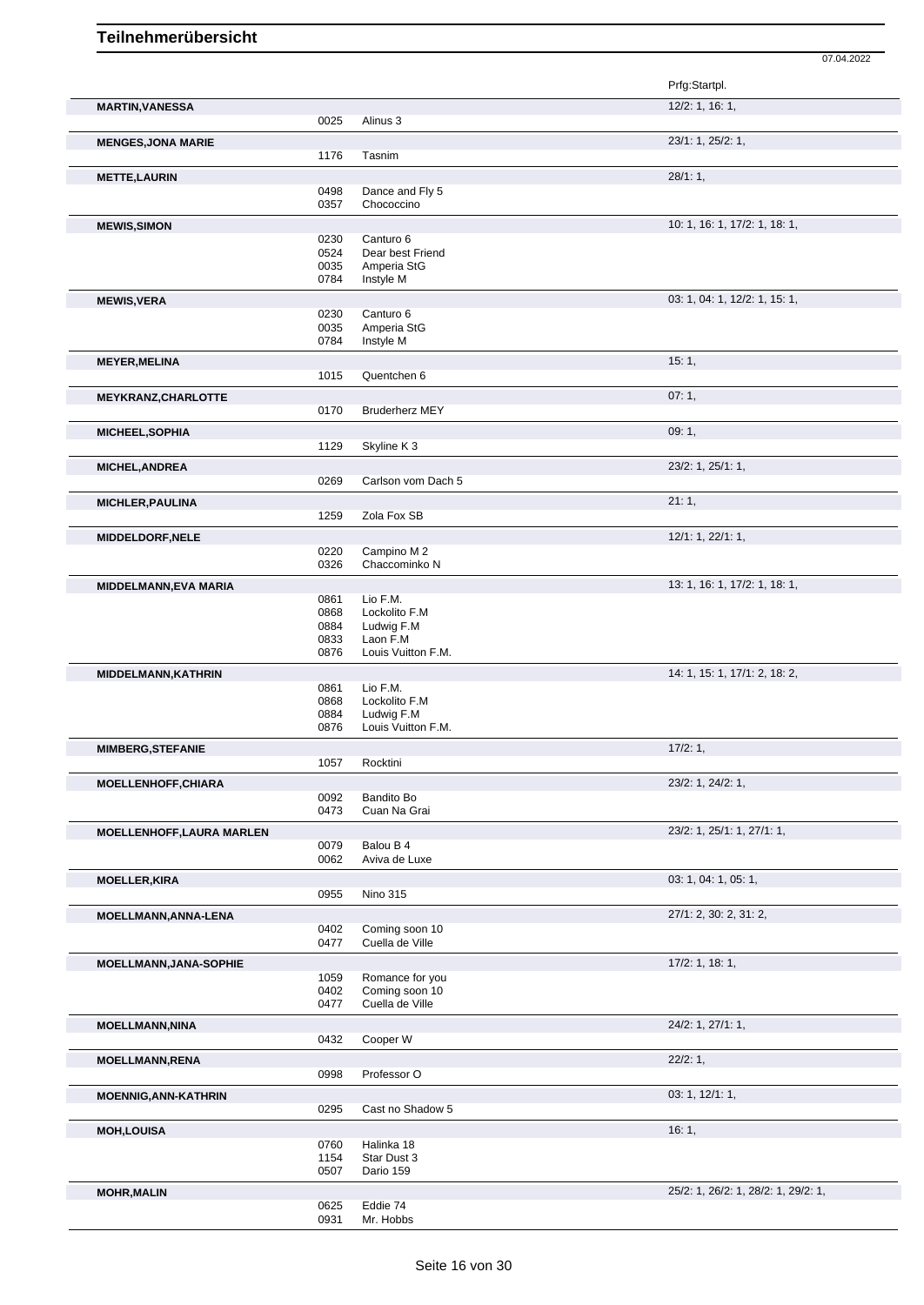|                              |              |                                      | 07.04.2022                               |
|------------------------------|--------------|--------------------------------------|------------------------------------------|
|                              |              |                                      | Prfg:Startpl.                            |
| MORALI, ANNA-LENA            |              |                                      | 16:1,                                    |
|                              | 0898         | Lyoness <sub>Z</sub>                 |                                          |
| <b>MORITZ, ISABEL</b>        |              |                                      | 26/1: 1, 27/2: 1,                        |
|                              | 0205         | Call me Cooper Jr.                   |                                          |
| <b>MUELHOEFER, ALINA</b>     |              |                                      | 28/2: 1, 31: 1,                          |
|                              | 1012         | Queen Cara                           |                                          |
|                              | 0429         | Cooliyo                              |                                          |
| <b>MUELLER, CORINNA</b>      |              |                                      | 19:1,                                    |
|                              | 0599         | Donna Di Valore                      |                                          |
|                              | 0482         | Cute Grey                            |                                          |
| MUELLER, GINA                |              | Tofiffee                             | 16: 1, 27/1: 2, 29/1: 1,                 |
|                              | 1182<br>1082 | Sammy-de Luex                        |                                          |
|                              | 0813         | Kiral V                              |                                          |
| MUELLER, MARC-STEPHAN        |              |                                      | 25/2: 1, 26/1: 1, 27/1: 1,               |
|                              | 1037         | Raida 4                              |                                          |
|                              | 0210         | Callisto Blue M                      |                                          |
| <b>MUELLER, SABINE</b>       |              |                                      | 30:1, 31:1,                              |
|                              | 1022         | Quick Bee                            |                                          |
| <b>MUELLER, SANJA</b>        |              |                                      | 23/1: 2, 26/1: 3,                        |
|                              | 0164         | Braveheart 27                        |                                          |
|                              | 1082         | Sammy-de Luex                        |                                          |
| NACHTIGAELLER, GRIT          |              |                                      | 06: 1, 07: 1, 10: 1, 14: 1, 16: 1, 17/1: |
|                              | 0089         | Balvenie 4                           | 1, 23/2: 1,                              |
|                              | 1134         | Smeralda 6                           |                                          |
| NADOL-LIEDHEGENER DR., DOROT |              |                                      | 12/2: 1, 15: 1,                          |
|                              | 0862         | Liquoroso                            |                                          |
|                              | 0863         | Lissy la bonne                       |                                          |
| <b>NEFF, EMMA VENUS</b>      |              |                                      | 28/2: 1, 31: 1,                          |
|                              | 1245         | <b>Westwind ESC</b>                  |                                          |
|                              | 0293         | Cassiliano Surprise                  |                                          |
| <b>NELLE, CHANTAL</b>        |              |                                      | 12/2: 1, 15: 1, 17/1: 1,                 |
|                              | 0763         | Happy moment                         |                                          |
|                              | 1068<br>0796 | Royal Rouge 5<br>June's perfect      |                                          |
|                              |              |                                      |                                          |
| NEUGEBAUER, MARCEL           | 0985         | Pietro Lombardi N                    | 28/2: 1, 31: 2,                          |
|                              | 0488         | Da Vinci 324                         |                                          |
|                              | 0132         | <b>Bellini's Lady</b>                |                                          |
|                              | 0497         | Damian RHN                           |                                          |
|                              | 0385<br>0564 | Coco Comtesse B<br>Diatendro's Clara |                                          |
|                              | 1207         | Valence PP                           |                                          |
| NEUHAUS, KATHARINA           |              |                                      | 10: 1, 22/1: 1,                          |
|                              | 0674         | Fina SD                              |                                          |
|                              | 0712         | Franzi 124                           |                                          |
| <b>NEUHAUS, LINAH</b>        |              |                                      | 22/2: 1, 24/1: 1,                        |
|                              | 0257         | Carla 240                            |                                          |
| <b>NEUHAUS, MARIE</b>        |              |                                      | 25/2:1,                                  |
|                              | 1000         | Prosecco 61                          |                                          |
| <b>NEUHAUS, TABEA</b>        |              |                                      | 07:1,08:1,                               |
|                              | 0670         | Fienchen G                           |                                          |
| <b>NEUHOFF, SASKIA</b>       |              |                                      | 12/1:1,                                  |
|                              | 1018         | Quentino 30                          |                                          |
| NEUMANN, SABRINA             |              |                                      | 13:1,                                    |
|                              | 0475         | Cuba Nova                            |                                          |
| <b>NEUTAG,LEONIE</b>         |              |                                      | 25/2: 1, 26/2: 1,                        |
|                              | 0751         | Grand Donna                          |                                          |
| NIEHUES-UNGETHUEM, SUSANNE   |              |                                      | 13: 1, 17/1: 1,                          |
|                              | 0908         | Mambo D                              |                                          |
| NIELAENDER, LYNN-LAUREEN     |              |                                      | 19:1,                                    |
|                              | 0485         | Czack                                |                                          |
|                              |              |                                      | 14: 1, 22/1: 1, 23/2: 1,                 |
| <b>NIEMAND, STEFANIE</b>     | 0451         | Cosmo M 93                           |                                          |
|                              | 0739         | Gino della Valle                     |                                          |

**NIENKEMPER, DOROTHEE** 12/1: 1,

**NIENHAUS,ALICA** 27/1: 1, 28/1: 1, 29/1: 1,

Castellana 8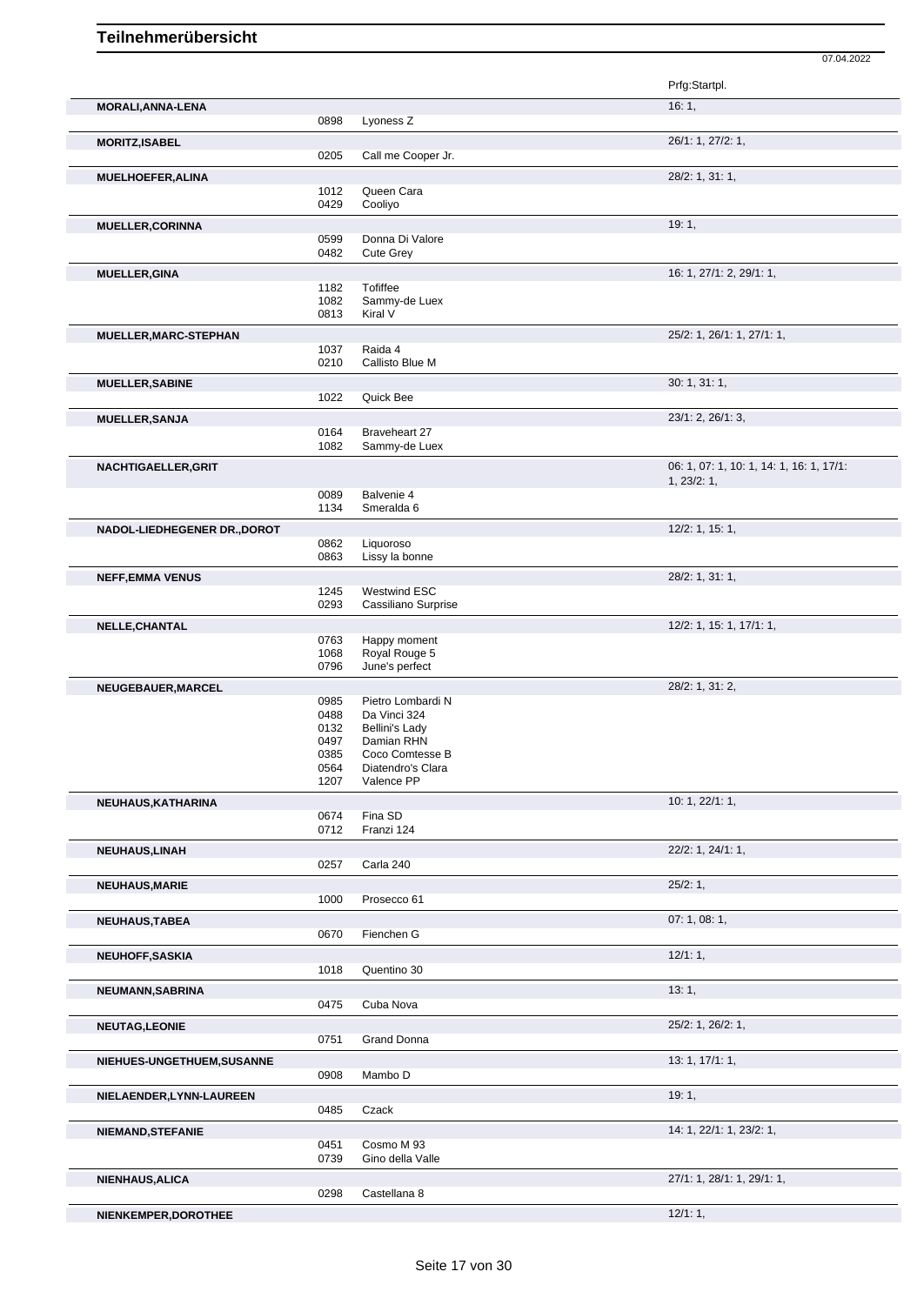|                                                                  |              |                               | Prfg:Startpl.                              |
|------------------------------------------------------------------|--------------|-------------------------------|--------------------------------------------|
|                                                                  | 0671         | Fiffikus LB                   |                                            |
| NIENKEMPER, JOHANNA                                              |              |                               | 23/1: 1, 25/1: 1,                          |
|                                                                  | 0315         | Caya 36                       |                                            |
|                                                                  |              |                               |                                            |
| NITSCHKE, SELINA MARIE                                           |              |                               | 12/1:1,                                    |
|                                                                  | 0187         | Cafe's Gold                   |                                            |
| NOCKELMANN, LAURA                                                |              |                               | 12/1:1,                                    |
|                                                                  | 1043         | Relaja                        |                                            |
| NOGA, MAGDALENE                                                  |              |                               | 07: 1, 27/2: 1, 28/1: 1,                   |
|                                                                  | 1256         | Zingst 2                      |                                            |
|                                                                  | 0663         | Feinherb 2                    |                                            |
|                                                                  |              |                               | 13:1,                                      |
| NORDHUES, CARA                                                   | 1283         | Rocking Arabella              |                                            |
|                                                                  |              |                               |                                            |
| NOTTHOFF,LISA-MARIE                                              |              |                               | 14: 1, 15: 1,                              |
|                                                                  | 0696         | Flow-Rider                    |                                            |
|                                                                  | 0056         | Arthur H 2                    |                                            |
|                                                                  | 0774         | Hip Hop 12                    |                                            |
| NUEBEL, NICOLE                                                   |              |                               | $12/1:1$ ,                                 |
|                                                                  | 0081         | <b>Baloubet Royal</b>         |                                            |
| NUSSWALD, JACQUELINE                                             |              |                               | 10:1,                                      |
|                                                                  | 0657         | Fantastico 75                 |                                            |
|                                                                  |              |                               |                                            |
| <b>OELKRUG, HEIKE</b>                                            |              |                               | 22/2: 2, 23/2: 1, 25/2: 1,                 |
|                                                                  | 0748         | Good Looking Goofy            |                                            |
|                                                                  | 0215         | Camaro N                      |                                            |
|                                                                  | 1139         | Sokrates 145                  |                                            |
|                                                                  | 0294<br>0800 | Cassy Deluxe<br>Kampari 10    |                                            |
|                                                                  |              |                               |                                            |
| OELKRUG, JENNIFER                                                |              |                               | 22/2: 2, 23/2: 2, 25/2: 2,                 |
|                                                                  | 0748         | Good Looking Goofy            |                                            |
|                                                                  | 0215         | Camaro N                      |                                            |
|                                                                  | 1139         | Sokrates 145                  |                                            |
|                                                                  | 0294         | Cassy Deluxe                  |                                            |
|                                                                  | 0800         | Kampari 10                    |                                            |
| OERTEL, ALEXANDRA                                                |              |                               | 12/1: 2, 13: 1,                            |
|                                                                  | 0624         | Eclaire 15                    |                                            |
|                                                                  |              |                               | 11: 1, 13: 1, 14: 1, 23/2: 1,              |
| <b>OPPENBERG, NADINE</b>                                         | 0678         | <b>Finest Friday</b>          |                                            |
|                                                                  |              |                               |                                            |
| OPPERMANN, DANIEL                                                |              |                               | 20: 2, 21: 1, 28/2: 3, 31: 3,              |
|                                                                  | 0415         | Consequento                   |                                            |
|                                                                  | 0283         | Cascaya 74                    |                                            |
|                                                                  | 0322         | Chacco Europa<br>Daylight 257 |                                            |
|                                                                  | 0516<br>0856 |                               |                                            |
|                                                                  |              | Lillyfee 47                   |                                            |
|                                                                  | 0519<br>0505 | Daytona 74<br>Darco's Diamond |                                            |
|                                                                  | 0808         | Kaya 50                       |                                            |
|                                                                  | 0969         | Orfee VDB                     |                                            |
|                                                                  | 0811         | Killy vd Horst                |                                            |
|                                                                  |              |                               |                                            |
| OSTHOFF, ANASTASIA                                               |              |                               | 23/1:1,                                    |
|                                                                  | 0405         | Comte de Oskar                |                                            |
| OSTHOFF-DAHLHOFF, ANNIKA                                         |              |                               | 22/2: 1, 24/1: 1, 26/1: 1, 28/1: 1,        |
|                                                                  | 0226         | Candy Crush 16                |                                            |
| OTTE-WIESE, KLAUS                                                |              |                               | 20: 1, 21: 1, 28/2: 2, 29/2: 2, 30: 2, 31: |
|                                                                  |              |                               | 2,                                         |
|                                                                  | 1013         | Queen Magic                   |                                            |
|                                                                  | 0285         | Cashmire 4                    |                                            |
|                                                                  | 0386         | Coco Magic                    |                                            |
|                                                                  | 0762         | Hanuta IK                     |                                            |
|                                                                  | 0486         | Czafira                       |                                            |
|                                                                  | 0227         | Cantano 32                    |                                            |
|                                                                  | 0334         | Chapman's Peak 4              |                                            |
|                                                                  | 0829         | Lady Dorincourt               |                                            |
|                                                                  | 1209         | Valento 17                    |                                            |
|                                                                  | 1141         | Solo F. Damgaard              |                                            |
|                                                                  | 0611         | Doutremer du Mesnil           |                                            |
|                                                                  | 0805         | Karlotte DDH                  |                                            |
| OVELGOENNE, KATHARINA                                            |              |                               | 18:1,                                      |
|                                                                  | 0721         | Fuggerlito                    |                                            |
|                                                                  |              |                               | 22/1:1,                                    |
|                                                                  |              |                               |                                            |
|                                                                  |              |                               |                                            |
|                                                                  | 1104         | Selfmade 5                    |                                            |
|                                                                  |              |                               | 15:1,                                      |
|                                                                  | 1206         | Valea 10                      |                                            |
| PAHLHAMMER, SINA<br>PAHLHAMMER, SVENJA<br><b>PAPENDIECK,GESA</b> |              |                               | 17/1:1,                                    |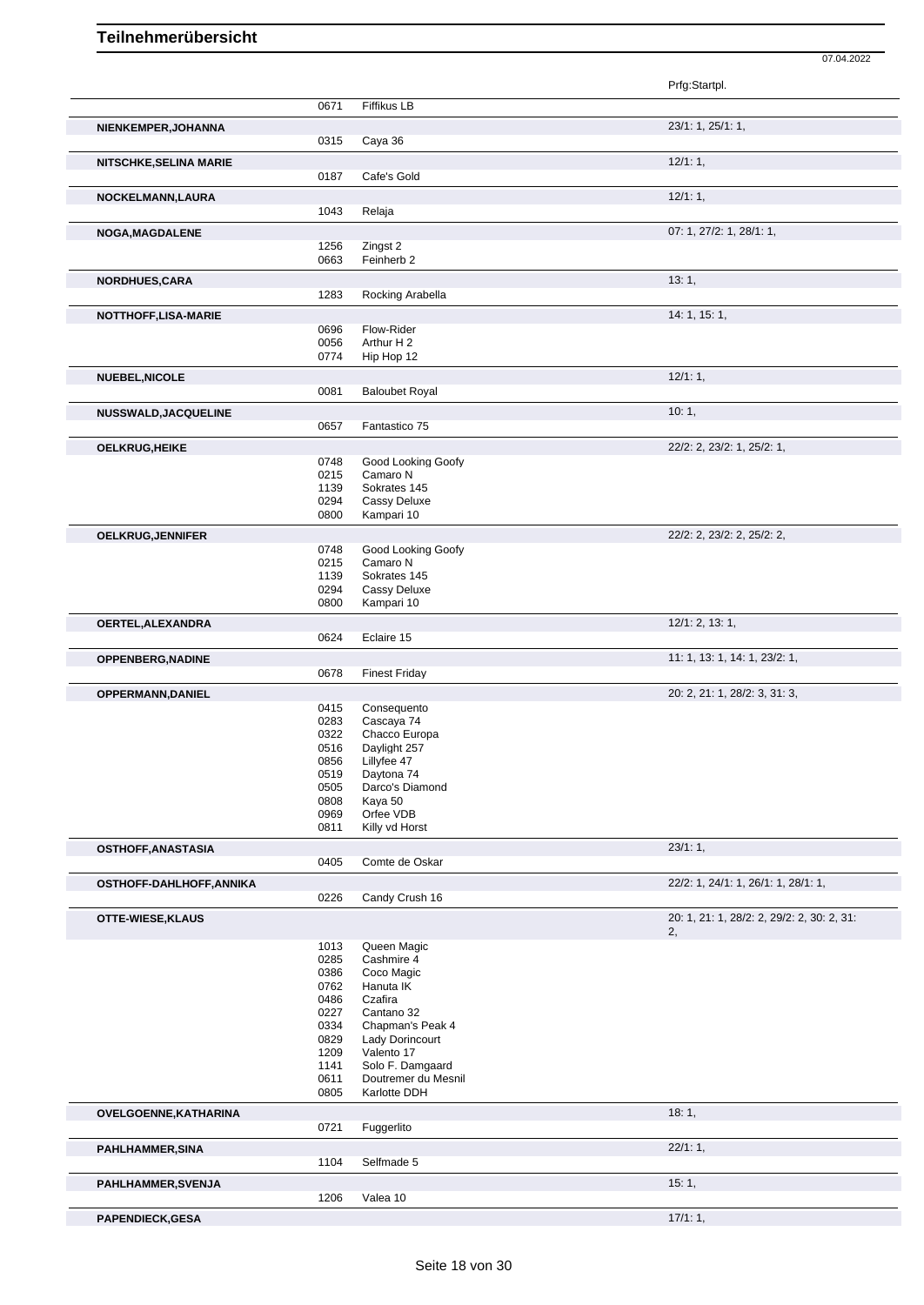Prfg:Startpl.

|                          | 0667         | Fernandes 4                     |                                           |
|--------------------------|--------------|---------------------------------|-------------------------------------------|
|                          | 0632         | <b>Elite Partner</b>            |                                           |
| <b>PAPENDIECK, MARIE</b> |              |                                 | 17/2:1,                                   |
|                          | 0667         | Fernandes 4                     |                                           |
|                          | 0103         | Baumann's Quenau                |                                           |
| PAPROTNY, JILL-ELLEN     |              |                                 | 24/2: 2, 25/2: 2, 26/2: 2, 28/2: 1, 29/2: |
|                          |              |                                 | 1,                                        |
|                          | 0878<br>0851 | Lucienna 2<br>Lewiskhan         |                                           |
|                          | 0461         | <b>Credit Card</b>              |                                           |
|                          | 0412         | Conmissi                        |                                           |
|                          | 1238         | Warinja 17                      |                                           |
|                          | 0221         | Can do 10                       |                                           |
|                          | 0672         | Filane's Nesquick               |                                           |
|                          | 0216         | Cambodia 7                      |                                           |
| <b>PAUTMEIER, LENA</b>   |              |                                 | 30:1,                                     |
|                          | 1028         | Quihaps                         |                                           |
| <b>PAWLAK,LEA</b>        |              |                                 | 11:1,                                     |
|                          | 0856         | Lillyfee 47                     |                                           |
| PELKUM, JOHANNA          |              |                                 | 03: 1, 04: 1,                             |
|                          | 1274         | Ailina                          |                                           |
| PELTZER, IMMO            |              |                                 | 21:2,                                     |
|                          | 0454         | Cöster 7                        |                                           |
|                          | 0271         | Carly 16                        |                                           |
| PFEIFFER, JASMINA        |              |                                 | 17/1:1,                                   |
|                          | 1161         | Succhero                        |                                           |
| <b>PFLAUM, THERESA</b>   |              |                                 | 12/1:1,                                   |
|                          | 1098         | Schröder 59                     |                                           |
| PILZ, LENA               |              |                                 | 21:1,                                     |
|                          | 0508         | Darius Black 3                  |                                           |
| PIPKE, STEPHANIE         |              |                                 | 08: 1, 10: 1, 26/2: 2, 27/2: 2, 29/2: 1,  |
|                          |              |                                 | 30:1,                                     |
|                          | 1033         | Quintus 157                     |                                           |
|                          | 0515         | Davino L                        |                                           |
|                          | 0848         | Levis Z 3                       |                                           |
| PLAAS-BEISEMANN, BJARNE  |              |                                 | 22/1: 1, 23/1: 1,                         |
|                          | 0572<br>1224 | Dietlinde 4<br>Vinck            |                                           |
|                          |              |                                 |                                           |
| PLAAS-BEISEMANN, HEIKE   | 0572         | Dietlinde 4                     | 17/1: 1, 18: 1,                           |
|                          | 0499         | Dance Magic 3                   |                                           |
| PLAAS-BEISEMANN, JONAS   |              |                                 | 22/2: 1, 23/1: 1, 24/1: 1,                |
|                          | 1070         | Ruby Zasou L                    |                                           |
|                          | 1224         | Vinck                           |                                           |
| PLAAS-BEISEMANN, TESSA   |              |                                 | 06: 1, 12/1: 1, 21: 1, 22/2: 1, 23/1: 1,  |
|                          |              |                                 | 24/2: 1, 27/1: 1,                         |
|                          | 0572         | Dietlinde 4                     |                                           |
|                          | 1070         | Ruby Zasou L                    |                                           |
|                          | 0499         | Dance Magic 3                   |                                           |
|                          | 1224<br>0160 | Vinck<br><b>Boundless Bliss</b> |                                           |
|                          |              |                                 |                                           |
| PLAASS-BIRWE, DAJANA     | 1035         | Rachel 66                       | 28/1:1,                                   |
|                          | 0202         | Calisto Blue B                  |                                           |
|                          | 0238         | Captain Cola P                  |                                           |
| PLUEMPE, CHANTAL         |              |                                 | 11: 1, 17/1: 1,                           |
|                          | 1014         | Queeny 86                       |                                           |
| PLUEMPE, MICHELLE        |              |                                 | 08:1,                                     |
|                          | 0906         | Maja 1053                       |                                           |
|                          |              |                                 | 28/1:1,                                   |
| PLUEMPER, ANDRE          | 0622         | Dynamite 18                     |                                           |
|                          |              |                                 |                                           |
| PODDIG, LEONIE           | 1262         | Ilvento                         | 01/1:1,                                   |
|                          |              |                                 |                                           |
| POLLERT, LENA            |              |                                 | 13:1,                                     |
|                          | 0578         | Djamila 59                      |                                           |
| POST, INES               |              |                                 | 18:1,                                     |
|                          | 0548         | Dexter P                        |                                           |
| POTTHINK, ALINA          |              |                                 | 26/2: 1, 27/2: 1,                         |
|                          | 0312         | Cava 7                          |                                           |
| PRONAY, ALEXANDER VON    |              |                                 | 29/1: 1, 31: 1,                           |
|                          |              |                                 |                                           |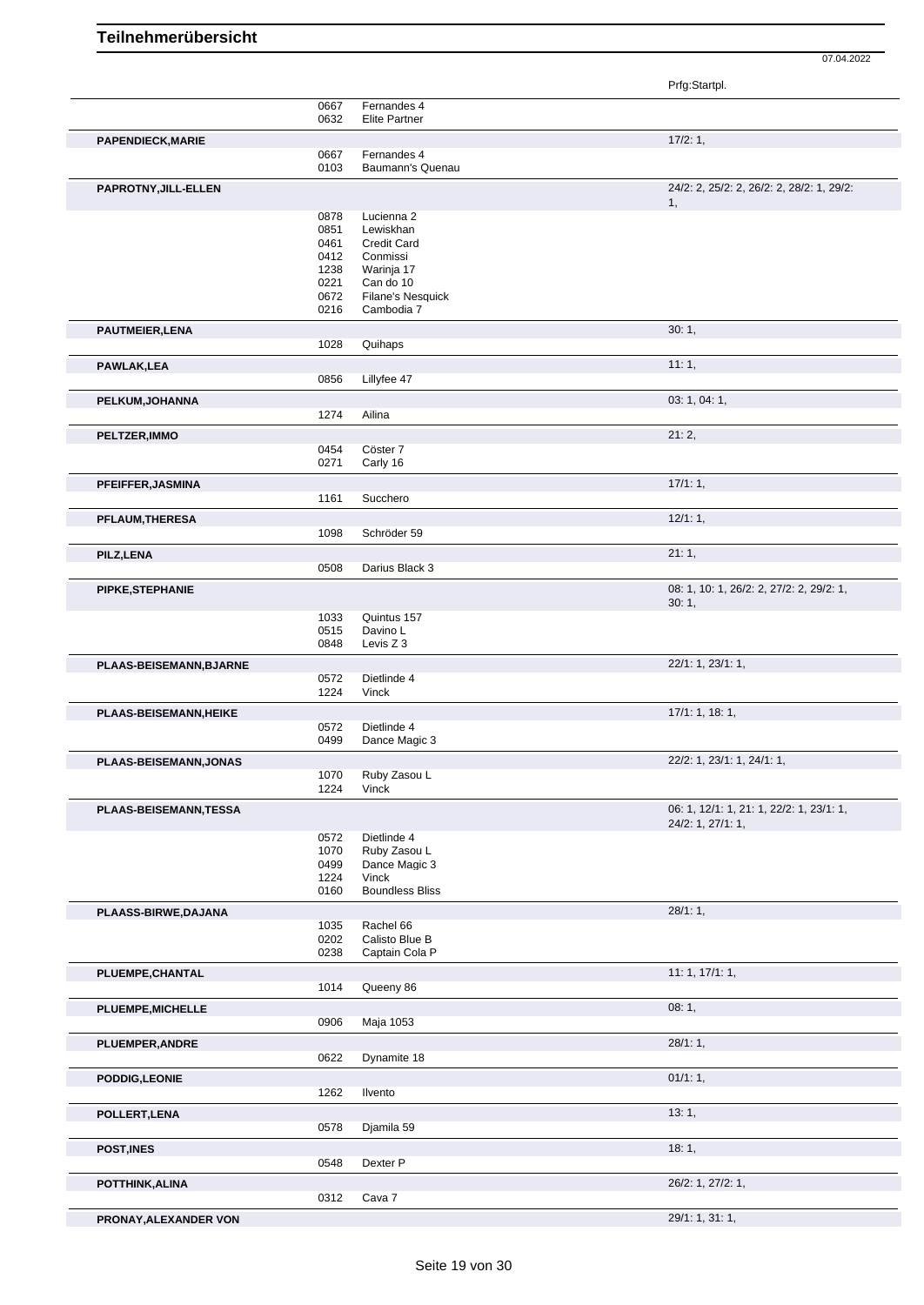|                               |              |                             | Prfg:Startpl.                     |
|-------------------------------|--------------|-----------------------------|-----------------------------------|
|                               | 0905         | Maimuna                     |                                   |
| <b>PUMPE,LAURA</b>            |              |                             | 22/2: 1, 27/2: 1, 28/2: 1,        |
|                               | 0272         | Carosso 2                   |                                   |
|                               | 1034         | Quirki                      |                                   |
|                               | 0726         | Fürst Flummy                |                                   |
| <b>QUABECK, DEIKE</b>         |              |                             | 13:1,                             |
|                               | 0576         | Dinkel 3                    |                                   |
| QUOSE, AMY                    |              |                             | 03: 1, 04: 1,                     |
|                               | 0577         | Disaronno 6                 |                                   |
|                               |              |                             | 29/2: 1, 30: 2,                   |
| RADEMACHER, KIM               | 0775         | Honey 86                    |                                   |
|                               | 0370         | Clarissa 170                |                                   |
|                               | 0551         | Diacassina GW               |                                   |
|                               | 0323         | Chacco's Horst GW           |                                   |
| RAKOSKI-GRIEBENOW, THEREZIA M |              |                             | 17/1: 1, 18: 1,                   |
|                               | 1008         | <b>Quality First</b>        |                                   |
|                               |              |                             | 21: 1, 27/1: 1, 28/1: 1, 29/1: 1, |
| RATH, FREDERIK                | 0679         | Fini W                      |                                   |
|                               | 1216         | Vanity Fair 28              |                                   |
|                               | 0660         | Federweiß 2                 |                                   |
|                               | 0758         | Hailey 19                   |                                   |
| RECKERS, JULIET               |              |                             | 23/2: 1, 25/1: 1,                 |
|                               | 0858         | Limnad van de Hertoghoeve Z |                                   |
|                               |              |                             |                                   |
| REFFLINGHAUS, LISA            | 1092         | Satis Asti                  | 22/2: 1, 24/1: 1,                 |
|                               |              |                             |                                   |
| <b>REICHBERG, MARLENE</b>     |              |                             | 13: 1, 16: 1, 22/2: 1, 24/1: 1,   |
|                               | 0158         | Boreas vor dem Moore        |                                   |
|                               | 0881         | Lucky Socks HG              |                                   |
| <b>REINDL, MICHELLE INA</b>   |              |                             | 09:1,                             |
|                               | 0636         | Escador 21                  |                                   |
| REINHARDT, PIA                |              |                             | 19: 1, 20: 1,                     |
|                               | 0939         | Naddel 7                    |                                   |
|                               | 0464         | <b>Criminal Lady</b>        |                                   |
|                               |              |                             | 22/1: 1, 25/1: 1,                 |
| <b>REINHARDT, THOMAS</b>      | 0521         | Dazzle CR                   |                                   |
|                               |              |                             |                                   |
| RENZI, ANN-KATHRIN            |              |                             | 19: 1, 30: 1,                     |
|                               | 0314<br>0984 | Cay's Claire<br>Physalie 8  |                                   |
|                               | 0449         | Corvinio                    |                                   |
|                               | 0465         | Cristelle                   |                                   |
|                               |              |                             | $17/1:1$ ,                        |
| REPPEL, SOPHIA                | 1222         | Vincenco 3                  |                                   |
|                               |              |                             |                                   |
| RICHTER, GABRIELE             |              |                             | 13:1, 16:1,                       |
|                               | 0824         | La Luna SP                  |                                   |
| RICHTER, GERD                 |              |                             | 25/2: 1, 27/2: 1,                 |
|                               | 0425         | Cool Carrot                 |                                   |
| RIEDERER, JULIA               |              |                             | 18:1,                             |
|                               | 0606         | Doreano <sub>2</sub>        |                                   |
|                               |              |                             | 29/2: 1, 30: 2,                   |
| RIEKSMEIER, LAURA             | 0366         | Claire 141                  |                                   |
|                               | 0258         | Carla Columna 34            |                                   |
|                               | 0934         | MS Cumana                   |                                   |
|                               | 0991         | Polly Pocket 41             |                                   |
| <b>RIEPING, DIRK</b>          |              |                             | 22/1: 1, 23/2: 1,                 |
|                               | 0211         | Calm Cosima                 |                                   |
|                               |              |                             | 14: 1, 15: 1,                     |
| <b>RIST DR., STEPHAN</b>      | 0728         | Fürst K 2                   |                                   |
|                               | 0915         | Mechthild 3                 |                                   |
|                               | 0605         | Dorato 5                    |                                   |
|                               |              |                             | 14: 1, 15: 1, 18: 1,              |
| <b>RIST, MALWINA</b>          | 0728         | Fürst K2                    |                                   |
|                               | 0915         | Mechthild 3                 |                                   |
|                               | 0605         | Dorato 5                    |                                   |
|                               |              |                             |                                   |
| RITTERSWUERDEN, NELE          | 0013         | Agamemnon Z                 | 27/1:1,                           |
|                               |              |                             |                                   |
| <b>RIZZA, DENIS</b>           |              |                             | 28/1: 1, 29/1: 1, 30: 1, 31: 1,   |
|                               | 0722         | Für dich                    |                                   |
| RODEMEIER, ANNI               |              |                             | 22/2: 2, 24/2: 1,                 |
|                               | 0891         | Lunaris                     |                                   |
|                               | 0802         | Kantje's Calluna            |                                   |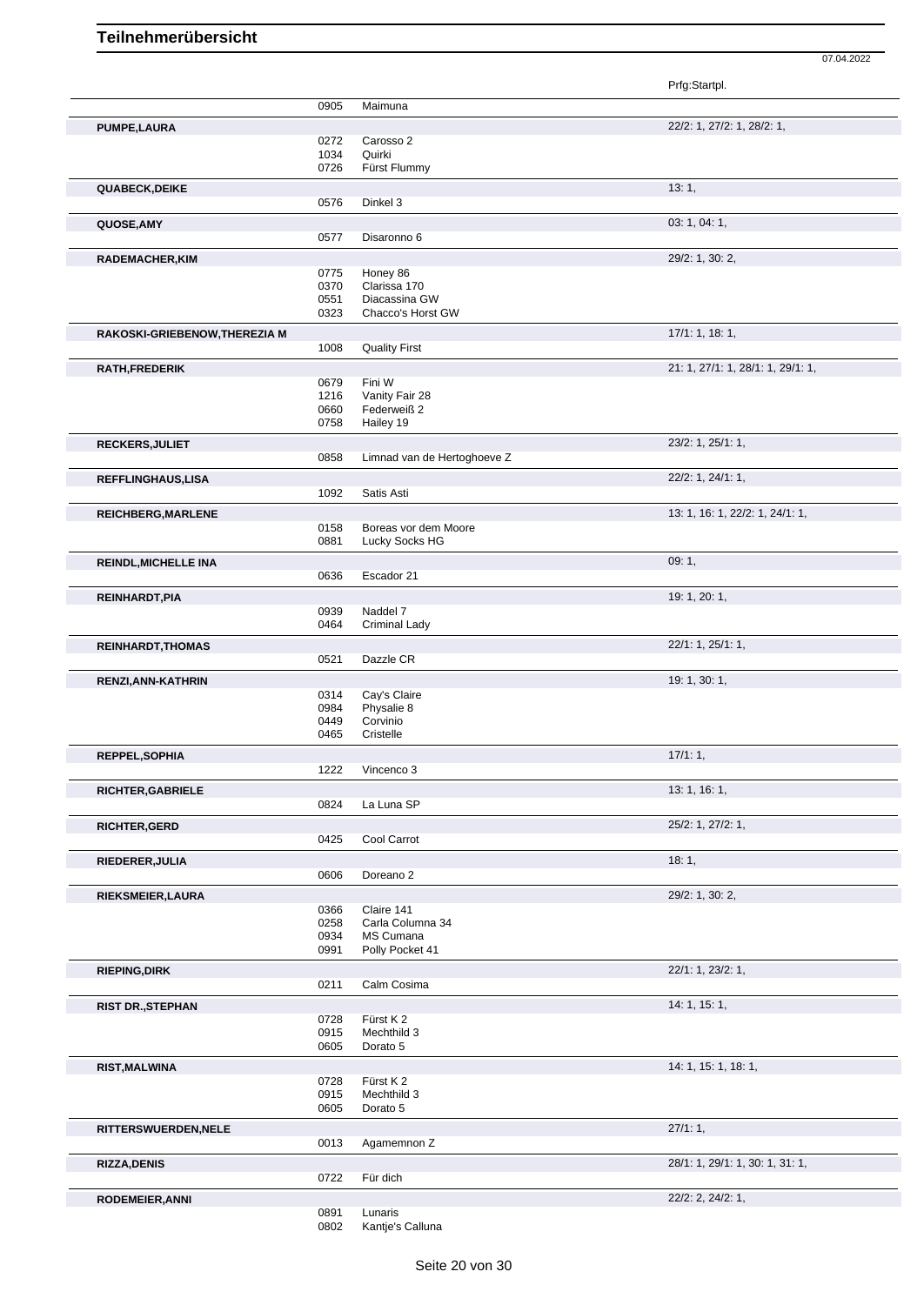|                            |              |                                            | Prfg:Startpl.                                                          |
|----------------------------|--------------|--------------------------------------------|------------------------------------------------------------------------|
| ROELLER, NEELE             |              |                                            | 13:1,                                                                  |
|                            | 0149         | <b>Blue View</b>                           |                                                                        |
| <b>ROETTGER, MAREN</b>     | 0785         | Ironsina 2                                 | 23/2: 1, 25/1: 1,                                                      |
|                            |              |                                            |                                                                        |
| <b>ROSE, ALINA</b>         | 0038         | Andorra la velle                           | 17/1:1,                                                                |
|                            |              |                                            |                                                                        |
| ROSENBAUM, MIRIAM          |              |                                            | 12/1:1,                                                                |
|                            | 0690         | Fleur la belle 4                           |                                                                        |
| ROSENTHAL, EMELY           |              |                                            | 02:1,                                                                  |
|                            | 0057         | <b>Arvalon Miss Marvelous</b>              |                                                                        |
| ROST, KATHARINA            |              |                                            | 05: 1, 11: 1, 22/1: 1,                                                 |
|                            | 0631         | Eleisah                                    |                                                                        |
|                            | 1195         | Trafiata                                   |                                                                        |
| <b>RUDOLPH, MELINA</b>     |              |                                            | 01/2: 1,                                                               |
|                            | 1269         | Polly                                      |                                                                        |
| <b>RUEHL, RONJA</b>        |              |                                            | 22/2: 1, 24/1: 1,                                                      |
|                            | 0397         | Colorado 249                               |                                                                        |
| <b>RUETHER, HANNA</b>      |              |                                            | 07: 1, 24/1: 1,                                                        |
|                            | 0174         | <b>Bugatti Gold OLD</b>                    |                                                                        |
|                            | 0907         | Maldonado                                  |                                                                        |
| RUMANN, LARA               |              |                                            | 12/1: 1, 23/1: 1,                                                      |
|                            | 0588         | Dolly Malone                               |                                                                        |
|                            | 0936         | Myboy 2                                    |                                                                        |
| <b>RUNDE,LUISA</b>         |              |                                            | 17/1: 1, 18: 1,                                                        |
|                            | 0304         | Catch a Smile SB                           |                                                                        |
| <b>RUNGE, NINA MARIE</b>   |              |                                            | 04:1,                                                                  |
|                            | 0744         | Golden Gate N 3                            |                                                                        |
| <b>RUSTEMEIER, LENNERT</b> |              |                                            | 19: 2, 20: 3, 21: 2, 24/2: 2, 25/2: 2,                                 |
|                            |              |                                            | 26/2: 2, 29/2: 2, 30: 1, 31: 1,                                        |
|                            | 0320         | Chablis 161                                |                                                                        |
|                            | 0255<br>1197 | Carl der Kleine HS<br>Unlimited California |                                                                        |
|                            | 0116         | <b>Belize S</b>                            |                                                                        |
|                            | 0537         | Denver 274                                 |                                                                        |
|                            | 0273         | Carrera 81                                 |                                                                        |
|                            | 1023<br>0098 | Quickly 37<br>Bas-Rah LR                   |                                                                        |
|                            |              |                                            |                                                                        |
| <b>SACHS, NADJA</b>        | 0930         | Mr. Big 5                                  | 08: 1, 18: 1,                                                          |
|                            | 0527         | Dein Victor                                |                                                                        |
|                            | 0757         | Gute Miene 13                              |                                                                        |
|                            | 0487         | Da issi yah                                |                                                                        |
| SADLOWSKI, SARAH           |              |                                            | 06: 1, 24/2: 1, 25/2: 1, 26/2: 1, 27/1:<br>1, 28/2: 1, 29/2: 1, 30: 1, |
|                            | 0247         | Cara Francesca                             |                                                                        |
|                            | 0420         | Contendro's Boy                            |                                                                        |
|                            | 0337<br>0400 | Charlee V.<br>Coloured my Life             |                                                                        |
|                            |              |                                            |                                                                        |
| <b>SARWAR,LISA</b>         | 0259         | Carlandria                                 | 11: 1, 12/2: 1,                                                        |
|                            | 0128         | <b>Belle Coeur S</b>                       |                                                                        |
|                            |              |                                            | $27/2$ : 1, $28/1$ : 1,                                                |
| SAUERLAND, NIKOLA          | 0639         | Ever Enjoy GL                              |                                                                        |
|                            |              |                                            |                                                                        |
| SCHACHTSCHABEL,LISA        | 1244         | Wenke 190                                  | 03: 1, 05: 1, 06: 1, 11: 1,                                            |
|                            |              |                                            |                                                                        |
| <b>SCHAECKERMANN,LAURA</b> |              |                                            | 18:1,                                                                  |
|                            | 0661         | Fee Kummerwie                              |                                                                        |
| <b>SCHAEFERS, DOMINIK</b>  |              |                                            | 21:3,31:2,                                                             |
|                            | 0044<br>0544 | Apachi 24<br>Despacito 17                  |                                                                        |
|                            | 0648         | Fabiano S                                  |                                                                        |
|                            | 1006         | Quahja                                     |                                                                        |
|                            | 0229         | Cantato KWS                                |                                                                        |
|                            | 0423<br>0997 | Convaletto<br>Pro Domo 12                  |                                                                        |
|                            | 0496         | Dame de coeur 9                            |                                                                        |
|                            | 1082         | Sammy-de Luex                              |                                                                        |
|                            | 0848         | Levis Z 3                                  |                                                                        |
| <b>SCHAEFERS, ROVENA</b>   |              |                                            | 12/2: 1, 13: 1, 15: 1,                                                 |
|                            | 0028         | Amadeus de l'Anis                          |                                                                        |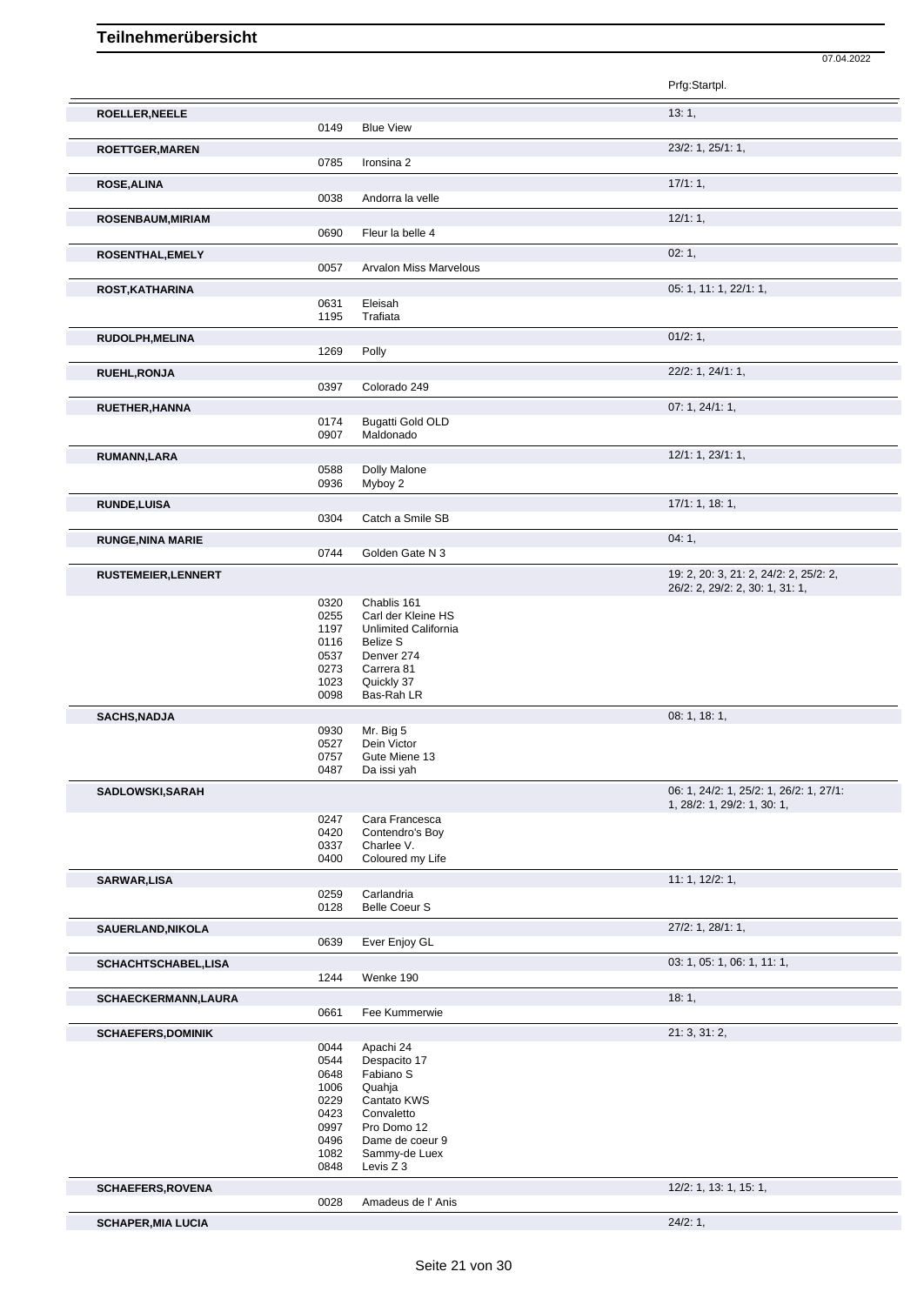| Prfg:Startpl. |
|---------------|
|---------------|

|                               | 1183 | Top Carli                 |                                           |
|-------------------------------|------|---------------------------|-------------------------------------------|
|                               | 0707 | Forever-Paola             |                                           |
|                               |      |                           |                                           |
| <b>SCHARMANN, MARKUS</b>      |      |                           | 13: 1, 21: 1, 24/2: 2, 29/2: 2,           |
|                               | 0395 | Colonel Cruz              |                                           |
|                               | 0718 | Frieda Gold 22            |                                           |
|                               | 0358 | Chocomel E                |                                           |
|                               | 0365 | Claas 29                  |                                           |
|                               | 0558 | Diamante E                |                                           |
|                               |      |                           |                                           |
| <b>SCHARNHORST, KERSTIN</b>   |      |                           | 08:1,                                     |
|                               | 0713 | Frappé Noir               |                                           |
|                               |      |                           |                                           |
| SCHARTE-SCHOPPEN, VICTORIA    |      |                           | 19: 3, 20: 3, 24/2: 1, 25/2: 2, 26/2: 1,  |
|                               |      |                           | 28/2: 1, 29/2: 1,                         |
|                               | 0286 | Casimir 181               |                                           |
|                               | 0265 | Carlo TK                  |                                           |
|                               | 0413 | Connery 51                |                                           |
|                               | 0321 | Chaccato's Carry          |                                           |
|                               | 0489 | Dacanti TK                |                                           |
|                               | 0553 | Dialarimar                |                                           |
|                               | 0392 | Coletta 49                |                                           |
|                               | 0338 | Charlie S 4               |                                           |
|                               | 0951 | Newstar - V               |                                           |
|                               | 0571 | Diego 592                 |                                           |
|                               |      |                           |                                           |
| <b>SCHAUMANN, PETRA</b>       |      |                           | 06: 1, 10: 1, 19: 1,                      |
|                               | 0333 | Chaplin 93                |                                           |
|                               | 0580 | Django S 5                |                                           |
| <b>SCHEIFGEN, LUZIE</b>       |      |                           | 10: 1, 12/1: 1, 15: 1, 26/1: 1,           |
|                               |      |                           |                                           |
|                               | 1227 | Vinzent 8                 |                                           |
|                               | 0912 | Max 4083                  |                                           |
|                               | 0597 | Donatello 153             |                                           |
|                               | 0894 | Lux Minus                 |                                           |
| <b>SCHEITHAUER, ALEXANDER</b> |      |                           | 22/2: 2, 24/2: 2, 25/2: 2, 26/1: 2, 27/2: |
|                               |      |                           | 1, 29/1: 1,                               |
|                               | 0270 | Carlsson S                |                                           |
|                               | 0840 | Legendario Listo          |                                           |
|                               |      |                           |                                           |
| SCHENDERA, AYLISA LAUREEN     |      |                           | 26/1: 1, 27/1: 1,                         |
|                               | 0575 | Dinato                    |                                           |
| <b>SCHENKMANN, JULIKA</b>     |      |                           | 29/2: 1, 31: 2,                           |
|                               | 0738 | Ginger Gold               |                                           |
|                               |      |                           |                                           |
| SCHEPERS, CARLOTTA            |      |                           | 19: 1, 20: 2, 21: 3,                      |
|                               | 0754 | Gucci 116                 |                                           |
|                               | 0348 | Cherry Blossom 5          |                                           |
|                               | 0799 | Kalloway                  |                                           |
|                               | 0345 | Cheers 16                 |                                           |
|                               | 0883 | Ludo <sub>Z</sub>         |                                           |
|                               | 0459 | Cranberry 16              |                                           |
|                               |      |                           |                                           |
| <b>SCHIFFKE, ANNIKA</b>       |      |                           | 04: 1, 05: 1,                             |
|                               | 1105 | Selima 3                  |                                           |
| <b>SCHILLING, CHRISTIAN</b>   |      |                           | 29/1: 1, 31: 1,                           |
|                               | 1153 | Stan du Baney             |                                           |
|                               | 0232 | Capistrana BS             |                                           |
|                               |      |                           |                                           |
| <b>SCHILLING, MARIE</b>       |      |                           | 03: 1, 04: 1,                             |
|                               | 0643 | Exocet de la Boheme       |                                           |
| <b>SCHILLING, SUSANNE</b>     |      |                           | 29/1: 1, 30: 1, 31: 1,                    |
|                               | 0834 | Larabella 2               |                                           |
|                               | 1153 | Stan du Baney             |                                           |
|                               | 0232 | Capistrana BS             |                                           |
|                               |      |                           |                                           |
| <b>SCHLAWIN, SANDRA</b>       |      |                           | 22/1:1,                                   |
|                               | 0144 | Bibi Blocksberg FJR       |                                           |
| <b>SCHLEGEL, SINA</b>         |      |                           | 24/1: 1, 27/1: 1,                         |
|                               | 1074 | Sag niemals nie 3         |                                           |
|                               | 1204 | Valcetto                  |                                           |
|                               |      |                           |                                           |
| <b>SCHLOSSER, JENNIFER</b>    |      |                           | 08:1,                                     |
|                               | 0686 | Flashdance D              |                                           |
|                               | 0530 | Delancio                  |                                           |
| <b>SCHMIDT,LEA</b>            |      |                           | 15:1,                                     |
|                               | 1050 | Rising Sun 115            |                                           |
|                               |      |                           |                                           |
|                               |      |                           | 11: 1, 12/2: 1, 16: 1,                    |
| <b>SCHMIDT,LOUISA</b>         |      |                           |                                           |
|                               | 0710 | Foxtrott for you          |                                           |
|                               |      |                           |                                           |
| <b>SCHMIDT, VERENA</b>        |      |                           | 13:1,                                     |
|                               | 1079 | Samarago de Finca Barroco |                                           |
| <b>SCHMITT, JACQUELINE</b>    | 0328 | Chalet's Erbe             | 17/2:1,                                   |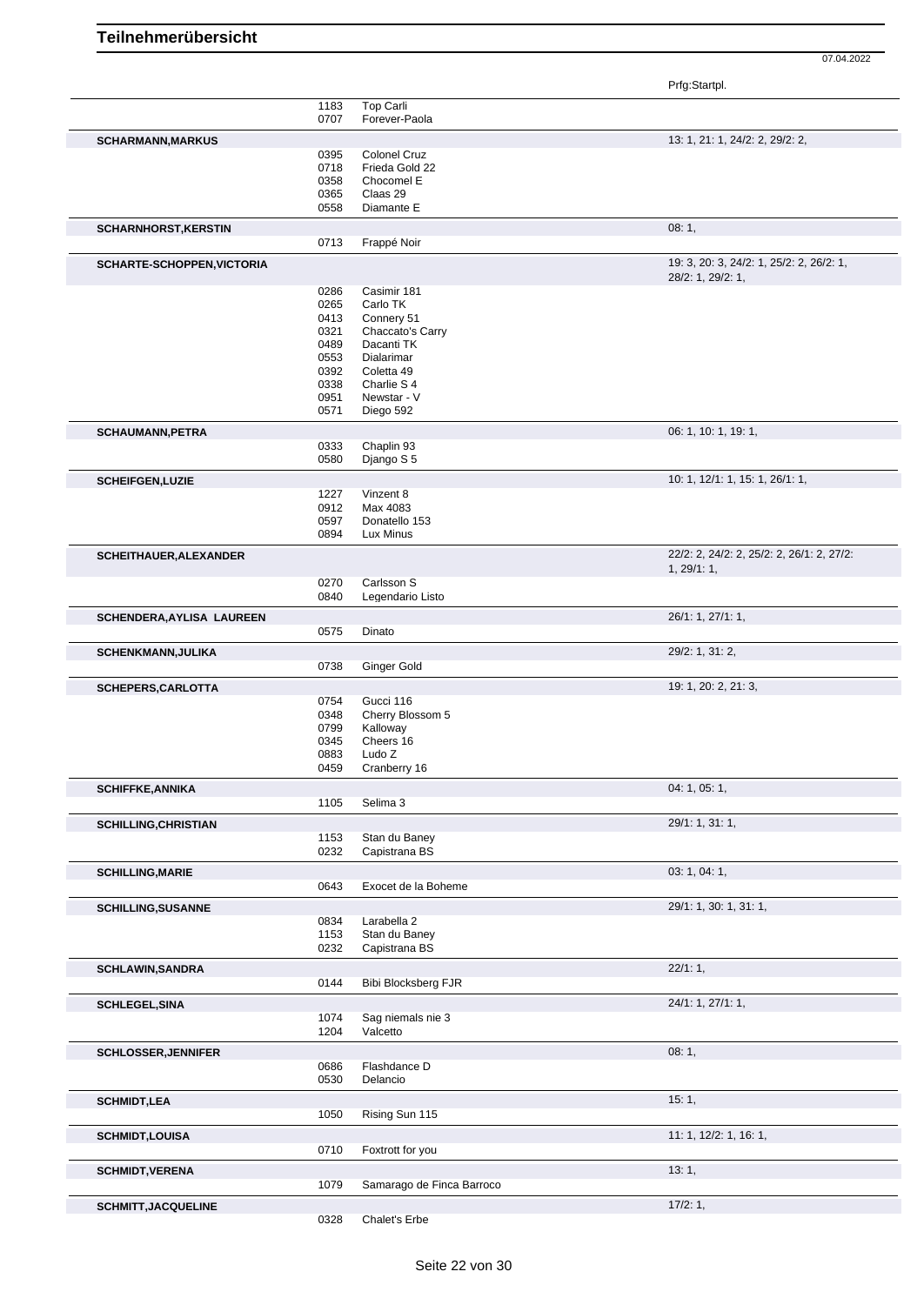|                                                                                                                                                                                                                                                                      |              |                             | Prfg:Startpl.                             |
|----------------------------------------------------------------------------------------------------------------------------------------------------------------------------------------------------------------------------------------------------------------------|--------------|-----------------------------|-------------------------------------------|
|                                                                                                                                                                                                                                                                      | 0031         | American Dream              |                                           |
| <b>SCHMITZ, MONA</b>                                                                                                                                                                                                                                                 |              |                             | 25/1: 1, 26/1: 1,                         |
|                                                                                                                                                                                                                                                                      | 0331         | Chaos Püppi S               |                                           |
| <b>SCHMUCKER, ANNIKA</b>                                                                                                                                                                                                                                             |              |                             | 14: 1, 15: 1, 23/2: 1, 25/1: 1,           |
|                                                                                                                                                                                                                                                                      | 0434         | Corazon 51                  |                                           |
|                                                                                                                                                                                                                                                                      | 0153         | <b>Bolle Bellini</b>        |                                           |
| <b>SCHNEE, JENNIFER</b>                                                                                                                                                                                                                                              |              |                             | 03:1,                                     |
|                                                                                                                                                                                                                                                                      | 0948         | Nero 564                    |                                           |
|                                                                                                                                                                                                                                                                      |              |                             |                                           |
| <b>SCHNEIDER, JOHANNA</b>                                                                                                                                                                                                                                            |              |                             | 12/2: 1, 13: 1,                           |
|                                                                                                                                                                                                                                                                      | 0043         | Anton 843                   |                                           |
| <b>SCHNEPPER, CLAUDIA</b>                                                                                                                                                                                                                                            |              |                             | 12/2: 1, 23/2: 1, 25/1: 1, 26/1: 1, 27/2: |
|                                                                                                                                                                                                                                                                      |              |                             | 1,                                        |
|                                                                                                                                                                                                                                                                      | 1076<br>1203 | Salito 9<br>Valborg 3       |                                           |
|                                                                                                                                                                                                                                                                      |              |                             |                                           |
| <b>SCHOCKE, TINA</b>                                                                                                                                                                                                                                                 |              |                             | 25/1: 1, 26/1: 1,                         |
|                                                                                                                                                                                                                                                                      | 0190         | Caitana 11                  |                                           |
| <b>SCHOELLES, LEA</b>                                                                                                                                                                                                                                                |              |                             | 12/1: 1, 13: 1,                           |
|                                                                                                                                                                                                                                                                      | 0771         | Hera zu Hohenzollern        |                                           |
| <b>SCHOENFELD, VIVIEN</b>                                                                                                                                                                                                                                            |              |                             | 01/1:1,                                   |
|                                                                                                                                                                                                                                                                      | 1263         | Scapa Flow 11               |                                           |
|                                                                                                                                                                                                                                                                      |              |                             |                                           |
| <b>SCHOLZ, ANJA</b>                                                                                                                                                                                                                                                  | 0957         | Nordstern 122               | 05:1,                                     |
|                                                                                                                                                                                                                                                                      |              |                             |                                           |
| <b>SCHOLZ, NABILA MILKA</b>                                                                                                                                                                                                                                          |              |                             | 03:1,                                     |
|                                                                                                                                                                                                                                                                      | 0957         | Nordstern 122               |                                           |
| <b>SCHOLZ, NELE-SOPHIA</b>                                                                                                                                                                                                                                           |              |                             | 01/3:1,                                   |
|                                                                                                                                                                                                                                                                      | 0957         | Nordstern 122               |                                           |
| SCHROEDER, ALEXANDRA                                                                                                                                                                                                                                                 |              |                             | 22/1: 2, 24/1: 2, 25/1: 2, 26/1: 2,       |
|                                                                                                                                                                                                                                                                      | 0977         | Pauline 293                 |                                           |
|                                                                                                                                                                                                                                                                      | 0995         | Pontiprice L                |                                           |
|                                                                                                                                                                                                                                                                      |              |                             | 12/1:1,                                   |
| <b>SCHROEDER, HANNAH</b>                                                                                                                                                                                                                                             | 0791         | J'adore 23                  |                                           |
|                                                                                                                                                                                                                                                                      |              |                             |                                           |
| <b>SCHROEER, ANAIS</b>                                                                                                                                                                                                                                               |              |                             | 12/1:1,                                   |
|                                                                                                                                                                                                                                                                      | 0029         | Amalia fan de Pikestjelp    |                                           |
| <b>SCHROEER, PETRA</b>                                                                                                                                                                                                                                               |              |                             | 10:1,                                     |
|                                                                                                                                                                                                                                                                      | 0538         | Der Dieter 4                |                                           |
| <b>SCHROETER, CAETHE ROSA</b>                                                                                                                                                                                                                                        |              |                             | 01/4:1,                                   |
|                                                                                                                                                                                                                                                                      | 1289         | Luqui                       |                                           |
|                                                                                                                                                                                                                                                                      | 1290         | Larpego                     |                                           |
| <b>SCHROETER, GRETA LOTTA</b>                                                                                                                                                                                                                                        |              |                             | $01/2$ : 1, 02: 1,                        |
|                                                                                                                                                                                                                                                                      |              |                             |                                           |
|                                                                                                                                                                                                                                                                      |              |                             |                                           |
|                                                                                                                                                                                                                                                                      | 1287<br>1288 | Luqui<br>Gitano             |                                           |
|                                                                                                                                                                                                                                                                      |              |                             |                                           |
|                                                                                                                                                                                                                                                                      |              |                             | 01/2: 1,                                  |
|                                                                                                                                                                                                                                                                      | 0992         | Polyfly Z                   |                                           |
|                                                                                                                                                                                                                                                                      |              |                             | 06: 1, 14: 1, 15: 1, 24/2: 1, 27/1: 1,    |
|                                                                                                                                                                                                                                                                      | 0684         | First of April 2            |                                           |
|                                                                                                                                                                                                                                                                      | 1158         | Sternenfänger 4             |                                           |
|                                                                                                                                                                                                                                                                      | 0017<br>0087 | Ainé S<br>Baltasar 17       |                                           |
|                                                                                                                                                                                                                                                                      |              |                             |                                           |
|                                                                                                                                                                                                                                                                      |              |                             | 11: 1, 14: 1, 22/1: 1,                    |
|                                                                                                                                                                                                                                                                      | 0684<br>0797 | First of April 2<br>Kadenza |                                           |
|                                                                                                                                                                                                                                                                      |              |                             |                                           |
|                                                                                                                                                                                                                                                                      |              |                             | 12/1: 1, 22/1: 1,                         |
|                                                                                                                                                                                                                                                                      | 0267         | Carlotta Lou B              |                                           |
|                                                                                                                                                                                                                                                                      | 1125         | Skarabäus Sid               |                                           |
|                                                                                                                                                                                                                                                                      |              |                             | 12/1:1,                                   |
|                                                                                                                                                                                                                                                                      |              |                             |                                           |
|                                                                                                                                                                                                                                                                      |              |                             | 01/3:1,                                   |
|                                                                                                                                                                                                                                                                      | 1264         | Jumper                      |                                           |
|                                                                                                                                                                                                                                                                      |              |                             | 12/1: 1, 13: 1,                           |
|                                                                                                                                                                                                                                                                      | 0513         | Däumling 17                 |                                           |
|                                                                                                                                                                                                                                                                      |              |                             |                                           |
|                                                                                                                                                                                                                                                                      |              |                             | 26/1: 1, 27/2: 1,                         |
|                                                                                                                                                                                                                                                                      | 0394         | Collini 5                   |                                           |
|                                                                                                                                                                                                                                                                      |              |                             | 27/1: 1, 28/1: 1,                         |
|                                                                                                                                                                                                                                                                      | 1151         | Stalypsia LM                |                                           |
| <b>SCHUERMANN, ALICIA</b><br>SCHUETTE, KATHARINA<br><b>SCHUETTE, LENA</b><br><b>SCHUETTE, SINA</b><br><b>SCHULTE, ALINA</b><br><b>SCHULTE, ALINA</b><br><b>SCHULTE, DANIELA</b><br>SCHULTE-BOEHMER, CHRISTINA<br>SCHULTE-FILTHAUT, ANNA<br>SCHULTE-FILTHAUT, ANTONIA |              |                             | 23/1: 1, 24/2: 1, 25/1: 1,                |

07.04.2022

0296 Castella 100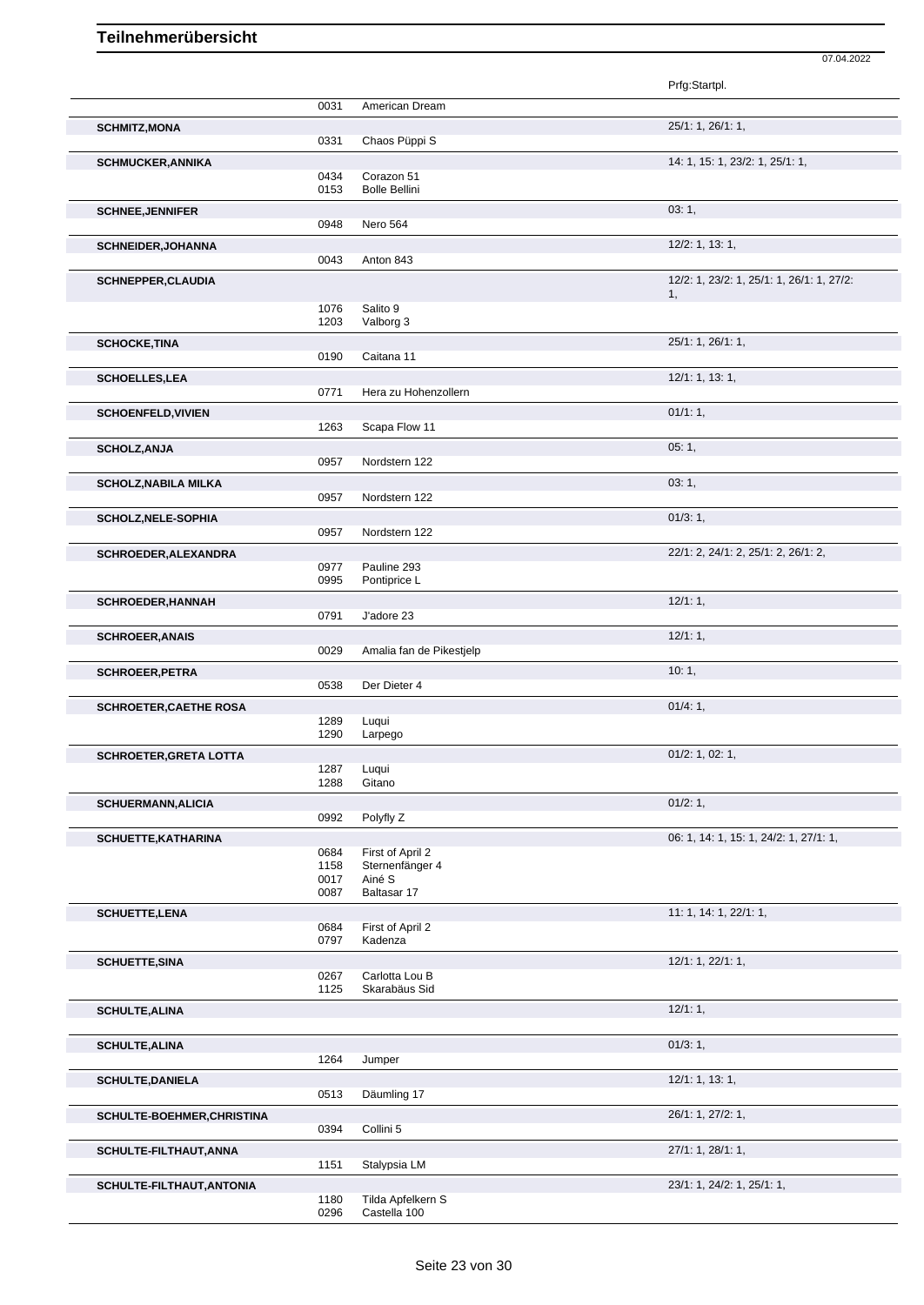|                                    |              |                                | 07.04.2022                             |
|------------------------------------|--------------|--------------------------------|----------------------------------------|
|                                    |              |                                | Prfg:Startpl.                          |
| SCHULTENKEMPER, MARTIN             | 1208         | Valentina S                    | 31:1,                                  |
| <b>SCHULTE-SCHMALE, JENNIFER</b>   |              |                                | 22/1: 1, 24/1: 1, 26/1: 1,             |
|                                    | 0184         | Cadiez                         |                                        |
| SCHULTE-UEBBING, FRIEDERIKE        |              |                                | 27/2:1,                                |
|                                    | 0410         | Concordia SU                   |                                        |
| <b>SCHULZE GRONOVER, ANN-CHRIS</b> | 1150         | Stallone 35                    | 17/1:1,                                |
| <b>SCHULZE GRONOVER, INGRID</b>    |              |                                | 07:1,                                  |
|                                    | 1058         | Rocky 1755                     |                                        |
| <b>SCHULZE VELS, THOMAS</b>        | 1194         | Toulouse SV                    | 25/2: 1, 27/2: 1,                      |
| SCHULZE-HERRINGEN-EBEL, KARI       |              |                                | 24/1: 1, 25/1: 1, 26/1: 1,             |
|                                    | 0634         | Elpaso 22                      |                                        |
| <b>SCHULZE-VELS, MARKUS</b>        |              |                                | 26/1: 1, 27/2: 1,                      |
|                                    | 0080         | Balouberta 5                   |                                        |
| SCHULZE-VOEGELING, KATHARIN        | 0600         | Donna Diotima                  | 09:1,                                  |
| <b>SCHUSTER, CAROLIN</b>           |              |                                | 09: 1, 18: 1,                          |
|                                    | 0651         | Fair Lady 358                  |                                        |
|                                    | 1047         | <b>Right Forever</b>           |                                        |
| <b>SCHWARTE,LISA</b>               | 0753         | <b>GSI Balloon</b>             | 29/2: 1, 30: 2,                        |
|                                    | 0105         | Be Happy 82                    |                                        |
| <b>SCHWEER, SABINE</b>             |              |                                | 13:1,                                  |
|                                    | 0792         | Jackson 78                     |                                        |
| <b>SEDLIN, VERONICA</b>            | 0887         | Lumar <sub>2</sub>             | 14: 1, 15: 1, 18: 1,                   |
|                                    | 1239         | Wasyl 5                        |                                        |
| <b>SEETHALER, ALICIA</b>           |              |                                | 21:2,                                  |
|                                    | 0830<br>1168 | Lady Elaine M<br>Super Sox S   |                                        |
|                                    | 0781         | Iltschi 212                    |                                        |
| SEIL, LIA-MARIE                    |              |                                | 12/1:1,                                |
|                                    | 0945         | Napapijri 6                    |                                        |
| SEISLER, JULE                      | 0384         | Coco Casalla                   | 19:1,                                  |
| <b>SELHORST, THERESA</b>           |              |                                | 12/1:1,                                |
|                                    | 1132         | Skyy S                         |                                        |
| <b>SEROWY, STEFANIE</b>            |              |                                | 07: 2, 19: 1, 21: 1, 23/2: 1,          |
|                                    | 0304<br>0021 | Catch a Smile SB<br>Alcudia WL |                                        |
|                                    | 0756         | Guns N' Roses OLD              |                                        |
|                                    | 0640<br>0191 | Everlove<br>Caja 47            |                                        |
|                                    | 1119         | Sir Johny                      |                                        |
|                                    | 0914<br>0491 | Maybe a Bee SB<br>Daily Jane   |                                        |
| SIELER, ELISA                      |              |                                | 19: 1, 20: 1,                          |
|                                    | 0585         | Dolittle Z                     |                                        |
|                                    | 0091         | Bambi Z                        |                                        |
|                                    | 0046<br>0015 | Aprés - Ski Z<br>Agathe Z      |                                        |
|                                    | 0346         | Cheers Z                       |                                        |
| SIEPE, ALINA                       |              |                                | 04: 1, 12/1: 1,                        |
|                                    | 0009         | Accario                        |                                        |
| SIEVERS, SELINA MARIA              | 0692         | Flipp Flopp                    | 13:1,                                  |
| SIEWERS, LENA                      |              |                                | 26/1: 1, 27/1: 1,                      |
|                                    | 0244         | Captain's Lotti                |                                        |
| SILL, MAGDALENA                    |              |                                | 17/1:1,                                |
|                                    | 1095         | Scarlett 757                   |                                        |
| <b>SIMON, LARA KIM</b>             | 0590         | Don Camillo S                  | 16: 1, 17/2: 1,                        |
|                                    | 0120         | <b>Bella Durmiente</b>         |                                        |
| SIMON, LENA                        |              |                                | 03: 1, 04: 1, 11: 1, 22/1: 1, 23/2: 1, |
|                                    | 0263         | Carlisle 2                     |                                        |
| SIMON, WILTRUD                     | 0590         | Don Camillo S                  | 16: 1, 17/2: 1,                        |
|                                    |              |                                |                                        |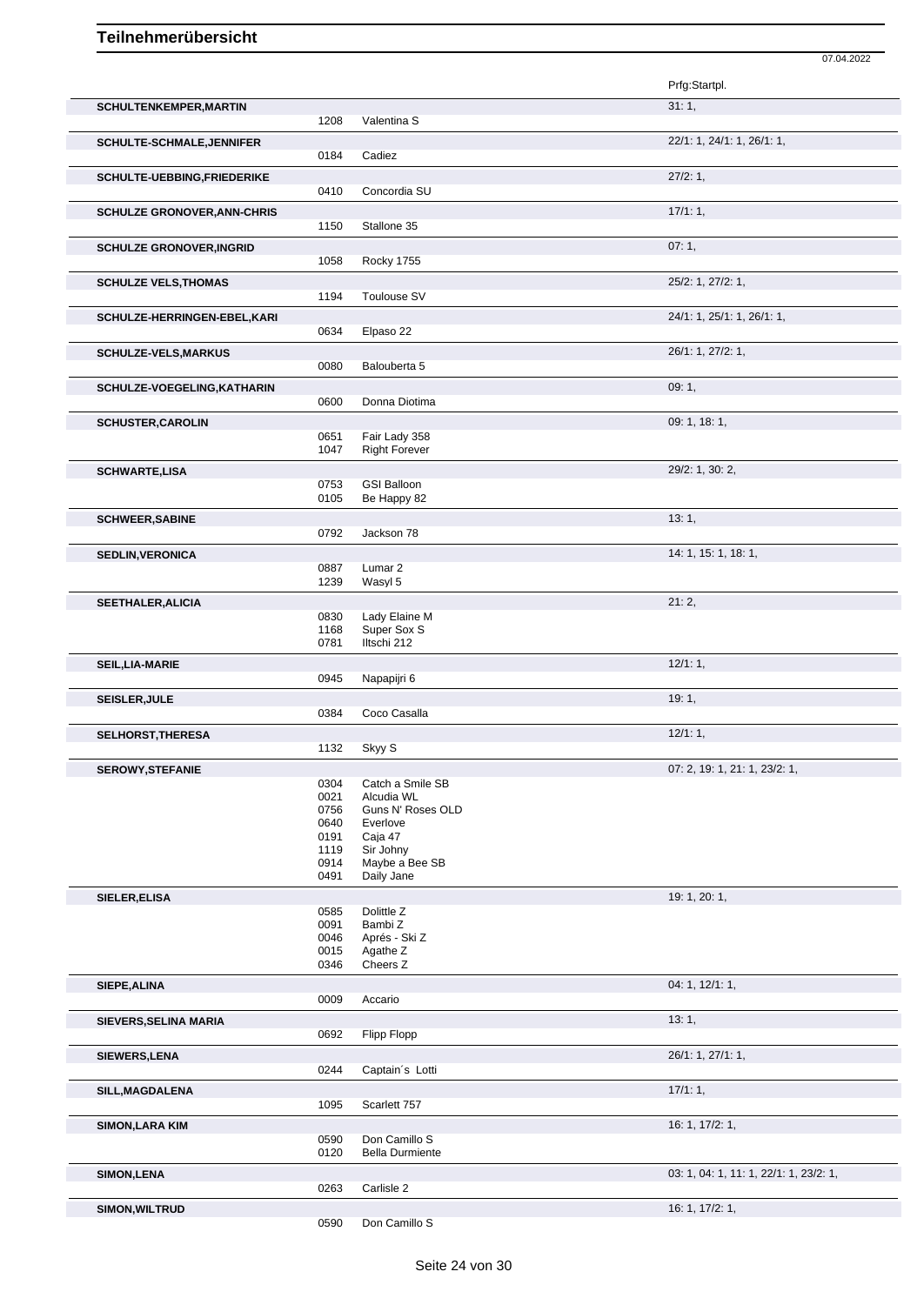|                                    |              |                                     | Prfg:Startpl.                                            |
|------------------------------------|--------------|-------------------------------------|----------------------------------------------------------|
|                                    | 0120         | <b>Bella Durmiente</b>              |                                                          |
| <b>SOMMER, INA</b>                 |              |                                     | 26/2: 1, 27/2: 1,                                        |
|                                    | 0192         | Caja G                              |                                                          |
| SOMMER, LEONA                      |              |                                     | 10: 1, 20: 1,                                            |
|                                    | 0869         | Locomotion 16                       |                                                          |
| <b>SOMMER, MIA CHARLIE</b>         |              |                                     | 01/2:1,                                                  |
|                                    | 1263         | Scapa Flow 11                       |                                                          |
| <b>SOMMER, SILKE</b>               | 0767         | Heavens Light 2                     | 22/2:1,                                                  |
|                                    | 0869         | Locomotion 16                       |                                                          |
| <b>SPERLICH, LEA</b>               |              |                                     | 26/1:1,                                                  |
|                                    | 0011         | Adara 2                             |                                                          |
| <b>SPERLING, LEA</b>               |              |                                     | 04:1,                                                    |
|                                    | 1011         | Quax 43                             |                                                          |
| SPICKHOFF, LEONIE GERALDINE        |              |                                     | 12/2:1,                                                  |
|                                    | 1149         | Spoorzicht's Happiness              |                                                          |
| SPIELHOFF, LEONHARD                | 0471         | Csilla 6                            | 26/1: 1, 27/1: 1,                                        |
|                                    | 0735         | Gentlemen 16                        |                                                          |
|                                    | 0150         | Blueberry 23                        |                                                          |
| SPIELHOFF, VIKTORIA                |              |                                     | 02: 1, 03: 1, 04: 1, 05: 1,                              |
|                                    | 0960<br>0152 | Nouvelle 15<br>Bolino <sub>2</sub>  |                                                          |
|                                    | 0471         | Csilla <sub>6</sub>                 |                                                          |
|                                    | 0735         | Gentlemen 16                        |                                                          |
|                                    | 0150         | Blueberry 23                        |                                                          |
| <b>STEEG, JAQUELINE</b>            |              |                                     | 22/1: 1, 23/2: 1, 24/1: 1,                               |
|                                    | 1066         | Royal Enfield                       |                                                          |
| <b>STEENTJES,BO</b>                |              |                                     | 22/2: 1, 24/2: 1, 25/2: 1, 26/2: 1, 27/1:<br>1, 29/1: 1, |
|                                    | 0285         | Cashmire 4                          |                                                          |
|                                    | 0334<br>0829 | Chapman's Peak 4<br>Lady Dorincourt |                                                          |
|                                    | 1141         | Solo F. Damgaard                    |                                                          |
|                                    | 0611         | Doutremer du Mesnil                 |                                                          |
| <b>STEILING, FRANK</b>             |              |                                     | 26/2: 1, 27/2: 1,                                        |
|                                    | 0356         | Chivas LM                           |                                                          |
|                                    | 0335         | Charan E                            |                                                          |
| STEINBACH, LENA-MARIE              | 0875         | Lou Lou FH                          | 12/1:1,                                                  |
| STEINER, GRETA-MARIE               |              |                                     | 17/2:1,                                                  |
|                                    | 0168         | <b>Brouwers</b>                     |                                                          |
| STEINHOFF, CHRISTINA               |              |                                     | 28/2: 1, 30: 1,                                          |
|                                    | 0203         | Call me Carlotta O                  |                                                          |
|                                    | 0993         | Pontifex' Little Paula O            |                                                          |
| <b>STEINKUHL, JULIUS GOTTFRIED</b> | 1181         | <b>Tilda Marie</b>                  | 19: 1, 21: 1,                                            |
|                                    | 0962         | Nscho-Tschi 12                      |                                                          |
| STELLBRINK, SANDRA                 |              |                                     | 25/1:2,                                                  |
|                                    | 0421         | Conthargonia                        |                                                          |
|                                    | 0291<br>1118 | Cassandra 397<br>Sir Heartbreaker 5 |                                                          |
| <b>STEVENS, KATRIN</b>             |              |                                     | 09: 1, 12/2: 1, 13: 1,                                   |
|                                    | 0568         | Didinero                            |                                                          |
| <b>STICH, LENA-SOPHIE</b>          |              |                                     | 21: 1, 29/1: 1, 31: 1,                                   |
|                                    | 0184         | Cadiez                              |                                                          |
|                                    | 0104<br>0142 | Baxter 31<br>Bertholdi              |                                                          |
|                                    |              |                                     |                                                          |
| <b>STOEHR, NADINE</b>              | 0260         | Carlchen Cool                       | 22/1: 1, 24/1: 1,                                        |
|                                    |              |                                     | 19: 1, 23/1: 1, 27/1: 1, 28/2: 1,                        |
| <b>STOEVER, CAROLIN</b>            | 0659         | Fauntleroy'S                        |                                                          |
|                                    | 0604         | Donna Z 4                           |                                                          |
| <b>STOEVER, MARKUS</b>             |              |                                     | 21:1,                                                    |
|                                    | 0253         | Caribian Star S                     |                                                          |
| <b>STRAKA, NAOMI CATLEEN</b>       |              |                                     | 04:1,                                                    |
|                                    | 0825         | La Ronja                            |                                                          |
| STRAUCH, ALINA                     |              |                                     | 28/2: 1, 29/2: 1,                                        |
|                                    | 1010         | Quattro Son G.D.                    |                                                          |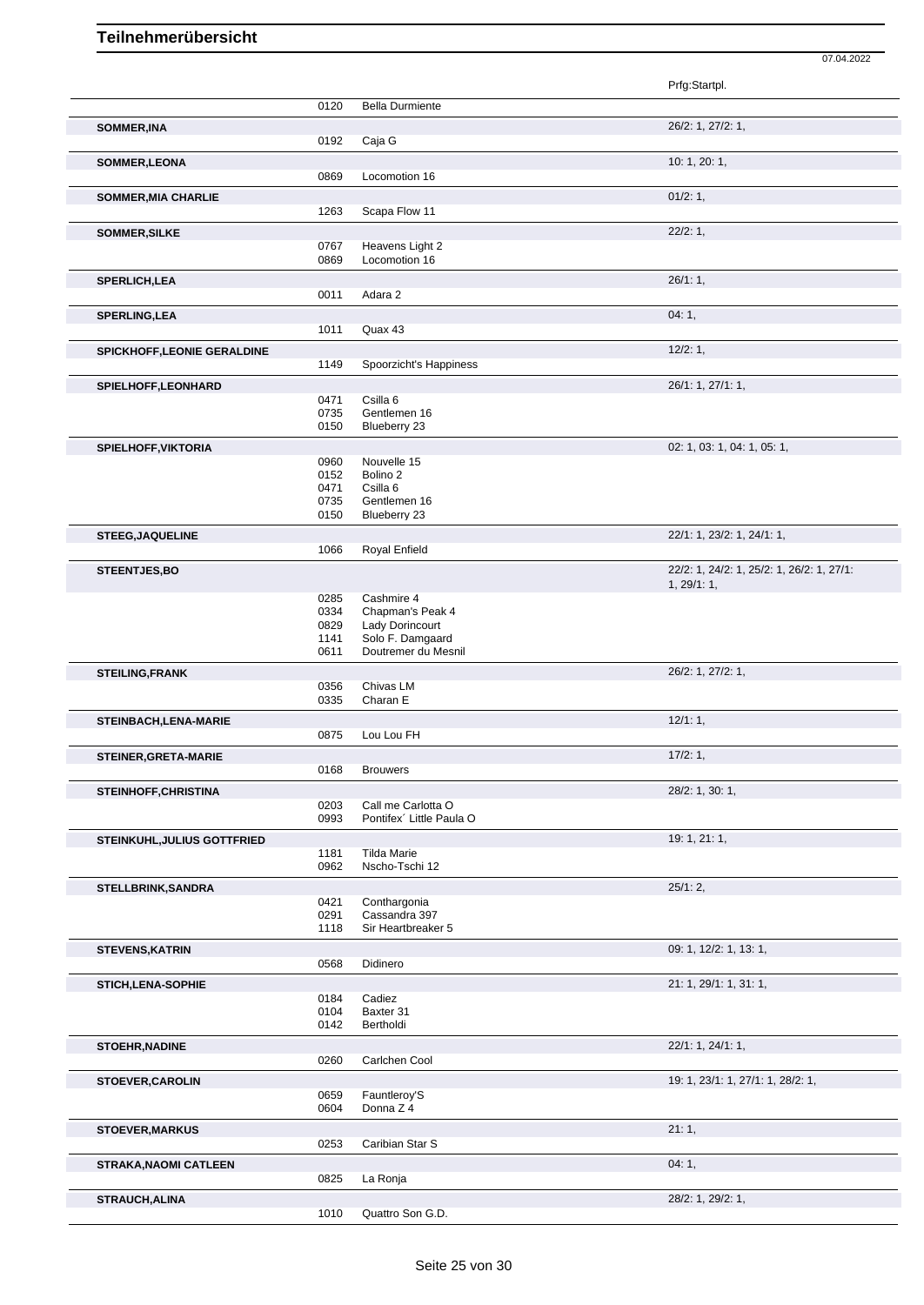|                             |              |                                 | 07.04.2022                              |
|-----------------------------|--------------|---------------------------------|-----------------------------------------|
|                             |              |                                 | Prfg:Startpl.                           |
| <b>STRUNK, NINA</b>         |              |                                 | 08:1,                                   |
|                             | 1053         | RM Quarisma                     |                                         |
|                             | 0130         | Bellini 81                      |                                         |
| <b>SUEMNICK, JANA</b>       |              |                                 | 12/2: 1, 13: 1, 14: 1, 15: 1,           |
|                             | 0145         | <b>Bibilotta S</b>              |                                         |
|                             | 0389         | Cocomira S                      |                                         |
|                             | 0810         | Kibara 3                        |                                         |
| SUESSMUTH, MALOU            |              |                                 | 07:1,                                   |
|                             | 0698         | Flying Dumbo MS                 |                                         |
| <b>SULT, JORDIS ELINA</b>   |              |                                 | 13:1,                                   |
|                             | 0037         | Andiamo 271                     |                                         |
|                             |              |                                 |                                         |
| TABERSKY, LAURA             | 0963         | Numero de Semilly               | 19: 1, 20: 1,                           |
|                             | 0417         | Contanou                        |                                         |
|                             |              |                                 |                                         |
| <b>TEBAARTZ,LOUISA</b>      | 0154         | Bombastique 2                   | 01/3:1,                                 |
|                             |              |                                 |                                         |
| <b>TEGELER, NINA</b>        |              |                                 | 12/2:1,                                 |
|                             | 1237         | Wantara 2                       |                                         |
| <b>TEIMANN, MERLE</b>       |              |                                 | 22/2: 1, 23/2: 1,                       |
|                             | 1175         | Tamihra                         |                                         |
| <b>TELESCA, VICTORIA</b>    |              |                                 | 10: 1, 19: 1, 29/1: 1, 30: 1,           |
|                             | 0419         | Contendra 38                    |                                         |
|                             | 1285         | Comtessa 140                    |                                         |
| <b>TEMBORIUS, FRANZISKA</b> |              |                                 | 29/2:1,                                 |
|                             | 1226         | Vins 2                          |                                         |
|                             | 0055         | Artega M                        |                                         |
|                             | 0430         | Cooper 216                      |                                         |
| <b>TEMMEN, MARIA</b>        |              |                                 | 03:1,                                   |
|                             | 1278         | Buddy 174                       |                                         |
| TEPEL, ANNA-KATHARINA       |              |                                 | 09:1,                                   |
|                             | 1036         | Raffaello Santi S               |                                         |
|                             | 1054         | Rock Amour AT                   |                                         |
| TEUTENBERG, JOANNE          |              |                                 | 07:1,                                   |
|                             | 1138         | Socke Surprise                  |                                         |
|                             |              |                                 |                                         |
| <b>TEUTENBERG, MARLEEN</b>  | 1186         | Top Cordula Grün                | 23/1: 1, 25/1: 1, 26/1: 1, 27/1: 1,     |
|                             | 0199         | Calina 91                       |                                         |
|                             |              |                                 |                                         |
| THEINERT, ALEXANDER         | 0673         | Filippa 20                      | 24/1: 1, 25/1: 1,                       |
|                             |              |                                 |                                         |
| THEINERT, SABRINA           |              |                                 | 09: 1, 12/2: 1,                         |
|                             | 0615         | Dreams Come True 4              |                                         |
| <b>THEWES, ANNA</b>         |              |                                 | 15:1,                                   |
|                             | 0961         | Now-or-never 3                  |                                         |
|                             | 1131         | Skywalker 93                    |                                         |
| THEYMANN, JAN               |              |                                 | 19: 1, 20: 3, 21: 2,                    |
|                             | 0163         | Brad 7                          |                                         |
|                             | 0360<br>0970 | Chuck 57<br>Orval van't Meerhof |                                         |
|                             |              |                                 |                                         |
| THEYMANN, VERENA            |              |                                 | 09:1,                                   |
|                             | 0779<br>0911 | Ice Cream 6<br>Matteo 5         |                                         |
|                             | 0927         | Molly Brown 3                   |                                         |
|                             |              |                                 |                                         |
| THIEL, LEAH                 |              |                                 | 24/2: 1, 28/2: 1, 29/2: 1, 30: 1,       |
|                             | 0890         | Luna 1994                       |                                         |
| <b>THIEL, STEPHANIE</b>     |              |                                 | 19: 1, 20: 1,                           |
|                             | 1027         | Quiebi                          |                                         |
| TITTEL-KLOTZ,DINO           |              |                                 | 14: 1, 15: 1,                           |
|                             | 0638         | Escudo's Black Pearl            |                                         |
|                             | 1120         | Sir Savarin M                   |                                         |
|                             | 0728         | Fürst K 2                       |                                         |
|                             | 0915<br>0605 | Mechthild 3<br>Dorato 5         |                                         |
|                             | 0518         | Daylily 4                       |                                         |
|                             |              |                                 |                                         |
| TOEPFER, VIVIEN-JOICE       | 0034         |                                 | 03: 1, 04: 1,                           |
|                             |              | Amira 210                       |                                         |
| <b>TOK,HELENA</b>           |              |                                 | 26/1: 1, 27/1: 1,                       |
|                             | 0376         | Cleo 244                        |                                         |
| <b>TOPP,CARINA</b>          |              |                                 | 06: 1, 22/1: 1, 23/2: 1, 24/1: 1, 25/1: |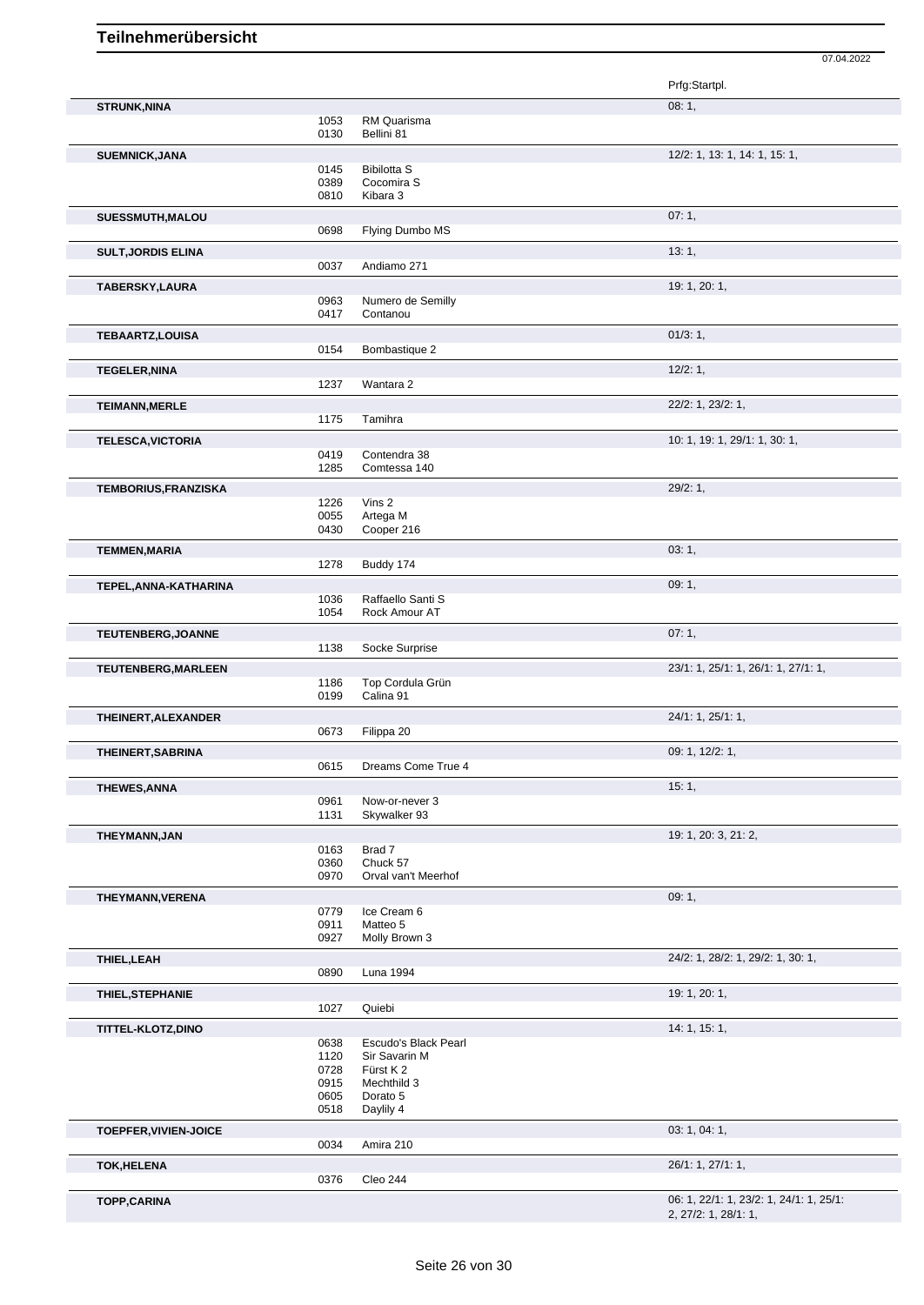|                              |                      |                                      | Prfg:Startpl.                              |
|------------------------------|----------------------|--------------------------------------|--------------------------------------------|
|                              | 0441<br>0235<br>0621 | Corlys<br>Capriano HG<br>Dünenkind   |                                            |
| <b>TRILKEN, STEPHANIE</b>    |                      |                                      | 17/1:1,                                    |
|                              | 0110                 | <b>Becks Blue</b>                    |                                            |
| <b>TVRDY, ELENI</b>          | 0734                 | Gallileo By Lux-Horses               | 25/1: 1, 26/1: 1,                          |
| <b>TVRDY, ELISABETH</b>      | 1031                 | Quinncy 2                            | 26/2: 1, 27/1: 1, 29/1: 1,                 |
| <b>UNTERBUSCH DR., JULIA</b> | 0292                 | Cassie K                             | 11: 1, 23/2: 1, 24/1: 1, 26/1: 1, 27/2: 1, |
| UNTERBUSCH, STEFAN           |                      |                                      | 22/2: 1, 23/2: 1, 25/1: 1,                 |
|                              | 0662<br>0292         | Feiner Fritz T<br>Cassie K           |                                            |
| <b>URBAN, KATRIN</b>         |                      |                                      | 27/2:2,                                    |
|                              | 0375<br>0893         | Clementine 59<br>Lutz 147            |                                            |
| URBAN, REBECCA               |                      |                                      | 26/2: 2, 27/2: 2,                          |
|                              | 0276<br>1021         | Casablanca 104<br>Quibelow           |                                            |
| UTHMANN-STEILING, KATHRIN    |                      |                                      | 17/2:1,                                    |
|                              | 1170<br>0683         | Swank Man<br><b>First Fritz</b>      |                                            |
| <b>VEHRING, LEONIE LENI</b>  |                      |                                      | 11: 1, 22/2: 1,                            |
|                              | 0777                 | Hulapalu 22                          |                                            |
| <b>VOELKEL, HENNING</b>      | 0765<br>0319         | Hasster van de Mispelaire<br>Cera 94 | 29/2: 2, 30: 2, 31: 2,                     |
| VOLESKY, ANNA-KATHARINA      |                      |                                      | 17/1: 1, 18: 1,                            |
|                              | 0166                 | Brioni 11                            |                                            |
| <b>VOLKMANN, TANJA</b>       | 1227                 | Vinzent 8                            | 20: 1, 25/2: 1, 26/2: 1,                   |
|                              | 0912                 | Max 4083                             |                                            |
|                              | 0597                 | Donatello 153                        |                                            |
| <b>WACKER, KATHRIN</b>       |                      |                                      | 21:1,                                      |
|                              | 0506<br>0303         | Darcy Grey<br>Catberry               |                                            |
| <b>WAEHRISCH, EMENY-JUNE</b> |                      |                                      | 27/1: 1, 28/1: 1, 29/2: 1,                 |
|                              | 1003                 | Puentes NT                           |                                            |
| <b>WAGNER,CARLA</b>          |                      |                                      | 19: 2, 20: 1,                              |
|                              | 0090                 | Balvino 2                            |                                            |
|                              | 0161<br>0095         | Bounty 315<br>Barinello 7            |                                            |
| <b>WAGNER, KATJA</b>         |                      |                                      | 07: 1, 08: 1,                              |
|                              | 1004                 | Puerto-Rica                          |                                            |
|                              | 0994<br>0717         | Pontina 3<br>Frieda 340              |                                            |
|                              |                      |                                      |                                            |
| <b>WAHLE, STEFANIE</b>       | 1060                 | Romantic Melody O                    | 12/2: 1, 13: 1, 14: 1, 15: 1, 16: 1,       |
|                              | 0695                 | Florina SW                           |                                            |
| <b>WALLNER, MARKUS</b>       |                      |                                      | 19: 3, 20: 3, 21: 2,                       |
|                              | 0185<br>0155         | Cadira S<br>Bonfire 91               |                                            |
|                              | 0261                 | Carleyla F.                          |                                            |
|                              | 1096                 | Scarlett 782                         |                                            |
|                              | 0077                 | Balloon 7                            |                                            |
| <b>WALTER, KATRIN</b>        | 0689                 | Fleur de Jolie 3                     | 12/2: 1, 14: 1, 15: 1,                     |
|                              |                      |                                      | 23/1: 1, 25/1: 1,                          |
| <b>WARNECKE, ANTONIA</b>     | 1230                 | Vitendro                             |                                            |
| <b>WEBER, ANN-SOPHIE</b>     |                      |                                      | 12/2:1,                                    |
|                              | 1093                 | <b>Savay Million Miles</b>           |                                            |
| <b>WEBER,LYNN</b>            | 0179                 | C-Loonar                             | 24/1: 1, 26/1: 1,                          |
| <b>WEBER, TOBIAS</b>         |                      |                                      | 31:1,                                      |
|                              | 0463<br>0970         | Crime City<br>Orval van't Meerhof    |                                            |
| <b>WECKENDORF, FRANZISKA</b> |                      |                                      | 01/3: 1, 02: 1, 05: 1,                     |
|                              | 0063                 | Babs vM                              |                                            |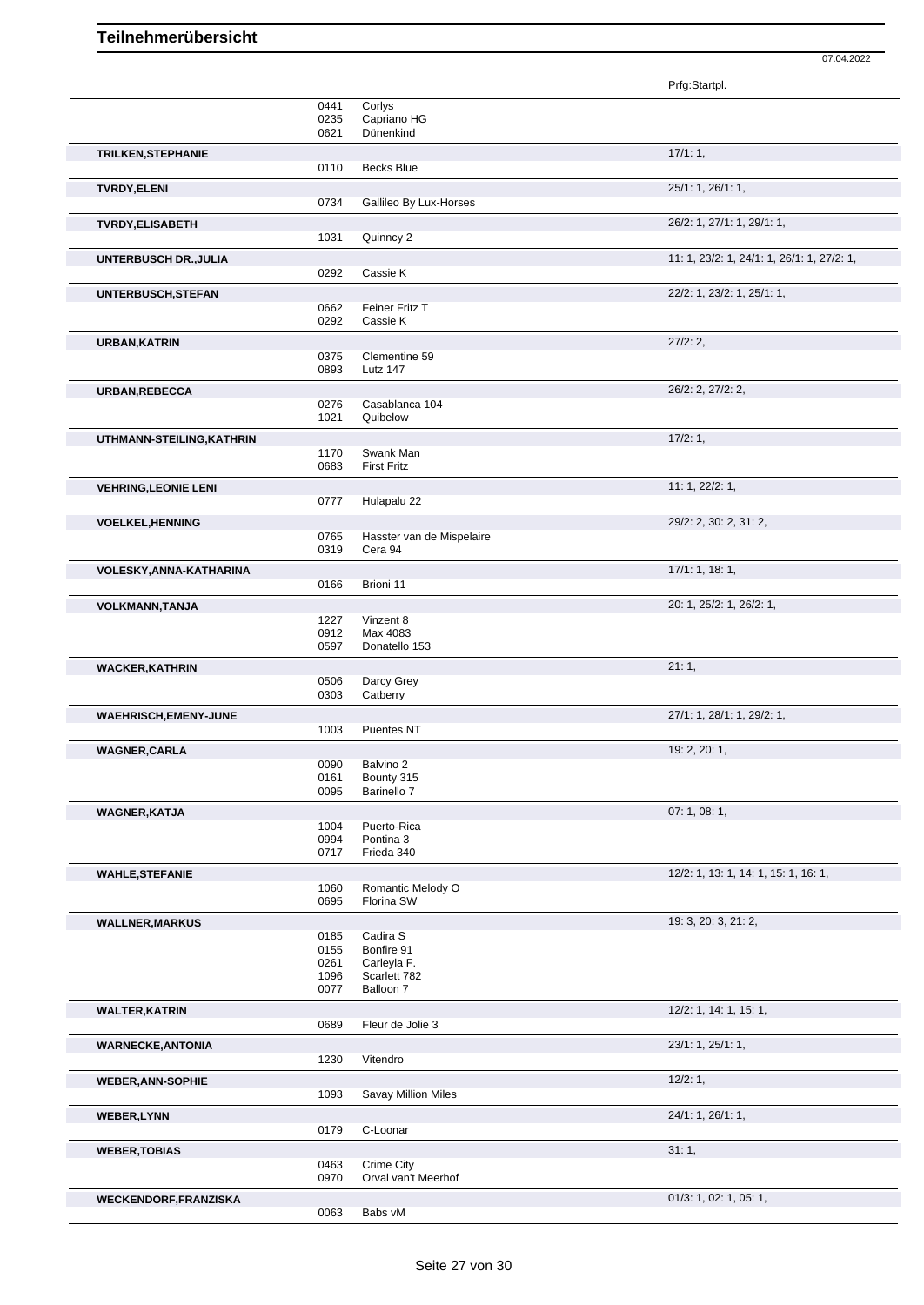|                           |              |                                       | Prfg:Startpl.                        |
|---------------------------|--------------|---------------------------------------|--------------------------------------|
| WECKERMANN, BARBARA       |              |                                       | 12/1:1,                              |
|                           | 0720         | Frizzantino Uno                       |                                      |
| <b>WEGENER, BURKHARD</b>  |              |                                       | 23/2:1,                              |
|                           | 0390         | Coconut Jump                          |                                      |
| <b>WEGERT, ANDREA</b>     |              |                                       | 26/2: 1, 27/2: 1, 28/1: 1, 29/1: 1,  |
|                           | 1234         | Vivanti                               |                                      |
| <b>WEISS, NOVA</b>        |              |                                       | 06: 1, 11: 1, 12/1: 1, 14: 1, 15: 1, |
|                           | 0952         | Neymar 4                              |                                      |
| <b>WENDEL, PAULA</b>      |              |                                       | 12/1: 1, 15: 1,                      |
|                           | 0546         | Destiny 267                           |                                      |
| <b>WENDT, CHIARA</b>      |              |                                       | $01/1:1$ ,                           |
|                           |              |                                       |                                      |
| <b>WERNSMANN, ALINA</b>   |              |                                       | 09:1,                                |
|                           | 0517         | Daylight 331                          |                                      |
|                           | 0243         | Captain Sparrow VIP                   |                                      |
| <b>WESTON, CORNELIA</b>   |              |                                       | 11: 1, 23/2: 1,                      |
|                           | 0620<br>0448 | Dundee 115<br>Corsica 10              |                                      |
|                           |              |                                       |                                      |
| <b>WEWERS, TAMINA</b>     | 0999         | Prometheus 22                         | 03: 1, 04: 1,                        |
|                           |              |                                       |                                      |
| <b>WIEGARD, KAROLIN</b>   | 1210         | Valerio 32                            | 12/1:1,                              |
|                           |              |                                       | 23/2: 1, 24/1: 1,                    |
| <b>WIESNER, DENISE</b>    | 0747         | Good Fellow 18                        |                                      |
|                           |              |                                       | 20: 1, 21: 1,                        |
| <b>WILK, ANNA - MARIE</b> | 1279         | Cayleigh 7                            |                                      |
| <b>WILK, SVENJA</b>       |              |                                       | 23/2: 1, 25/1: 1,                    |
|                           | 0512         | Das ist Mini                          |                                      |
| <b>WILLMANN, SARAH</b>    |              |                                       | 11: 1, 22/1: 1,                      |
|                           | 0610         | Doublepte Royal                       |                                      |
|                           | 0656         | Fantastic Falconia                    |                                      |
| <b>WILMS, CARLA</b>       |              |                                       | 09:1,                                |
|                           | 0820         | La Bonita 76                          |                                      |
| <b>WILMS, JOSEPHINE</b>   |              |                                       | 07:1,                                |
|                           | 0715         | Frederico 52                          |                                      |
| <b>WILMS, SABINE</b>      |              |                                       | 09:1,                                |
|                           | 0910         | Marcella 84                           |                                      |
| <b>WILMS, WIBKE</b>       |              | Conga F                               | 20: 1, 21: 1,                        |
|                           | 0411         |                                       |                                      |
| WINKELHAUS, PHILIPP       | 0084         | <b>Balous Bellini</b>                 | 19: 2, 20: 3, 21: 3, 31: 2,          |
|                           | 1192         | Toulago 3                             |                                      |
|                           | 0148         | Blackberry 7                          |                                      |
|                           | 0557<br>0124 | Diamant de Casall<br>Bella Royal 4    |                                      |
|                           | 0076         | Ballerina 328                         |                                      |
|                           | 0071         | Bailando 55                           |                                      |
|                           | 0083<br>0175 | Balounita 4<br>Butterfly 129          |                                      |
|                           | 0085         | <b>Balous Betty</b>                   |                                      |
|                           | 0129         | Bellianti                             |                                      |
|                           | 0185<br>0155 | Cadira S<br>Bonfire 91                |                                      |
|                           | 0111         | Bee Gee 12                            |                                      |
|                           | 0113         | Belantis 8                            |                                      |
|                           | 0090<br>0097 | Balvino 2<br>Baroness 395             |                                      |
|                           | 0121         | Bella Fleur 4                         |                                      |
|                           | 0587         | Dollar Girl 65                        |                                      |
|                           | 0065<br>0114 | Bacardi 262<br>Belica 3               |                                      |
|                           | 0161         | Bounty 315                            |                                      |
|                           | 0123         | Bella Rose 20                         |                                      |
|                           | 0072<br>1096 | <b>Bailando Royal</b><br>Scarlett 782 |                                      |
|                           | 0077         | Balloon 7                             |                                      |
|                           | 0073         | Baldini 12                            |                                      |
|                           | 0095         | Barinello 7                           |                                      |

07.04.2022

**WINTERSCHEID,CHRISTINA** 07: 1, 10: 1, 19: 1, 20: 1, 23/2: 1,

**WINKLER DR., OCTAVIA** 16: 1, 17/1: 1, 17/1: 1, 17/1: 1, 16: 1, 17/1: 1, 1, 17/1: 1, 1, 17/1: 1, 1, 17/1: 1, 1, 17/1: 1, 1, 17/1: 1, 1, 17/1: 1, 1, 17/1: 1, 1, 17/1: 1, 1, 17/1: 1, 1, 17/1: 1, 1, 17/1: 1, 1, 17/1: 1, 1, 17 Fürst von Bismarck

Cornet Royal 2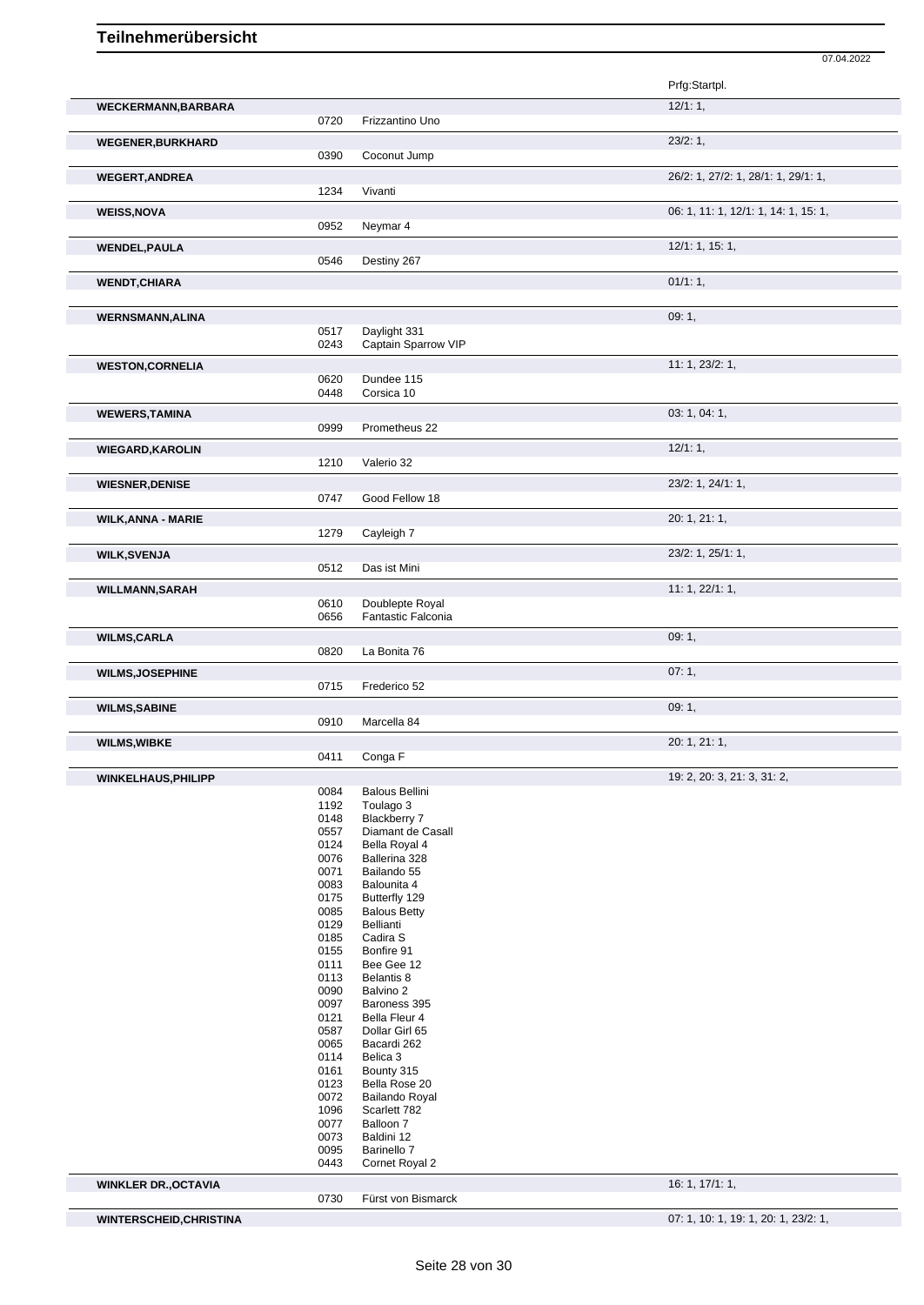Prfg:Startpl.

|                              | 0249         | Cara W                                |                                                  |
|------------------------------|--------------|---------------------------------------|--------------------------------------------------|
|                              | 0106         | Be my Girl W                          |                                                  |
|                              | 0143         | Between the Lines W                   |                                                  |
| WINTERSCHEID, JULIANE        |              |                                       | 02: 1, 03: 1, 04: 1, 05: 1,                      |
|                              | 0249         | Cara W                                |                                                  |
|                              | 0525         | Dee Jay A                             |                                                  |
|                              |              |                                       |                                                  |
| <b>WITTE, LARA</b>           |              |                                       | 19: 2, 20: 2, 21: 2, 28/2: 1,                    |
|                              | 1236         | Wanessa 252                           |                                                  |
|                              | 1250         | Wolfshecker Hofs Charon               |                                                  |
|                              | 0565         | Dibajou A                             |                                                  |
|                              | 0156         | Bonita Royal A                        |                                                  |
|                              | 0435         | Corazon A                             |                                                  |
|                              | 0310<br>0592 | Catorce A<br>Don Corleone Z           |                                                  |
|                              |              |                                       |                                                  |
| <b>WITTENBRINK, BRITTA</b>   |              |                                       | 19: 2, 20: 2, 21: 3, 25/2: 1, 29/2: 2, 31:<br>1, |
|                              | 0959         | Nouscka                               |                                                  |
|                              | 0401         | Comic H                               |                                                  |
|                              | 1152         | Stamira                               |                                                  |
|                              | 0262         | Carli 15                              |                                                  |
|                              | 0583         | Djolly Djumper                        |                                                  |
|                              | 0493         | Daiquiri 131                          |                                                  |
|                              | 1143         | Sonyodor W                            |                                                  |
|                              | 1136         | Snickers Gold                         |                                                  |
|                              | 0004         | A La Peggio                           |                                                  |
|                              | 0381         | Clooney S 4                           |                                                  |
| WITTENBRINK, CHRISTIAN       |              |                                       | 26/2: 1, 31: 1,                                  |
|                              | 0051         | Arpeggi 2                             |                                                  |
| <b>WITTENBRINK, JONAS</b>    |              |                                       | 17/2:1,                                          |
|                              | 1091         | Sansuki                               |                                                  |
|                              |              |                                       |                                                  |
| WITTENBRINK, LEA             |              |                                       | 01/4: 1, 02: 1,                                  |
|                              | 0959         | Nouscka                               |                                                  |
| WITTHAUT, BARBARA            |              |                                       | 24/2:1,                                          |
|                              | 0061         | Avatar W                              |                                                  |
| <b>WOESTE, FIONA</b>         |              |                                       | 12/2: 1, 16: 1,                                  |
|                              | 0724         | Fürst Arthur                          |                                                  |
|                              | 0786         | Isaris Golden Samboca                 |                                                  |
|                              | 0803         | Kanzi van buur                        |                                                  |
|                              |              |                                       |                                                  |
| <b>WOESTE, INDIRA</b>        |              |                                       | 12/2: 1, 22/2: 1, 23/1: 1,                       |
|                              | 0724<br>0786 | Fürst Arthur<br>Isaris Golden Samboca |                                                  |
|                              | 0803         | Kanzi van buur                        |                                                  |
|                              |              |                                       |                                                  |
| <b>WORTMANN, ISABELLE</b>    |              |                                       | 16:1,                                            |
|                              | 0533         | Delantero W                           |                                                  |
| <b>WORTMANN,LAURA</b>        |              |                                       | 19:1,                                            |
|                              | 0379         | Clintoso                              |                                                  |
|                              |              |                                       |                                                  |
| WOY, NINA                    |              |                                       | 12/2: 1, 14: 1, 15: 1, 24/1: 1, 25/1: 1,         |
|                              | 0865         | Little Luna 11                        | 26/1:1,                                          |
|                              | 0490         | Daddy's Money D                       |                                                  |
|                              | 0842         | Lekanto                               |                                                  |
|                              |              |                                       |                                                  |
| <b>WUENDERICH, JENNIFER</b>  |              |                                       | 23/2: 1, 25/1: 1, 26/1: 1,                       |
|                              | 0006         | Abbi Shore xx                         |                                                  |
| <b>WUNSCH, ALEXANDRA</b>     |              |                                       | 19: 1, 20: 1,                                    |
|                              | 0008         | Aberdeen H                            |                                                  |
| <b>WURST, VIRGINIA</b>       |              |                                       | 16: 1, 17/1: 1,                                  |
|                              | 0266         | Carlotta 272                          |                                                  |
|                              |              |                                       |                                                  |
| <b>WYSOCKA, JESSICA</b>      |              |                                       | 29/1:1,                                          |
|                              | 0178         | C'est mon bébé                        |                                                  |
| ZANDER, RUTH                 |              |                                       | 08:1,                                            |
|                              | 1029         | Quillan Rockford                      |                                                  |
|                              |              |                                       | 12/2:1,                                          |
| ZEISEL, MICHELE              | 0406         | Comtesse l'été                        |                                                  |
|                              |              |                                       |                                                  |
| ZOELLNER, JULIA              |              |                                       | 13: 1, 16: 1,                                    |
|                              | 1107         | Shaena                                |                                                  |
|                              | 1241         | Webstar 8                             |                                                  |
| <b>ZOSCHKE, FRANKA DANII</b> |              |                                       | 22/1:1,                                          |
|                              | 0886         | Luke Scofield                         |                                                  |
|                              | 1080         | Samba Monroe                          |                                                  |
|                              |              |                                       |                                                  |
| <b>ZOSCHKE, KIM LARA</b>     |              | <b>Top Tinkabell</b>                  | 12/1: 1, 19: 1, 22/2: 1, 25/1: 1,                |
|                              | 1189         |                                       |                                                  |